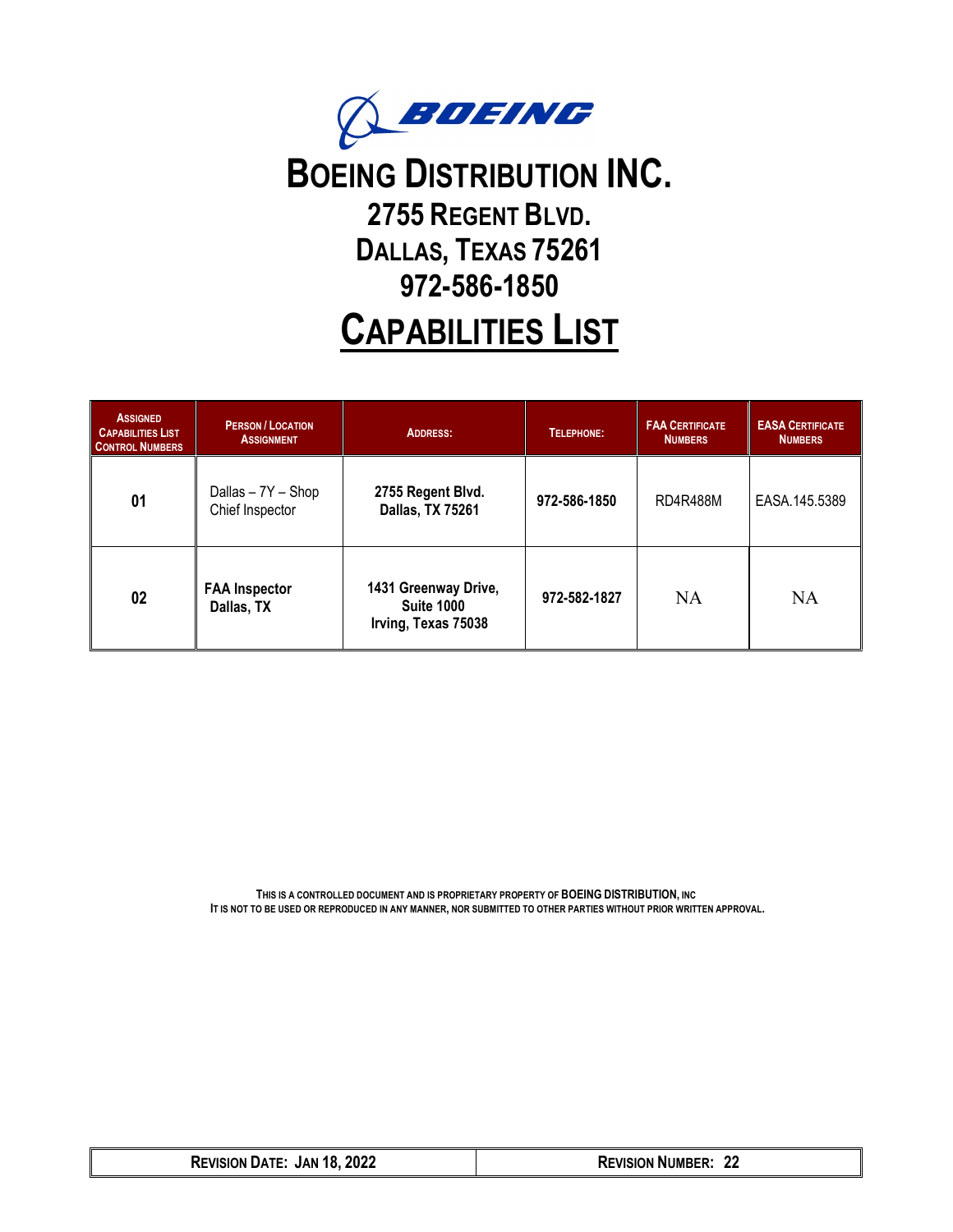# **DISTRIBUTION LIST**

| <b>CONTROL</b><br><b>NUMBERS</b> | <b>ASSIGNED TO</b><br>(INDIVIDUAL'S NAME OR<br><b>REPAIR STATION LOCATION)</b>                    | <b>TITLE OR ORGANIZATION</b>               | <b>CONTACT INFORMATION</b><br>(PHONE, E-MAIL, ETC.) |
|----------------------------------|---------------------------------------------------------------------------------------------------|--------------------------------------------|-----------------------------------------------------|
| 01                               | <b>RD4R488M</b><br><b>Dallas Battery Services</b><br>2755 Regent Blvd.<br><b>Dallas, TX 75261</b> | Shop Manager - 7Y<br>(Accountable Manager) | Phone: 972-586-1850<br>Fax: 972-586-1851            |
| 02                               | <b>FAA Inspector</b>                                                                              | Irving, Texas                              | Phone: 972-582-1827                                 |

| <b>REVISION DATE: JAN 18, 2021</b> | <b>REVISION NUMBER: 22</b> | PAGE: |
|------------------------------------|----------------------------|-------|
|------------------------------------|----------------------------|-------|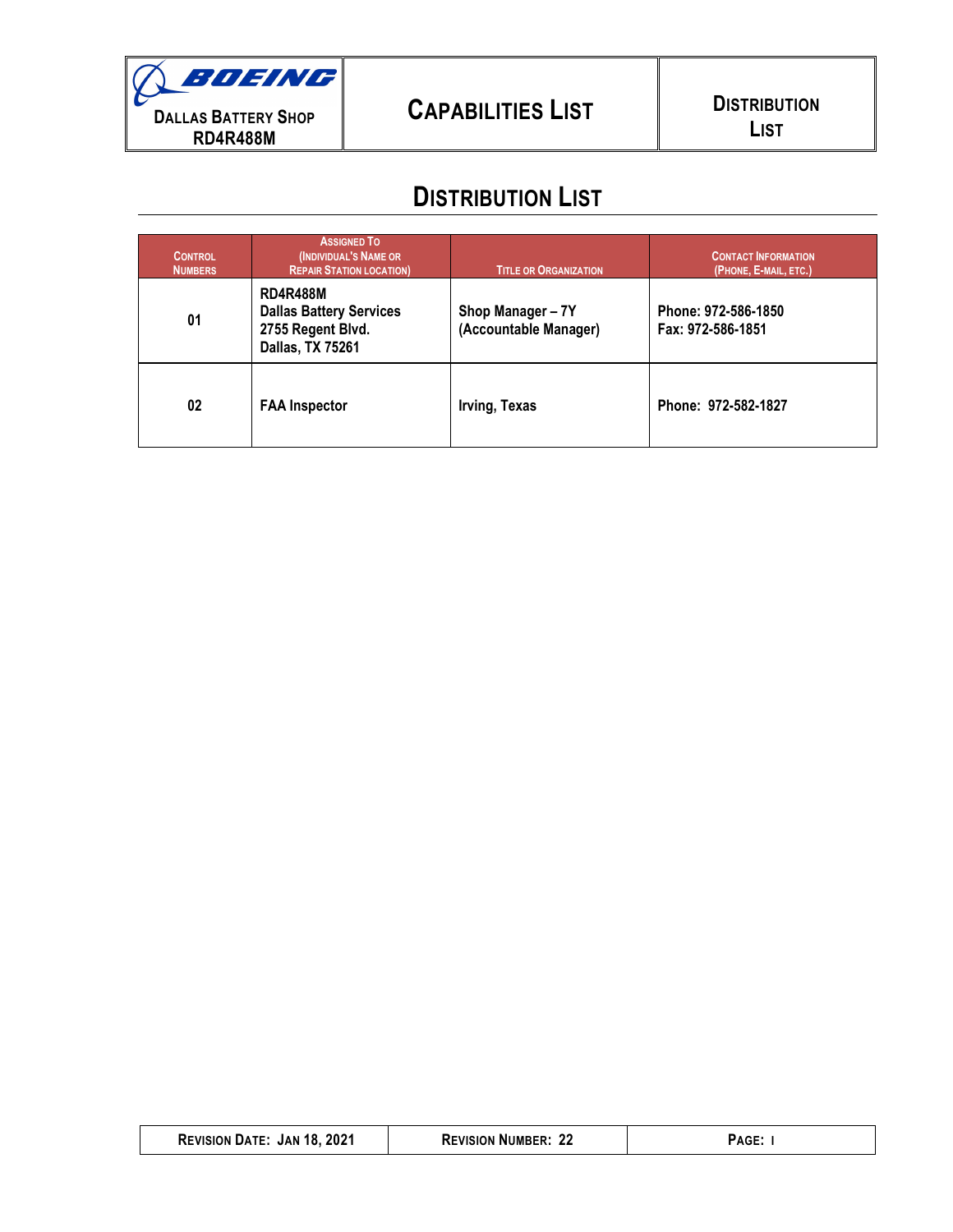## **RECORD OF REVISIONS**

**Note**: If a controlled paper copy of the document has been assigned it shall have its revisions properly entered and recorded.

| <b>Revision Number</b> | <b>Revision Date</b> | <b>Changes Made and/or Part(s) Added</b>                                                                                                                                                                               | <b>InsertionDate</b> | Name / Initials |
|------------------------|----------------------|------------------------------------------------------------------------------------------------------------------------------------------------------------------------------------------------------------------------|----------------------|-----------------|
| Original Issue         | 4-29-2010            | Original Issue                                                                                                                                                                                                         | 4-29-2010            | Aviall          |
| 01                     | 12-6-2010            | Saft p/n 4317CH1                                                                                                                                                                                                       | 12-6-2010            | Aviall          |
| 02                     | 4-19-2012            | Saft p/n 407CH5                                                                                                                                                                                                        | 4-19-2012            | Aviall          |
| 03                     | 7-17-2012            | Page p/n D734-02-001                                                                                                                                                                                                   | 7-17-2012            | Aviall          |
| 04 (Reissued)          | 10-5-2012            | Reissued to correct/rearrange part numbers                                                                                                                                                                             | 10-5-2012            | Aviall          |
| 05                     | 12-17-2012           | Saft p/n 4318CH24                                                                                                                                                                                                      | 12-17-2012           | Aviall          |
| 06                     | 1-14-2013            | Saft p/n 5319CH1                                                                                                                                                                                                       | 1-14-2013            | Aviall          |
| 07                     | 1-22-2013            | Saft p/n 176CH3                                                                                                                                                                                                        | 1-22-2013            | Aviall          |
| 08                     | 8-12-2013            | AD-1152112-2<br>(Ref: Honeywell 1152112-2)                                                                                                                                                                             | 8-12-2013            | Aviall          |
| 09                     | 10-14-2013           | Concorde<br>Mil p/n D8565/5-1, D8565/5-2, D8565/15-1                                                                                                                                                                   | 10-14-2013           | Aviall          |
| 10                     | 01-27-2014           | Gill p/n 7638-36 & 7639-34                                                                                                                                                                                             | 01-27-2014           | Aviall          |
| 11                     | 4-17-2014            | Added ABS (Aircraft Battery Shop, LLC) as a<br>manufacturer & p/n ABS-2013-1A;<br>Added Gill p/n 7638-44                                                                                                               | 4-17-2014            | Aviall          |
| 12                     | 2-2-2015             | Add Gill 7000 Series                                                                                                                                                                                                   | 2-2-2015             | Aviall          |
| 13                     | 6-5-2015             | Add Marathon 30703-002 / TMA-5-20C                                                                                                                                                                                     | 6-5-2015             | Aviall          |
| 14                     | 11-13-2015           | Add Page p/n C734-01-030                                                                                                                                                                                               | 11-13-2015           | Aviall          |
| 15                     | 4-3-2019             | Add Saft 285CH                                                                                                                                                                                                         | 4-3-2019             | Aviall          |
| 16                     | July 26, 2019        | Name Change to Boeing Distribution, Inc.                                                                                                                                                                               | 7-26-2019            | <b>Boeing</b>   |
| 17                     | Jan 9,2020           | Add Saft 024992-000                                                                                                                                                                                                    | 1-9-2020             | Boeing          |
| 18                     | Jan 7,2021           | Included PN's 018804-000 (2376-4), 024705-000<br>(5317CH1), 025271-000 (4318CH24),<br>1159SCAV519-1(5317CH1), 416526(285CH),<br>5912855-01(2726CH1), 9914058-6(30978-002),<br>GL511-2301-5(427CK-1), 39563-001(18S104) | $1 - 7 - 2021$       | Boeing          |
| 19                     | Apr 21, 2021         | Add Saft 605C01/416541/S281W205-5                                                                                                                                                                                      | 4/22/2021            | Boeing          |
| 20                     | May 27, 2021         | Included PN 023805-000(5317CH1)                                                                                                                                                                                        | 5/27/2021            | Boeing          |
| 21                     | Dec 7, 2021          | Add Marathon 33204-002/M3-44-27                                                                                                                                                                                        | 12/7/2021            | Boeing          |
| 22                     | Jan 18, 2022         | 31406-003 PTSP-440                                                                                                                                                                                                     | 1/18/2022            | Boeing          |
|                        |                      |                                                                                                                                                                                                                        |                      |                 |
|                        |                      |                                                                                                                                                                                                                        |                      |                 |

|  | 2022<br><b>JAN 18</b><br><b>REVISION</b><br>DATE: | ^^<br><b>REVISION NUMBER:</b> | ACF |
|--|---------------------------------------------------|-------------------------------|-----|
|--|---------------------------------------------------|-------------------------------|-----|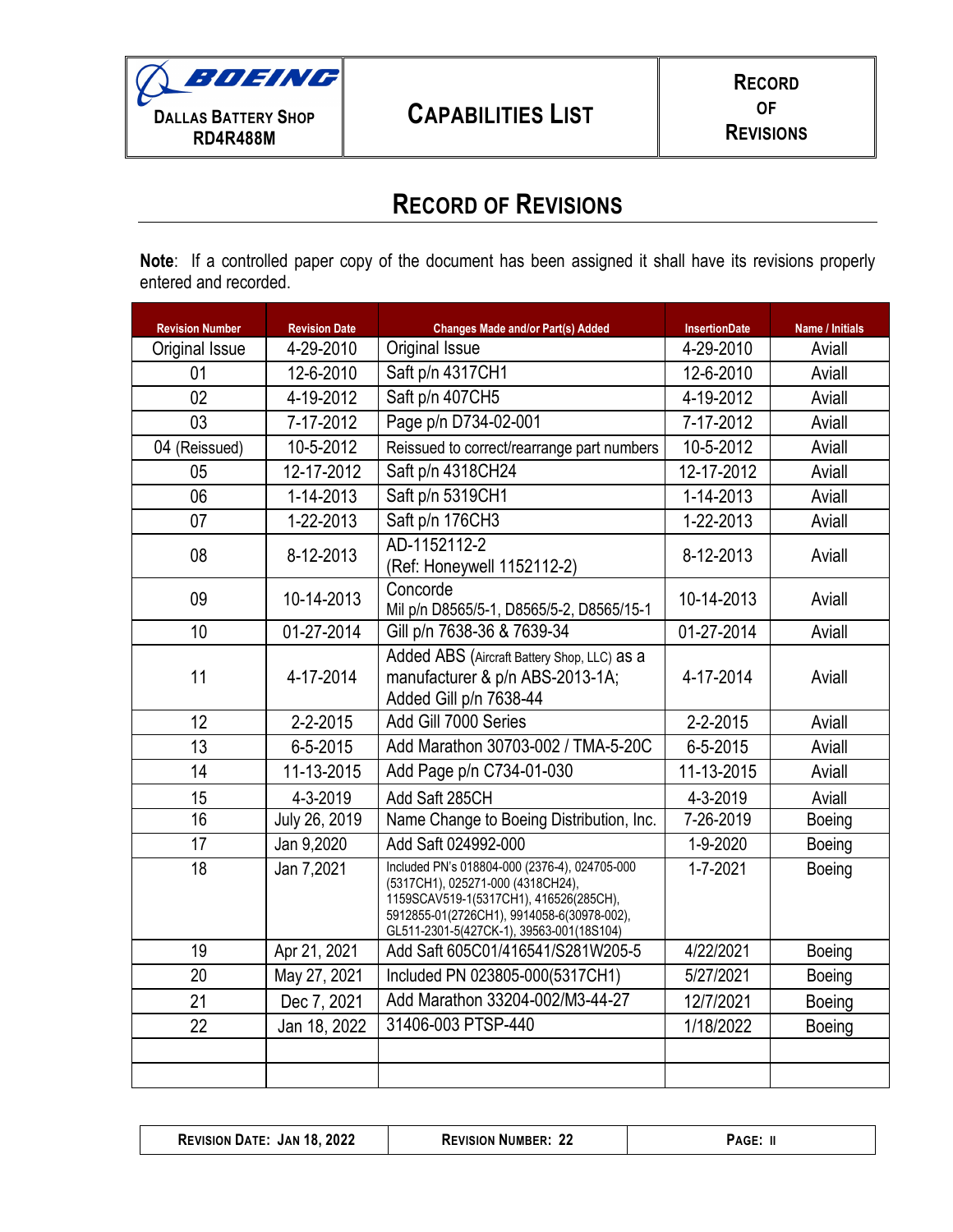

# **CAPABILITIES LIST**

# **LIST OF EFFECTIVE PAGES**

| 1/18/2022<br>$\overline{22}$<br><b>Section 2: Lead-Acid Batteries</b><br><b>Title Page</b><br>1/18/2022<br><b>Distribution List</b><br>$\overline{22}$<br>10-14-2013<br>i.<br>$2 - 1$<br>Concorde<br>09<br>1/18/2022<br>ii.<br>$\overline{22}$<br>$2 - 2$<br><b>Record of Revisions</b><br>Gill / Teledyne<br>02-02-2015<br>12<br>1/18/2022<br>iii<br>$\overline{22}$<br>$2 - 3$<br><b>List of Effective Pages</b><br>Gill / Teledyne<br>02-02-2015<br>12<br><b>Section 1 - NiCad Aircraft Batteries</b><br>$2 - 4$<br>Hawker / EnerSys<br>12-17-2012<br>05<br><b>Aero Design</b><br>08<br>$2 - 5$<br>Hawker / EnerSys<br>12-17-2012<br>05<br>$1 - 1$<br>8-12-2013<br><b>Aero Design</b><br>$1 - 2$<br>$2 - 6$<br>05<br>8-12-2013<br>08<br>Hawker / EnerSys<br>12-17-2012<br><b>Aero Design</b><br>$1 - 3$<br>08<br>Section 3: Sealed Cells & Battery Packs<br>8-12-2013<br><b>GE</b><br>$1 - 4$<br>05<br>Acme-URDC<br>12-17-2012<br>04-17-2014<br>11<br>3–1<br>Litton<br>$1 - 5$<br>12-17-2012<br>05<br>$3 - 2$<br>11<br>Aero Design (AD)<br>04-17-2014<br><b>Marathon</b><br>$\overline{22}$<br>$1 - 6$<br>1/18/2022<br>$3 - 3$<br><b>Aircraft Battery Shop (ABS)</b><br>04-17-2014<br>11<br><b>Marathon</b><br>$\overline{22}$<br>$1 - 7$<br>1/18/2022<br>$3 - 4$<br>Aviall<br>11<br>04-17-2014<br><b>Marathon</b><br>$\overline{22}$<br>$1 - 8$<br>1/18/2022<br>$3 - 5$<br>04-17-2014<br>11<br><b>Bruce</b><br><b>Marathon</b><br>$\overline{22}$<br><b>Diehl</b><br>11<br>$1 - 9$<br>1/18/2022<br>$3 - 6$<br>04-17-2014<br><b>Marathon</b><br>$\overline{22}$<br>$1 - 10$<br>1/18/2022<br>$3 - 7$<br>11<br><b>Grimes</b><br>04-17-2014<br><b>Marathon</b><br>$\overline{22}$<br>11<br>$1 - 11$<br>1/18/2022<br>$3 - 8$<br>Jet / L3<br>04-17-2014<br><b>Marathon</b><br>$\overline{22}$<br>$1 - 12$<br>1/18/2022<br><b>Marathon</b><br>01/07/2021<br>18<br>$3 - 9$<br><b>Marathon</b><br>$\overline{22}$<br>$1 - 13$<br>1/18/2022<br><b>NEC</b><br>11<br>$3 - 10$<br>04-17-2014<br><b>Marathon</b><br>$1 - 14$<br>$\overline{22}$<br>1/18/2022<br>$3 - 11$<br><b>Radiant Power / Derlan</b><br>04-17-2014<br>11<br><b>Marathon</b><br>22<br>$3 - 12$<br>$1 - 15$<br>1/18/2022<br>Saft<br>04-17-2014<br>11<br>Saft<br>5/27/2021<br>$1 - 16$<br><b>Section 4: Emergency Power Supplies</b><br>20<br>Saft<br>5/27/2021<br>$1 - 17$<br>20<br>Page<br>11-13-2015<br>14<br>$4 - 1$<br>$1 - 18$<br>Saft<br>5/27/2021<br>20<br>$1 - 19$<br>Saft<br>5/27/2021<br>20<br>Saft<br>$1 - 20$<br>5/27/2021<br>20<br>$1 - 21$<br>Saft<br>5/27/2021<br>20<br>$1 - 22$<br>Saft<br>20<br>5/27/2021<br>Saft<br>$1 - 23$<br>5/27/2021<br>20<br>$1 - 24$<br>Saft<br>5/27/2021<br>20<br>$1 - 25$<br>Saft<br>5/27/2021<br>20<br>$\overline{20}$<br>$1 - 26$<br>Saft<br>5/27/2021<br>$1 - 27$<br>Saft<br>$\overline{20}$<br>5/27/2021<br>$1 - 28$<br>Saft<br>20<br>5/27/2021<br>$1 - 29$<br>Saft<br>5/27/2021<br>$\overline{20}$<br>$1 - 30$<br>Saft<br>5/27/2021<br>20<br>Saft<br>5/27/2021<br>$1 - 31$<br>20<br>Varta<br>$1 - 32$<br>12-17-2012<br>$05\,$<br>Approved by | PAGE NO. | <b>REVISION</b><br><b>DATE</b> | <b>REVISION</b><br><b>NUMBER</b> | PAGE NO. | <b>REVISION</b><br><b>DATE</b> | <b>REVISION</b><br><b>NUMBER</b> |
|-------------------------------------------------------------------------------------------------------------------------------------------------------------------------------------------------------------------------------------------------------------------------------------------------------------------------------------------------------------------------------------------------------------------------------------------------------------------------------------------------------------------------------------------------------------------------------------------------------------------------------------------------------------------------------------------------------------------------------------------------------------------------------------------------------------------------------------------------------------------------------------------------------------------------------------------------------------------------------------------------------------------------------------------------------------------------------------------------------------------------------------------------------------------------------------------------------------------------------------------------------------------------------------------------------------------------------------------------------------------------------------------------------------------------------------------------------------------------------------------------------------------------------------------------------------------------------------------------------------------------------------------------------------------------------------------------------------------------------------------------------------------------------------------------------------------------------------------------------------------------------------------------------------------------------------------------------------------------------------------------------------------------------------------------------------------------------------------------------------------------------------------------------------------------------------------------------------------------------------------------------------------------------------------------------------------------------------------------------------------------------------------------------------------------------------------------------------------------------------------------------------------------------------------------------------------------------------------------------------------------------------------------------------------------------------------------------------------------------------------------------------------------------------------------------------------------------------------------------------------------------------------------------------------------------------------------------------------------------------------------------------------------------------------------------|----------|--------------------------------|----------------------------------|----------|--------------------------------|----------------------------------|
|                                                                                                                                                                                                                                                                                                                                                                                                                                                                                                                                                                                                                                                                                                                                                                                                                                                                                                                                                                                                                                                                                                                                                                                                                                                                                                                                                                                                                                                                                                                                                                                                                                                                                                                                                                                                                                                                                                                                                                                                                                                                                                                                                                                                                                                                                                                                                                                                                                                                                                                                                                                                                                                                                                                                                                                                                                                                                                                                                                                                                                                       |          |                                |                                  |          |                                |                                  |
|                                                                                                                                                                                                                                                                                                                                                                                                                                                                                                                                                                                                                                                                                                                                                                                                                                                                                                                                                                                                                                                                                                                                                                                                                                                                                                                                                                                                                                                                                                                                                                                                                                                                                                                                                                                                                                                                                                                                                                                                                                                                                                                                                                                                                                                                                                                                                                                                                                                                                                                                                                                                                                                                                                                                                                                                                                                                                                                                                                                                                                                       |          |                                |                                  |          |                                |                                  |
|                                                                                                                                                                                                                                                                                                                                                                                                                                                                                                                                                                                                                                                                                                                                                                                                                                                                                                                                                                                                                                                                                                                                                                                                                                                                                                                                                                                                                                                                                                                                                                                                                                                                                                                                                                                                                                                                                                                                                                                                                                                                                                                                                                                                                                                                                                                                                                                                                                                                                                                                                                                                                                                                                                                                                                                                                                                                                                                                                                                                                                                       |          |                                |                                  |          |                                |                                  |
|                                                                                                                                                                                                                                                                                                                                                                                                                                                                                                                                                                                                                                                                                                                                                                                                                                                                                                                                                                                                                                                                                                                                                                                                                                                                                                                                                                                                                                                                                                                                                                                                                                                                                                                                                                                                                                                                                                                                                                                                                                                                                                                                                                                                                                                                                                                                                                                                                                                                                                                                                                                                                                                                                                                                                                                                                                                                                                                                                                                                                                                       |          |                                |                                  |          |                                |                                  |
|                                                                                                                                                                                                                                                                                                                                                                                                                                                                                                                                                                                                                                                                                                                                                                                                                                                                                                                                                                                                                                                                                                                                                                                                                                                                                                                                                                                                                                                                                                                                                                                                                                                                                                                                                                                                                                                                                                                                                                                                                                                                                                                                                                                                                                                                                                                                                                                                                                                                                                                                                                                                                                                                                                                                                                                                                                                                                                                                                                                                                                                       |          |                                |                                  |          |                                |                                  |
|                                                                                                                                                                                                                                                                                                                                                                                                                                                                                                                                                                                                                                                                                                                                                                                                                                                                                                                                                                                                                                                                                                                                                                                                                                                                                                                                                                                                                                                                                                                                                                                                                                                                                                                                                                                                                                                                                                                                                                                                                                                                                                                                                                                                                                                                                                                                                                                                                                                                                                                                                                                                                                                                                                                                                                                                                                                                                                                                                                                                                                                       |          |                                |                                  |          |                                |                                  |
|                                                                                                                                                                                                                                                                                                                                                                                                                                                                                                                                                                                                                                                                                                                                                                                                                                                                                                                                                                                                                                                                                                                                                                                                                                                                                                                                                                                                                                                                                                                                                                                                                                                                                                                                                                                                                                                                                                                                                                                                                                                                                                                                                                                                                                                                                                                                                                                                                                                                                                                                                                                                                                                                                                                                                                                                                                                                                                                                                                                                                                                       |          |                                |                                  |          |                                |                                  |
|                                                                                                                                                                                                                                                                                                                                                                                                                                                                                                                                                                                                                                                                                                                                                                                                                                                                                                                                                                                                                                                                                                                                                                                                                                                                                                                                                                                                                                                                                                                                                                                                                                                                                                                                                                                                                                                                                                                                                                                                                                                                                                                                                                                                                                                                                                                                                                                                                                                                                                                                                                                                                                                                                                                                                                                                                                                                                                                                                                                                                                                       |          |                                |                                  |          |                                |                                  |
|                                                                                                                                                                                                                                                                                                                                                                                                                                                                                                                                                                                                                                                                                                                                                                                                                                                                                                                                                                                                                                                                                                                                                                                                                                                                                                                                                                                                                                                                                                                                                                                                                                                                                                                                                                                                                                                                                                                                                                                                                                                                                                                                                                                                                                                                                                                                                                                                                                                                                                                                                                                                                                                                                                                                                                                                                                                                                                                                                                                                                                                       |          |                                |                                  |          |                                |                                  |
|                                                                                                                                                                                                                                                                                                                                                                                                                                                                                                                                                                                                                                                                                                                                                                                                                                                                                                                                                                                                                                                                                                                                                                                                                                                                                                                                                                                                                                                                                                                                                                                                                                                                                                                                                                                                                                                                                                                                                                                                                                                                                                                                                                                                                                                                                                                                                                                                                                                                                                                                                                                                                                                                                                                                                                                                                                                                                                                                                                                                                                                       |          |                                |                                  |          |                                |                                  |
|                                                                                                                                                                                                                                                                                                                                                                                                                                                                                                                                                                                                                                                                                                                                                                                                                                                                                                                                                                                                                                                                                                                                                                                                                                                                                                                                                                                                                                                                                                                                                                                                                                                                                                                                                                                                                                                                                                                                                                                                                                                                                                                                                                                                                                                                                                                                                                                                                                                                                                                                                                                                                                                                                                                                                                                                                                                                                                                                                                                                                                                       |          |                                |                                  |          |                                |                                  |
|                                                                                                                                                                                                                                                                                                                                                                                                                                                                                                                                                                                                                                                                                                                                                                                                                                                                                                                                                                                                                                                                                                                                                                                                                                                                                                                                                                                                                                                                                                                                                                                                                                                                                                                                                                                                                                                                                                                                                                                                                                                                                                                                                                                                                                                                                                                                                                                                                                                                                                                                                                                                                                                                                                                                                                                                                                                                                                                                                                                                                                                       |          |                                |                                  |          |                                |                                  |
|                                                                                                                                                                                                                                                                                                                                                                                                                                                                                                                                                                                                                                                                                                                                                                                                                                                                                                                                                                                                                                                                                                                                                                                                                                                                                                                                                                                                                                                                                                                                                                                                                                                                                                                                                                                                                                                                                                                                                                                                                                                                                                                                                                                                                                                                                                                                                                                                                                                                                                                                                                                                                                                                                                                                                                                                                                                                                                                                                                                                                                                       |          |                                |                                  |          |                                |                                  |
|                                                                                                                                                                                                                                                                                                                                                                                                                                                                                                                                                                                                                                                                                                                                                                                                                                                                                                                                                                                                                                                                                                                                                                                                                                                                                                                                                                                                                                                                                                                                                                                                                                                                                                                                                                                                                                                                                                                                                                                                                                                                                                                                                                                                                                                                                                                                                                                                                                                                                                                                                                                                                                                                                                                                                                                                                                                                                                                                                                                                                                                       |          |                                |                                  |          |                                |                                  |
|                                                                                                                                                                                                                                                                                                                                                                                                                                                                                                                                                                                                                                                                                                                                                                                                                                                                                                                                                                                                                                                                                                                                                                                                                                                                                                                                                                                                                                                                                                                                                                                                                                                                                                                                                                                                                                                                                                                                                                                                                                                                                                                                                                                                                                                                                                                                                                                                                                                                                                                                                                                                                                                                                                                                                                                                                                                                                                                                                                                                                                                       |          |                                |                                  |          |                                |                                  |
|                                                                                                                                                                                                                                                                                                                                                                                                                                                                                                                                                                                                                                                                                                                                                                                                                                                                                                                                                                                                                                                                                                                                                                                                                                                                                                                                                                                                                                                                                                                                                                                                                                                                                                                                                                                                                                                                                                                                                                                                                                                                                                                                                                                                                                                                                                                                                                                                                                                                                                                                                                                                                                                                                                                                                                                                                                                                                                                                                                                                                                                       |          |                                |                                  |          |                                |                                  |
|                                                                                                                                                                                                                                                                                                                                                                                                                                                                                                                                                                                                                                                                                                                                                                                                                                                                                                                                                                                                                                                                                                                                                                                                                                                                                                                                                                                                                                                                                                                                                                                                                                                                                                                                                                                                                                                                                                                                                                                                                                                                                                                                                                                                                                                                                                                                                                                                                                                                                                                                                                                                                                                                                                                                                                                                                                                                                                                                                                                                                                                       |          |                                |                                  |          |                                |                                  |
|                                                                                                                                                                                                                                                                                                                                                                                                                                                                                                                                                                                                                                                                                                                                                                                                                                                                                                                                                                                                                                                                                                                                                                                                                                                                                                                                                                                                                                                                                                                                                                                                                                                                                                                                                                                                                                                                                                                                                                                                                                                                                                                                                                                                                                                                                                                                                                                                                                                                                                                                                                                                                                                                                                                                                                                                                                                                                                                                                                                                                                                       |          |                                |                                  |          |                                |                                  |
|                                                                                                                                                                                                                                                                                                                                                                                                                                                                                                                                                                                                                                                                                                                                                                                                                                                                                                                                                                                                                                                                                                                                                                                                                                                                                                                                                                                                                                                                                                                                                                                                                                                                                                                                                                                                                                                                                                                                                                                                                                                                                                                                                                                                                                                                                                                                                                                                                                                                                                                                                                                                                                                                                                                                                                                                                                                                                                                                                                                                                                                       |          |                                |                                  |          |                                |                                  |
|                                                                                                                                                                                                                                                                                                                                                                                                                                                                                                                                                                                                                                                                                                                                                                                                                                                                                                                                                                                                                                                                                                                                                                                                                                                                                                                                                                                                                                                                                                                                                                                                                                                                                                                                                                                                                                                                                                                                                                                                                                                                                                                                                                                                                                                                                                                                                                                                                                                                                                                                                                                                                                                                                                                                                                                                                                                                                                                                                                                                                                                       |          |                                |                                  |          |                                |                                  |
|                                                                                                                                                                                                                                                                                                                                                                                                                                                                                                                                                                                                                                                                                                                                                                                                                                                                                                                                                                                                                                                                                                                                                                                                                                                                                                                                                                                                                                                                                                                                                                                                                                                                                                                                                                                                                                                                                                                                                                                                                                                                                                                                                                                                                                                                                                                                                                                                                                                                                                                                                                                                                                                                                                                                                                                                                                                                                                                                                                                                                                                       |          |                                |                                  |          |                                |                                  |
|                                                                                                                                                                                                                                                                                                                                                                                                                                                                                                                                                                                                                                                                                                                                                                                                                                                                                                                                                                                                                                                                                                                                                                                                                                                                                                                                                                                                                                                                                                                                                                                                                                                                                                                                                                                                                                                                                                                                                                                                                                                                                                                                                                                                                                                                                                                                                                                                                                                                                                                                                                                                                                                                                                                                                                                                                                                                                                                                                                                                                                                       |          |                                |                                  |          |                                |                                  |
|                                                                                                                                                                                                                                                                                                                                                                                                                                                                                                                                                                                                                                                                                                                                                                                                                                                                                                                                                                                                                                                                                                                                                                                                                                                                                                                                                                                                                                                                                                                                                                                                                                                                                                                                                                                                                                                                                                                                                                                                                                                                                                                                                                                                                                                                                                                                                                                                                                                                                                                                                                                                                                                                                                                                                                                                                                                                                                                                                                                                                                                       |          |                                |                                  |          |                                |                                  |
|                                                                                                                                                                                                                                                                                                                                                                                                                                                                                                                                                                                                                                                                                                                                                                                                                                                                                                                                                                                                                                                                                                                                                                                                                                                                                                                                                                                                                                                                                                                                                                                                                                                                                                                                                                                                                                                                                                                                                                                                                                                                                                                                                                                                                                                                                                                                                                                                                                                                                                                                                                                                                                                                                                                                                                                                                                                                                                                                                                                                                                                       |          |                                |                                  |          |                                |                                  |
|                                                                                                                                                                                                                                                                                                                                                                                                                                                                                                                                                                                                                                                                                                                                                                                                                                                                                                                                                                                                                                                                                                                                                                                                                                                                                                                                                                                                                                                                                                                                                                                                                                                                                                                                                                                                                                                                                                                                                                                                                                                                                                                                                                                                                                                                                                                                                                                                                                                                                                                                                                                                                                                                                                                                                                                                                                                                                                                                                                                                                                                       |          |                                |                                  |          |                                |                                  |
|                                                                                                                                                                                                                                                                                                                                                                                                                                                                                                                                                                                                                                                                                                                                                                                                                                                                                                                                                                                                                                                                                                                                                                                                                                                                                                                                                                                                                                                                                                                                                                                                                                                                                                                                                                                                                                                                                                                                                                                                                                                                                                                                                                                                                                                                                                                                                                                                                                                                                                                                                                                                                                                                                                                                                                                                                                                                                                                                                                                                                                                       |          |                                |                                  |          |                                |                                  |
|                                                                                                                                                                                                                                                                                                                                                                                                                                                                                                                                                                                                                                                                                                                                                                                                                                                                                                                                                                                                                                                                                                                                                                                                                                                                                                                                                                                                                                                                                                                                                                                                                                                                                                                                                                                                                                                                                                                                                                                                                                                                                                                                                                                                                                                                                                                                                                                                                                                                                                                                                                                                                                                                                                                                                                                                                                                                                                                                                                                                                                                       |          |                                |                                  |          |                                |                                  |
|                                                                                                                                                                                                                                                                                                                                                                                                                                                                                                                                                                                                                                                                                                                                                                                                                                                                                                                                                                                                                                                                                                                                                                                                                                                                                                                                                                                                                                                                                                                                                                                                                                                                                                                                                                                                                                                                                                                                                                                                                                                                                                                                                                                                                                                                                                                                                                                                                                                                                                                                                                                                                                                                                                                                                                                                                                                                                                                                                                                                                                                       |          |                                |                                  |          |                                |                                  |
|                                                                                                                                                                                                                                                                                                                                                                                                                                                                                                                                                                                                                                                                                                                                                                                                                                                                                                                                                                                                                                                                                                                                                                                                                                                                                                                                                                                                                                                                                                                                                                                                                                                                                                                                                                                                                                                                                                                                                                                                                                                                                                                                                                                                                                                                                                                                                                                                                                                                                                                                                                                                                                                                                                                                                                                                                                                                                                                                                                                                                                                       |          |                                |                                  |          |                                |                                  |
|                                                                                                                                                                                                                                                                                                                                                                                                                                                                                                                                                                                                                                                                                                                                                                                                                                                                                                                                                                                                                                                                                                                                                                                                                                                                                                                                                                                                                                                                                                                                                                                                                                                                                                                                                                                                                                                                                                                                                                                                                                                                                                                                                                                                                                                                                                                                                                                                                                                                                                                                                                                                                                                                                                                                                                                                                                                                                                                                                                                                                                                       |          |                                |                                  |          |                                |                                  |
|                                                                                                                                                                                                                                                                                                                                                                                                                                                                                                                                                                                                                                                                                                                                                                                                                                                                                                                                                                                                                                                                                                                                                                                                                                                                                                                                                                                                                                                                                                                                                                                                                                                                                                                                                                                                                                                                                                                                                                                                                                                                                                                                                                                                                                                                                                                                                                                                                                                                                                                                                                                                                                                                                                                                                                                                                                                                                                                                                                                                                                                       |          |                                |                                  |          |                                |                                  |
|                                                                                                                                                                                                                                                                                                                                                                                                                                                                                                                                                                                                                                                                                                                                                                                                                                                                                                                                                                                                                                                                                                                                                                                                                                                                                                                                                                                                                                                                                                                                                                                                                                                                                                                                                                                                                                                                                                                                                                                                                                                                                                                                                                                                                                                                                                                                                                                                                                                                                                                                                                                                                                                                                                                                                                                                                                                                                                                                                                                                                                                       |          |                                |                                  |          |                                |                                  |
|                                                                                                                                                                                                                                                                                                                                                                                                                                                                                                                                                                                                                                                                                                                                                                                                                                                                                                                                                                                                                                                                                                                                                                                                                                                                                                                                                                                                                                                                                                                                                                                                                                                                                                                                                                                                                                                                                                                                                                                                                                                                                                                                                                                                                                                                                                                                                                                                                                                                                                                                                                                                                                                                                                                                                                                                                                                                                                                                                                                                                                                       |          |                                |                                  |          |                                |                                  |
|                                                                                                                                                                                                                                                                                                                                                                                                                                                                                                                                                                                                                                                                                                                                                                                                                                                                                                                                                                                                                                                                                                                                                                                                                                                                                                                                                                                                                                                                                                                                                                                                                                                                                                                                                                                                                                                                                                                                                                                                                                                                                                                                                                                                                                                                                                                                                                                                                                                                                                                                                                                                                                                                                                                                                                                                                                                                                                                                                                                                                                                       |          |                                |                                  |          |                                |                                  |
|                                                                                                                                                                                                                                                                                                                                                                                                                                                                                                                                                                                                                                                                                                                                                                                                                                                                                                                                                                                                                                                                                                                                                                                                                                                                                                                                                                                                                                                                                                                                                                                                                                                                                                                                                                                                                                                                                                                                                                                                                                                                                                                                                                                                                                                                                                                                                                                                                                                                                                                                                                                                                                                                                                                                                                                                                                                                                                                                                                                                                                                       |          |                                |                                  |          |                                |                                  |
|                                                                                                                                                                                                                                                                                                                                                                                                                                                                                                                                                                                                                                                                                                                                                                                                                                                                                                                                                                                                                                                                                                                                                                                                                                                                                                                                                                                                                                                                                                                                                                                                                                                                                                                                                                                                                                                                                                                                                                                                                                                                                                                                                                                                                                                                                                                                                                                                                                                                                                                                                                                                                                                                                                                                                                                                                                                                                                                                                                                                                                                       |          |                                |                                  |          |                                |                                  |
|                                                                                                                                                                                                                                                                                                                                                                                                                                                                                                                                                                                                                                                                                                                                                                                                                                                                                                                                                                                                                                                                                                                                                                                                                                                                                                                                                                                                                                                                                                                                                                                                                                                                                                                                                                                                                                                                                                                                                                                                                                                                                                                                                                                                                                                                                                                                                                                                                                                                                                                                                                                                                                                                                                                                                                                                                                                                                                                                                                                                                                                       |          |                                |                                  |          |                                |                                  |
|                                                                                                                                                                                                                                                                                                                                                                                                                                                                                                                                                                                                                                                                                                                                                                                                                                                                                                                                                                                                                                                                                                                                                                                                                                                                                                                                                                                                                                                                                                                                                                                                                                                                                                                                                                                                                                                                                                                                                                                                                                                                                                                                                                                                                                                                                                                                                                                                                                                                                                                                                                                                                                                                                                                                                                                                                                                                                                                                                                                                                                                       |          |                                |                                  |          |                                |                                  |
| Accountable Manager:                                                                                                                                                                                                                                                                                                                                                                                                                                                                                                                                                                                                                                                                                                                                                                                                                                                                                                                                                                                                                                                                                                                                                                                                                                                                                                                                                                                                                                                                                                                                                                                                                                                                                                                                                                                                                                                                                                                                                                                                                                                                                                                                                                                                                                                                                                                                                                                                                                                                                                                                                                                                                                                                                                                                                                                                                                                                                                                                                                                                                                  |          |                                |                                  |          |                                |                                  |
| NOTE: Changes are highlighted and/or a revision mark is located in the margin.                                                                                                                                                                                                                                                                                                                                                                                                                                                                                                                                                                                                                                                                                                                                                                                                                                                                                                                                                                                                                                                                                                                                                                                                                                                                                                                                                                                                                                                                                                                                                                                                                                                                                                                                                                                                                                                                                                                                                                                                                                                                                                                                                                                                                                                                                                                                                                                                                                                                                                                                                                                                                                                                                                                                                                                                                                                                                                                                                                        |          |                                |                                  |          |                                |                                  |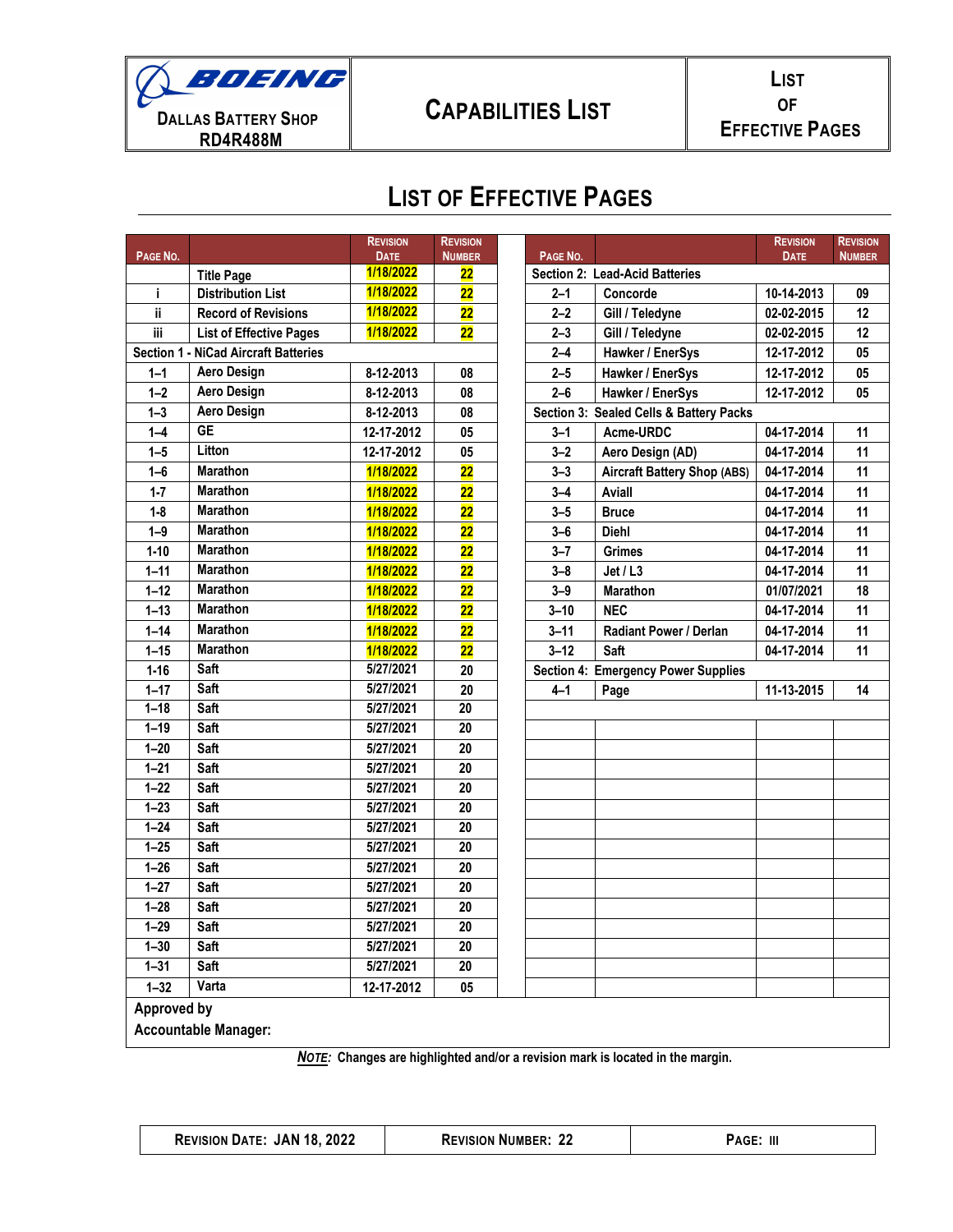

## **SECTION 1 - NICAD AIRCRAFT BATTERIES – AERO DESIGN**

| <b>MANUFACTURER:</b> | <b>TYPE/MODEL:</b> | <b>PART NUMBER:</b> | <b>CAPABILITIES LIST</b><br><b>REVISION NUMBER:</b> | <b>CAPABILITIES LIST</b><br><b>REVISION DATE:</b> |
|----------------------|--------------------|---------------------|-----------------------------------------------------|---------------------------------------------------|
| Aero Design          | AD-43BO34LB03      |                     | Original                                            | 4/29/2010                                         |
| Aero Design          | AD-43BO50LB01      |                     | Original                                            | 4/29/2010                                         |
|                      |                    |                     |                                                     |                                                   |
| Aero Design          | AD-1606-1          |                     | Original                                            | 4/29/2010                                         |
| Aero Design          | AD-1656            |                     | Original                                            | 4/29/2010                                         |
| Aero Design          | AD-1656-1          |                     | Original                                            | 4/29/2010                                         |
| Aero Design          | AD-1656-6          |                     | Original                                            | 4/29/2010                                         |
| Aero Design          | AD-1756            |                     | Original                                            | 4/29/2010                                         |
| Aero Design          | AD-1756-3          |                     | Original                                            | 4/29/2010                                         |
|                      |                    |                     |                                                     |                                                   |
| Aero Design          | AD-2376            |                     | Original                                            | 4/29/2010                                         |
| Aero Design          | AD-2376-4          |                     | Original                                            | 4/29/2010                                         |
|                      |                    |                     |                                                     |                                                   |
| Aero Design          | AD-2758            |                     | Original                                            | 4/29/2010                                         |
|                      |                    |                     |                                                     |                                                   |
| Aero Design          | AD-4076            |                     | Original                                            | 4/29/2010                                         |
| Aero Design          | AD-4076-1          |                     | Original                                            | 4/29/2010                                         |
| Aero Design          | AD-4076-2          |                     | Original                                            | 4/29/2010                                         |
| Aero Design          | AD-4076-3          |                     | Original                                            | 4/29/2010                                         |
| Aero Design          | AD-4076-4          |                     | Original                                            | 4/29/2010                                         |
| Aero Design          | AD-4076-5          |                     | Original                                            | 4/29/2010                                         |
| Aero Design          | AD-4076-6          |                     | Original                                            | 4/29/2010                                         |
| Aero Design          | AD-4076-7          |                     | Original                                            | 4/29/2010                                         |
| Aero Design          | AD-4076-8          |                     | Original                                            | 4/29/2010                                         |
| Aero Design          | AD-4076-9          |                     | Original                                            | 4/29/2010                                         |
| Aero Design          | AD-4076-10         |                     | Original                                            | 4/29/2010                                         |
| Aero Design          | AD-4076-11         |                     | Original                                            | 4/29/2010                                         |
| Aero Design          | AD-4076-12         |                     | Original                                            | 4/29/2010                                         |
| Aero Design          | AD-4076-13         |                     | Original                                            | 4/29/2010                                         |
| Aero Design          | AD-4076-14         |                     | Original                                            | 4/29/2010                                         |

| <b>REVISION DATE: 8-12-2013</b> | <b>REVISION NUMBER: 08</b> | <b>PAGE: 1 - 1</b> |
|---------------------------------|----------------------------|--------------------|
|                                 |                            |                    |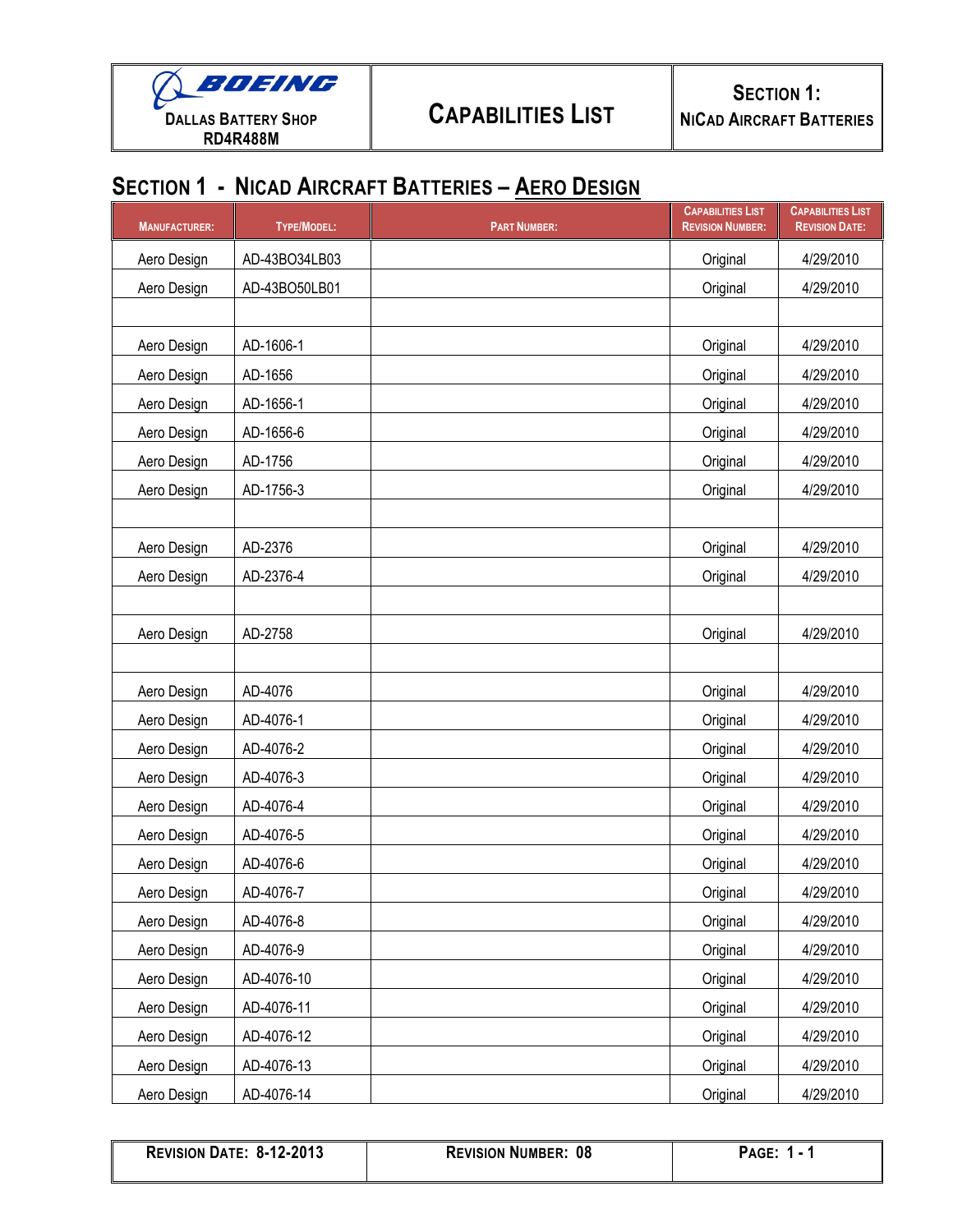

## **SECTION 1 - NICAD AIRCRAFT BATTERIES – AERO DESIGN**

| <b>MANUFACTURER:</b> | <b>TYPE/MODEL:</b> | <b>PART NUMBER:</b> | <b>CAPABILITIES LIST</b><br><b>REVISION NUMBER:</b> | <b>CAPABILITIES LIST</b><br><b>REVISION DATE:</b> |
|----------------------|--------------------|---------------------|-----------------------------------------------------|---------------------------------------------------|
| Aero Design          | AD-4076-15         |                     | Original                                            | 4/29/2010                                         |
|                      |                    |                     |                                                     |                                                   |
| Aero Design          | AD-4078            |                     | Original                                            | 4/29/2010                                         |
| Aero Design          | AD-4078-2          |                     | Original                                            | 4/29/2010                                         |
| Aero Design          | AD-4078-3          |                     | Original                                            | 4/29/2010                                         |
| Aero Design          | AD-4078-6          |                     | Original                                            | 4/29/2010                                         |
| Aero Design          | AD-4078-7          |                     | Original                                            | 4/29/2010                                         |
| Aero Design          | AD-4078-10         |                     | Original                                            | 4/29/2010                                         |
| Aero Design          | AD-4078-11         |                     | Original                                            | 4/29/2010                                         |
| Aero Design          | AD-4078-14         |                     | Original                                            | 4/29/2010                                         |
| Aero Design          | AD-4078-19         |                     | Original                                            | 4/29/2010                                         |
| Aero Design          | AD-4078-24         |                     | Original                                            | 4/29/2010                                         |
|                      |                    |                     |                                                     |                                                   |
| Aero Design          | AD-4579            |                     | Original                                            | 4/29/2010                                         |
|                      |                    |                     |                                                     |                                                   |
| Aero Design          | AD-16156           |                     | Original                                            | 4/29/2010                                         |
| Aero Design          | AD-16156-1         |                     | Original                                            | 4/29/2010                                         |
|                      |                    |                     |                                                     |                                                   |
| Aero Design          | AD-18164           |                     | Original                                            | 4/29/2010                                         |
| Aero Design          | AD-18164-3         |                     | Original                                            | 4/29/2010                                         |
| Aero Design          | AD-18164-4         |                     | Original                                            | 4/29/2010                                         |
|                      |                    |                     |                                                     |                                                   |
| Aero Design          | AD-23180           |                     | Original                                            | 4/29/2010                                         |
|                      |                    |                     |                                                     |                                                   |
| Aero Design          | AD-23576           |                     | Original                                            | 4/29/2010                                         |
| Aero Design          | AD-23576-1         |                     | Original                                            | 4/29/2010                                         |
|                      |                    |                     |                                                     |                                                   |
|                      |                    |                     |                                                     |                                                   |
| Aero Design          | AD-23676           |                     | Original                                            | 4/29/2010                                         |
| Aero Design          | AD-23676-1         |                     | Original                                            | 4/29/2010                                         |

| <b>REVISION DATE: 8-12-2013</b> | <b>REVISION NUMBER: 08</b> | <b>PAGE: 1 - 2</b> |
|---------------------------------|----------------------------|--------------------|
|                                 |                            |                    |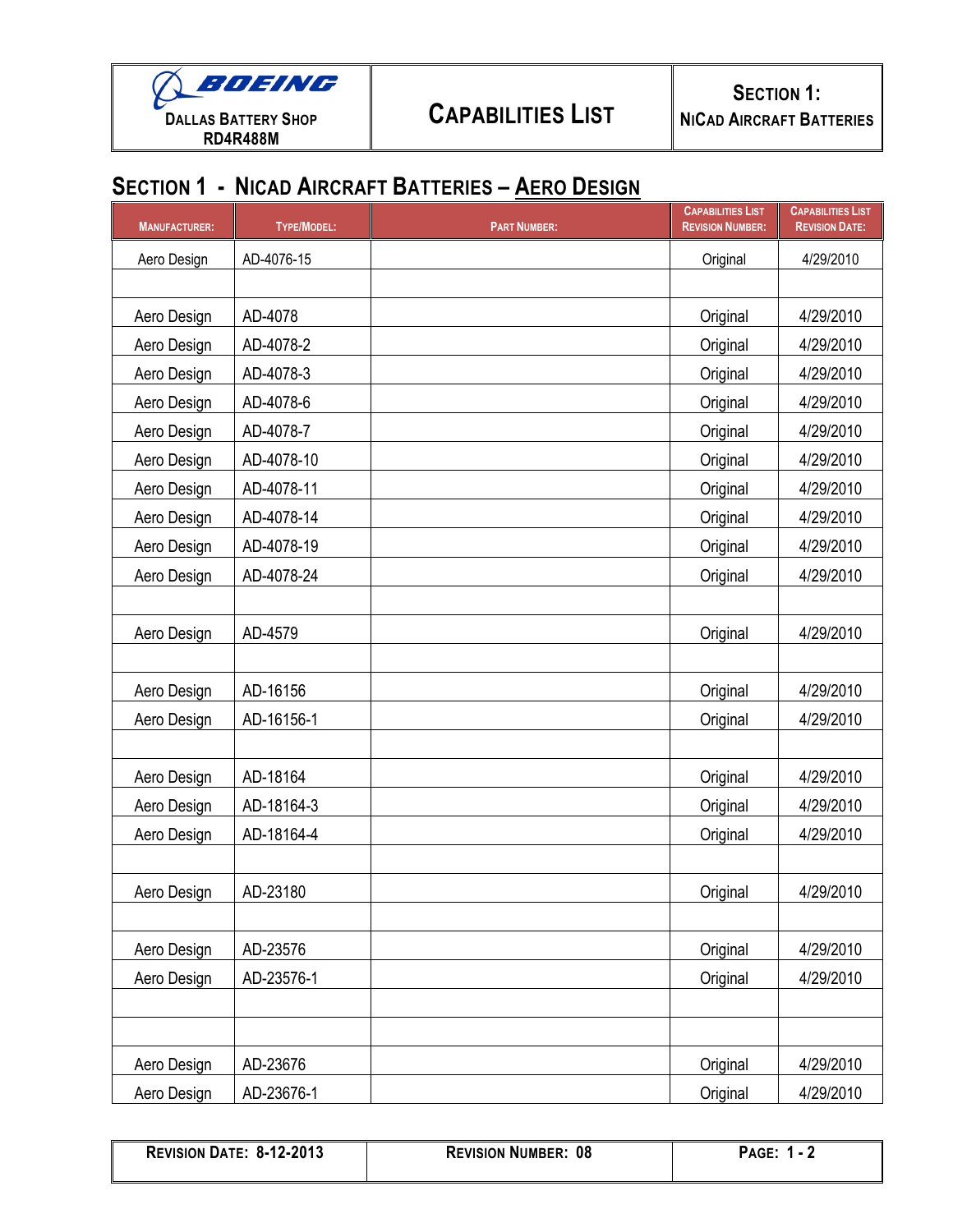

## **SECTION 1 - NICAD AIRCRAFT BATTERIES – AERO DESIGN**

| <b>MANUFACTURER:</b> | <b>TYPE/MODEL:</b> | <b>PART NUMBER:</b> | <b>CAPABILITIES LIST</b><br><b>REVISION NUMBER:</b> | <b>CAPABILITIES LIST</b><br><b>REVISION DATE:</b> |  |
|----------------------|--------------------|---------------------|-----------------------------------------------------|---------------------------------------------------|--|
|                      |                    |                     |                                                     |                                                   |  |
| Aero Design          | AD-40176-4         |                     | Original                                            | 4/29/2010                                         |  |
| Aero Design          | AD-40176-7         |                     | Original                                            | 4/29/2010                                         |  |
|                      |                    |                     |                                                     |                                                   |  |
| Aero Design          | AD-40576           |                     | Original                                            | 4/29/2010                                         |  |
|                      |                    |                     |                                                     |                                                   |  |
| Aero Design          | AD-40676           |                     | Original                                            | 4/29/2010                                         |  |
| Aero Design          | AD-40678-2         |                     | Original                                            | 4/29/2010                                         |  |
| Aero Design          | AD-40776           |                     | Original                                            | 4/29/2010                                         |  |
| Aero Design          | AD-41076           |                     | Original                                            | 4/29/2010                                         |  |
| Aero Design          | AD-1152112-2       |                     | 08                                                  | 8/12/2013                                         |  |
| Aero Design          | AD-401176-9        |                     | Original                                            | 4/29/2010                                         |  |
| Aero Design          | AD-BTSP-4445L      |                     | Original                                            | 4/29/2010                                         |  |
|                      |                    |                     |                                                     |                                                   |  |
|                      |                    |                     |                                                     |                                                   |  |
|                      |                    |                     |                                                     |                                                   |  |
|                      |                    |                     |                                                     |                                                   |  |
|                      |                    |                     |                                                     |                                                   |  |
|                      |                    |                     |                                                     |                                                   |  |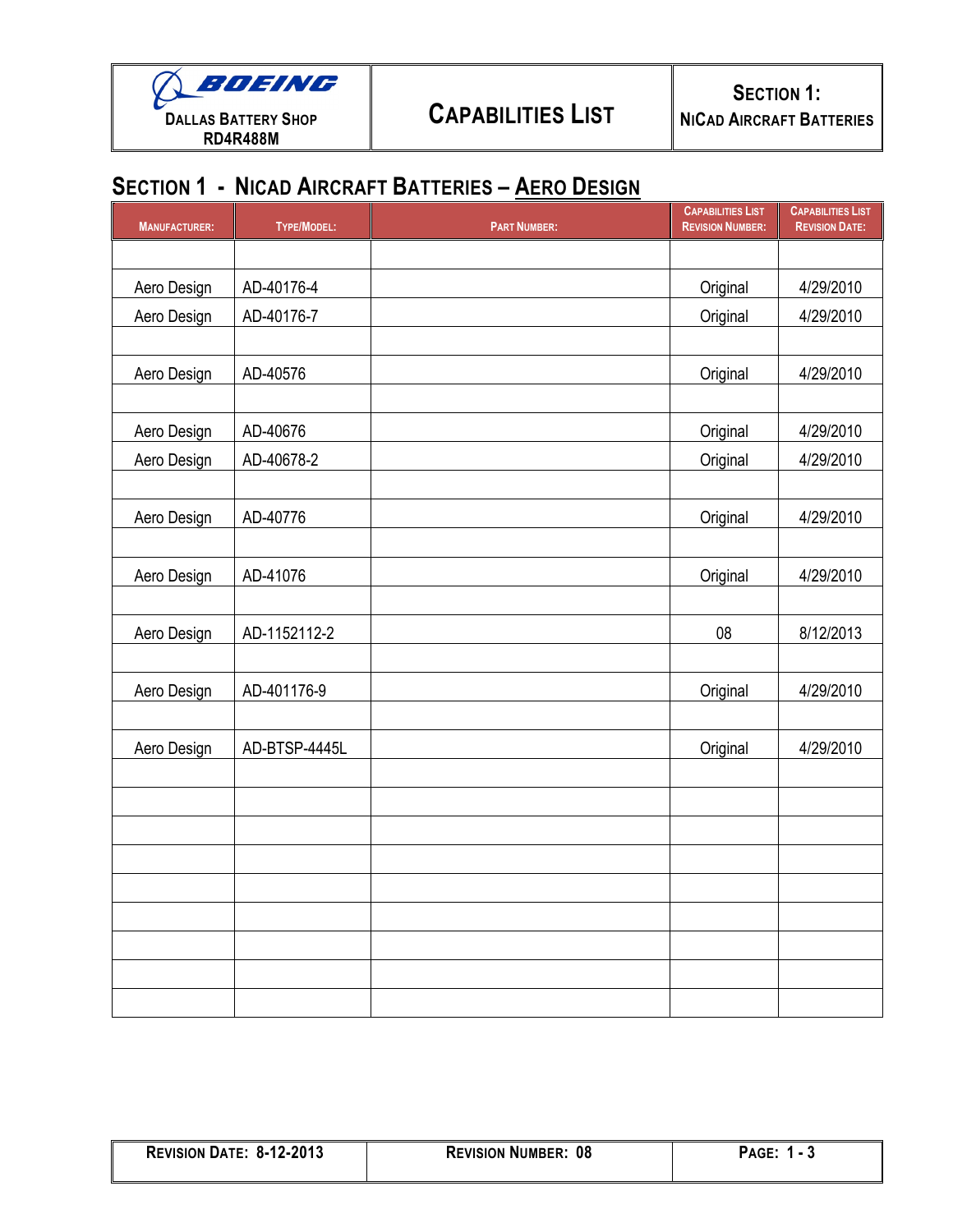

| <b>MANUFACTURER:</b> | TYPE/MODEL: | <b>PART NUMBER:</b> | <b>CAPABILITIES LIST</b><br><b>REVISION NUMBER:</b> | <b>CAPABILITIES LIST</b><br><b>REVISION DATE:</b> |
|----------------------|-------------|---------------------|-----------------------------------------------------|---------------------------------------------------|
| $\mathsf{GE}$        | 43BO34LB02  |                     | Original                                            | 4/29/2010                                         |
| $\mathsf{GE}$        | 43BO34LB03  |                     | Original                                            | 4/29/2010                                         |
| $\mathsf{GE}$        | 43BO50KB01  |                     | Original                                            | 4/29/2010                                         |
| $\mathsf{GE}$        | 43BO50LB01  |                     | Original                                            | 4/29/2010                                         |
|                      |             |                     |                                                     |                                                   |
|                      |             |                     |                                                     |                                                   |
|                      |             |                     |                                                     |                                                   |
|                      |             |                     |                                                     |                                                   |
|                      |             |                     |                                                     |                                                   |
|                      |             |                     |                                                     |                                                   |
|                      |             |                     |                                                     |                                                   |
|                      |             |                     |                                                     |                                                   |
|                      |             |                     |                                                     |                                                   |
|                      |             |                     |                                                     |                                                   |
|                      |             |                     |                                                     |                                                   |
|                      |             |                     |                                                     |                                                   |
|                      |             |                     |                                                     |                                                   |
|                      |             |                     |                                                     |                                                   |
|                      |             |                     |                                                     |                                                   |
|                      |             |                     |                                                     |                                                   |
|                      |             |                     |                                                     |                                                   |
|                      |             |                     |                                                     |                                                   |
|                      |             |                     |                                                     |                                                   |
|                      |             |                     |                                                     |                                                   |
|                      |             |                     |                                                     |                                                   |
|                      |             |                     |                                                     |                                                   |
|                      |             |                     |                                                     |                                                   |
|                      |             |                     |                                                     |                                                   |

| <b>REVISION DATE: 12-17-2012</b> | <b>REVISION NUMBER: 05</b> | <b>PAGE:</b> |
|----------------------------------|----------------------------|--------------|
|                                  |                            |              |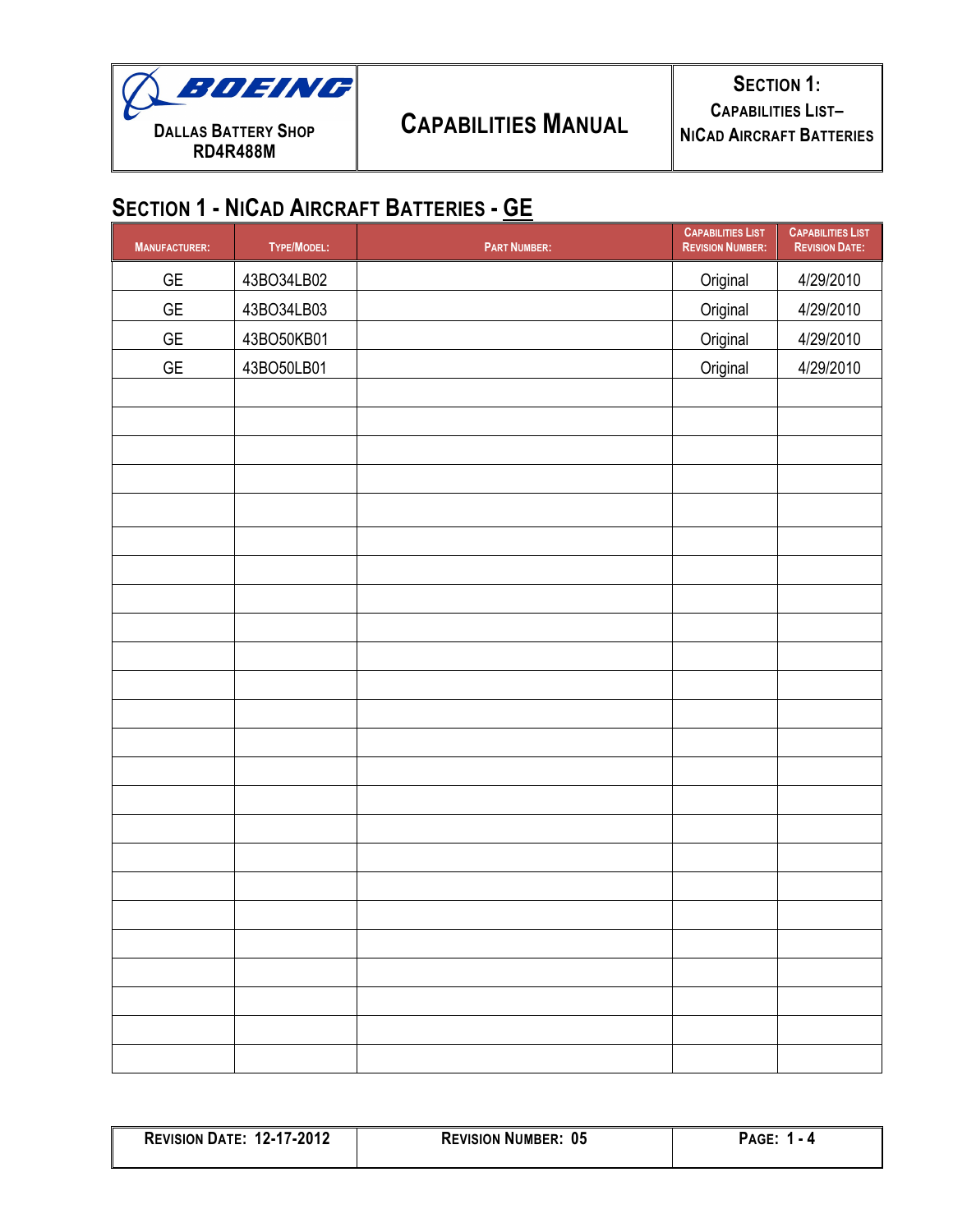

| <b>MANUFACTURER:</b> | TYPE/MODEL: | <b>PART NUMBER:</b> | <b>CAPABILITIES LIST</b><br><b>REVISION NUMBER:</b> | <b>CAPABILITIES LIST</b><br><b>REVISION DATE:</b> |
|----------------------|-------------|---------------------|-----------------------------------------------------|---------------------------------------------------|
| Litton               | 500012-01   |                     | Original                                            | 4/29/2010                                         |
| Litton               | 500012-02   |                     | Original                                            | 4/29/2010                                         |
| Litton               | 500040-03   |                     | Original                                            | 4/29/2010                                         |
| Litton               | 510014-01   |                     | Original                                            | 4/29/2010                                         |
| Litton               | 510018-01   |                     | Original                                            | 4/29/2010                                         |
| Litton               | 510022-01   |                     | Original                                            | 4/29/2010                                         |
|                      |             |                     |                                                     |                                                   |
|                      |             |                     |                                                     |                                                   |
|                      |             |                     |                                                     |                                                   |
|                      |             |                     |                                                     |                                                   |
|                      |             |                     |                                                     |                                                   |
|                      |             |                     |                                                     |                                                   |
|                      |             |                     |                                                     |                                                   |
|                      |             |                     |                                                     |                                                   |
|                      |             |                     |                                                     |                                                   |
|                      |             |                     |                                                     |                                                   |
|                      |             |                     |                                                     |                                                   |
|                      |             |                     |                                                     |                                                   |
|                      |             |                     |                                                     |                                                   |
|                      |             |                     |                                                     |                                                   |
|                      |             |                     |                                                     |                                                   |
|                      |             |                     |                                                     |                                                   |
|                      |             |                     |                                                     |                                                   |
|                      |             |                     |                                                     |                                                   |
|                      |             |                     |                                                     |                                                   |
|                      |             |                     |                                                     |                                                   |
|                      |             |                     |                                                     |                                                   |
|                      |             |                     |                                                     |                                                   |

| <b>REVISION DATE: 12-17-2012</b> | <b>REVISION NUMBER: 05</b> | PAGE: 1 |
|----------------------------------|----------------------------|---------|
|                                  |                            |         |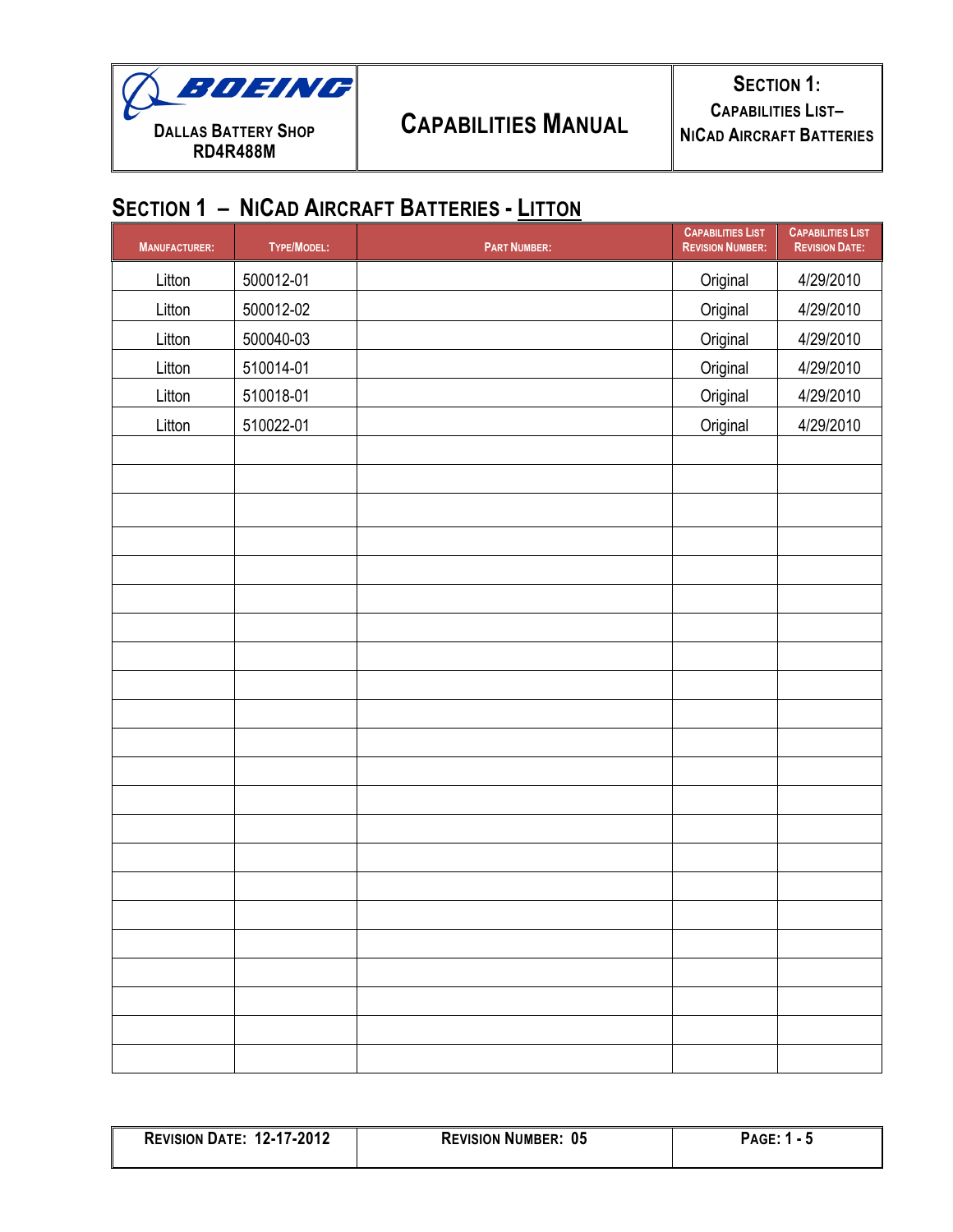

**SECTION 1: CAPABILITIES LIST– NICAD AIRCRAFT BATTERIES**

## **SECTION 1 – NICAD AIRCRAFT BATTERIES - MARATHON**

| <b>MANUFACTURER:</b> | <b>TYPE/MODEL:</b> | <b>PART NUMBER:</b> | <b>CAPABILITIES LIST</b><br><b>REVISION NUMBER:</b> | <b>CAPABILITIES LIST</b><br><b>REVISION DATE:</b> |
|----------------------|--------------------|---------------------|-----------------------------------------------------|---------------------------------------------------|
| Marathon             | 10-5H120           |                     | Original                                            | 4-29-2010                                         |
| Marathon             | 20-5H120           |                     | Original                                            | 4-29-2010                                         |
| Marathon             | 18-6H120           |                     | Original                                            | 4-29-2010                                         |
| Marathon             | 19-10H120          |                     | Original                                            | 4-29-2010                                         |
| Marathon             | 10-20H120          |                     | Original                                            | 4-29-2010                                         |
| Marathon             | 19-24H120          |                     | Original                                            | 4-29-2010                                         |
| Marathon             | 10-65H120          |                     | Original                                            | 4-29-2010                                         |
| Marathon             | 5-81H120           |                     | Original                                            | 4-29-2010                                         |
| Marathon             | 10-81H120          |                     | Original                                            | 4-29-2010                                         |
|                      |                    |                     |                                                     |                                                   |
| Marathon             | 20-60M3X100        | 33006-001           | Original                                            | 4-29-2010                                         |
| Marathon             | 7-75M3120          | 32364-001           | Original                                            | 4-29-2010                                         |
|                      |                    |                     |                                                     |                                                   |
| Marathon             | 81757/7-2          |                     | Original                                            | 4-29-2010                                         |
| Marathon             | 81757/7-3          |                     | Original                                            | 4-29-2010                                         |
| Marathon             | 81757/8-2          |                     | Original                                            | 4-29-2010                                         |
| Marathon             | 81757/8-3          |                     | Original                                            | 4-29-2010                                         |
| Marathon             | 81757/8-4          |                     | Original                                            | 4-29-2010                                         |
| Marathon             | 81757/8-5          |                     | Original                                            | 4-29-2010                                         |
| Marathon             | 81757/9-2          |                     | Original                                            | 4-29-2010                                         |
| Marathon             | 81757/9-3          |                     | Original                                            | 4-29-2010                                         |
| Marathon             | 81757/10-1         |                     | Original                                            | 4-29-2010                                         |
| Marathon             | 81757/11-1         |                     | Original                                            | 4-29-2010                                         |
| Marathon             | 81757/11-2         |                     | Original                                            | 4-29-2010                                         |
| Marathon             | 81757/11-3         |                     | Original                                            | 4-29-2010                                         |
| Marathon             | 81757/11-4         |                     | Original                                            | 4-29-2010                                         |
| Marathon             | 81757/13-1         |                     | Original                                            | 4-29-2010                                         |
|                      |                    |                     |                                                     |                                                   |
| Marathon             | ATCA-21H           | 29486-001           | Original                                            | 4-29-2010                                         |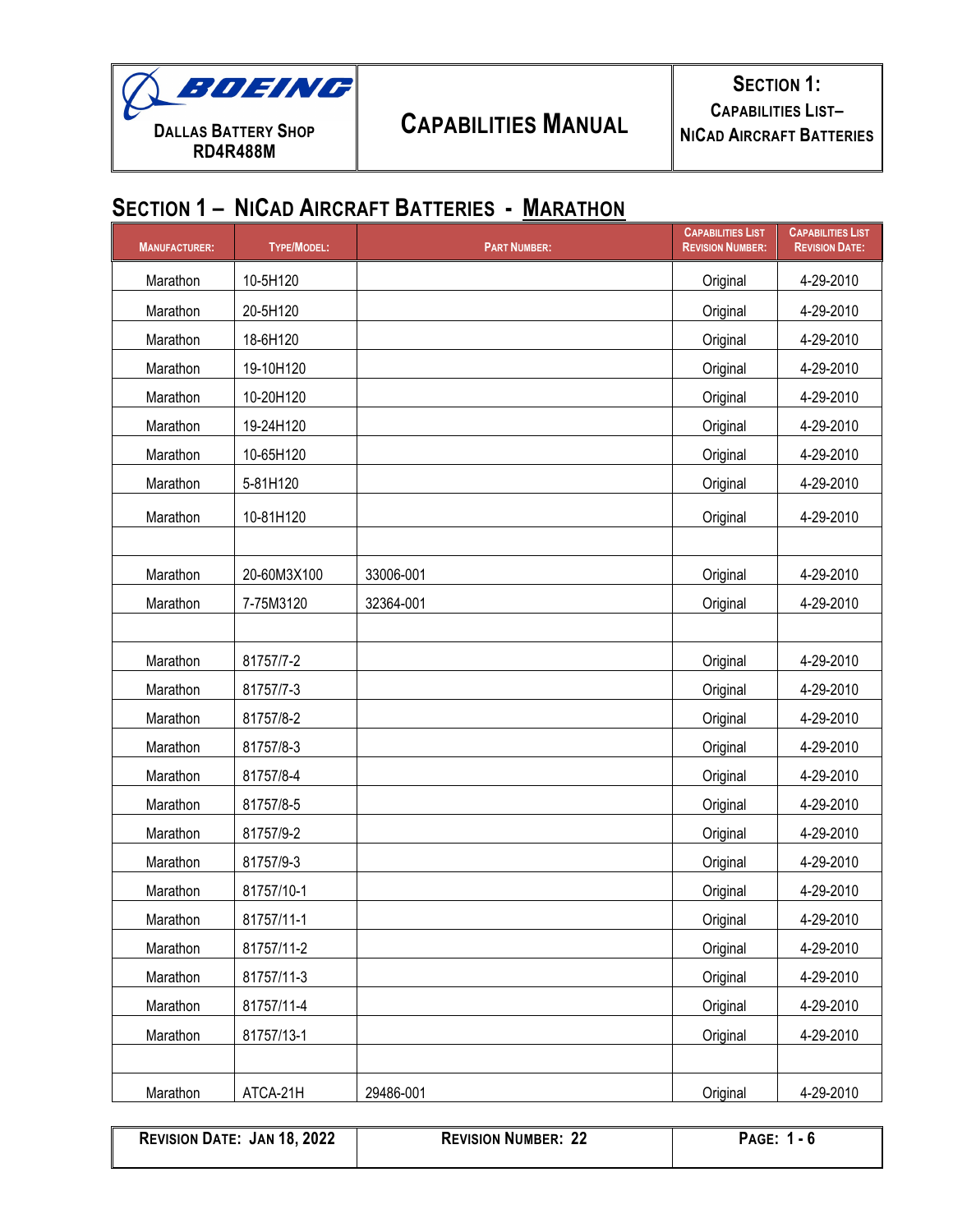

| <b>MANUFACTURER:</b> | <b>TYPE/MODEL:</b> | <b>PART NUMBER:</b>  | <b>CAPABILITIES LIST</b><br><b>REVISION NUMBER:</b> | <b>CAPABILITIES LIST</b><br><b>REVISION DATE:</b> |
|----------------------|--------------------|----------------------|-----------------------------------------------------|---------------------------------------------------|
| Marathon             | ATCA-21H-1         | 29778-001            | Original                                            | 4-29-2010                                         |
| Marathon             | ATCA-21H-2         | 29779-001            | Original                                            | 4-29-2010                                         |
| Marathon             | ATCA-21H-2H        | 32015-001            | Original                                            | 4-29-2010                                         |
|                      |                    |                      |                                                     |                                                   |
| Marathon             | ATSP-44            | 30978-002, 9914058-6 | 18                                                  | 1/7/2021                                          |
| Marathon             | ATSP-280           | 31169-001            | Original                                            | 4-29-2010                                         |
| Marathon             | ATSP-400           | 30665-001            | Original                                            | 4-29-2010                                         |
| Marathon             | ATSP-400-2         | 30665-002            | Original                                            | 4-29-2010                                         |
| Marathon             | ATSP-441           | 30978-001            | Original                                            | 4-29-2010                                         |
| Marathon             | ATSP-900L-1        | 32348-001            | Original                                            | 4-29-2010                                         |
|                      |                    |                      |                                                     |                                                   |
| Marathon             | BTCA-5             | 29094-001            | Original                                            | 4-29-2010                                         |
| Marathon             | <b>BTCA-5-20</b>   | 29094-002            | Original                                            | 4-29-2010                                         |
| Marathon             | <b>BTCA-9-20</b>   | 31817-001            | Original                                            | 4-29-2010                                         |
| Marathon             | BTCA-9-20A         | 29094-002            | Original                                            | 4-29-2010                                         |
|                      |                    |                      |                                                     |                                                   |
| Marathon             | BTMA-5             | 29360-001            | Original                                            | 4-29-2010                                         |
| Marathon             | <b>BTMA5-20</b>    | 29630-002            | Original                                            | 4-29-2010                                         |
|                      |                    |                      |                                                     |                                                   |
| Marathon             | <b>BTSP-179</b>    | 31346-001            | Original                                            | 4-29-2010                                         |
| Marathon             | <b>BTSP-400</b>    | 30441-001            | Original                                            | 4-29-2010                                         |
| Marathon             | <b>BTSP-4445L</b>  | 32248-001            | Original                                            | 4-29-2010                                         |
| Marathon             | BTSP-900AT         | 31258-001            | Original                                            | 4-29-2010                                         |
|                      |                    |                      |                                                     |                                                   |
| Marathon             | CA-4               | 18826-003            | Original                                            | 4-29-2010                                         |
| Marathon             | CA-4-20            | 18826-003            | Original                                            | 4-29-2010                                         |
| Marathon             | CA-5H              | 24535-015            | Original                                            | 4-29-2010                                         |
| Marathon             | $CA-7$             | 24540-007            | Original                                            | 4-29-2010                                         |
| Marathon             | $CA-9$             | 24382-019            | Original                                            | 4-29-2010                                         |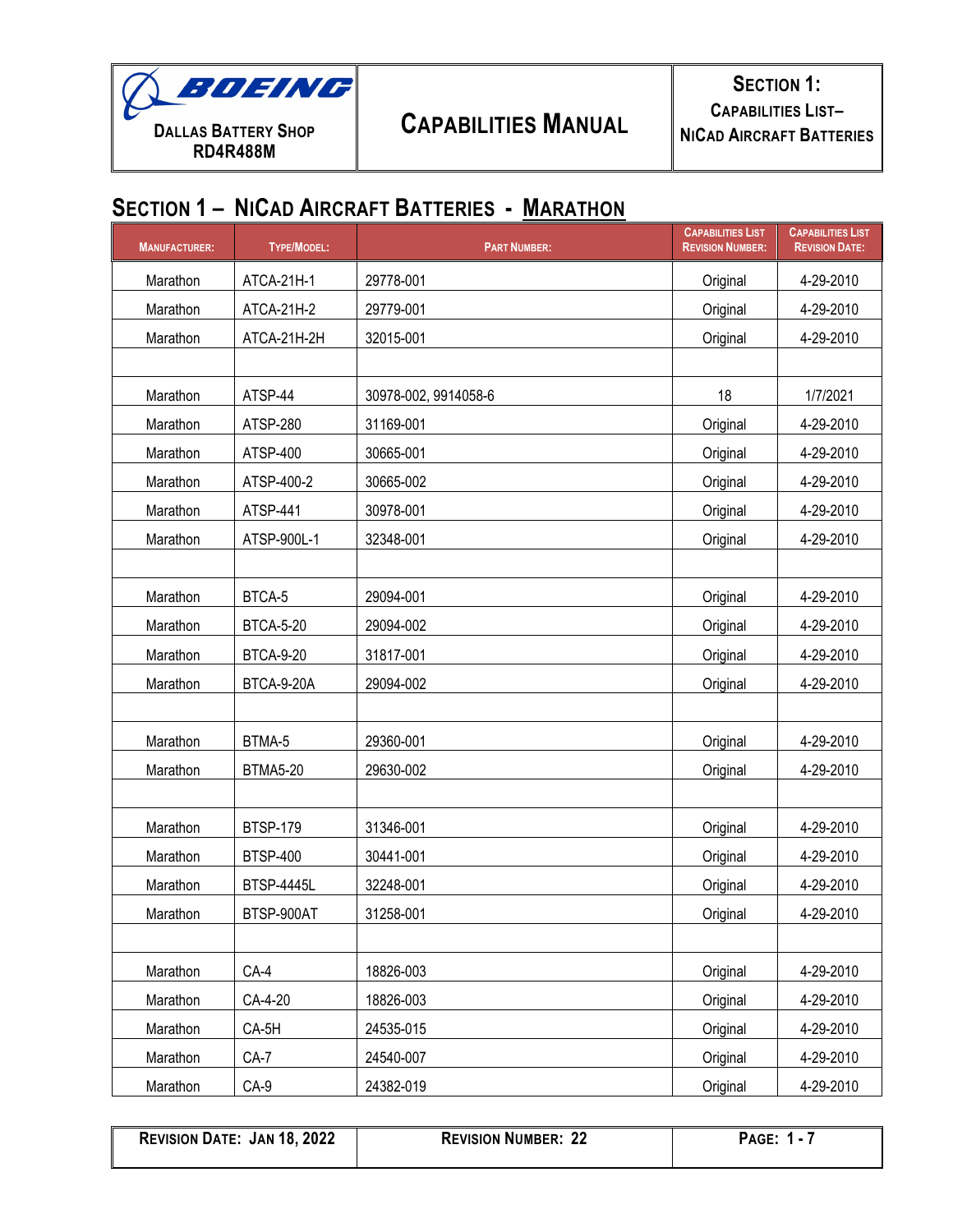

| <b>MANUFACTURER:</b> | TYPE/MODEL:   | <b>PART NUMBER:</b> | <b>CAPABILITIES LIST</b><br><b>REVISION NUMBER:</b> | <b>CAPABILITIES LIST</b><br><b>REVISION DATE:</b> |
|----------------------|---------------|---------------------|-----------------------------------------------------|---------------------------------------------------|
| Marathon             | CA-9-20       | 28974-001           | Original                                            | 4-29-2010                                         |
| Marathon             | CA-9-20A      | 29300-001           | Original                                            | 4-29-2010                                         |
| Marathon             | <b>CA-10N</b> | 15890-003           | Original                                            | 4-29-2010                                         |
| Marathon             | CA-13         | 27183-001           | Original                                            | 4-29-2010                                         |
| Marathon             | <b>CA-16N</b> | 27288-001           | Original                                            | 4-29-2010                                         |
| Marathon             | <b>CA-20H</b> | 27990-001           | Original                                            | 4-29-2010                                         |
| Marathon             | CA-20H-20     | 29341-001           | Original                                            | 4-29-2010                                         |
| Marathon             | CA-21H-1      | 27515-002           | Original                                            | 4-29-2010                                         |
| Marathon             | CA-21H-20     | 29236-001           | Original                                            | 4-29-2010                                         |
| Marathon             | <b>CA-24A</b> | 27312-001           | Original                                            | 4-29-2010                                         |
| Marathon             | <b>CA-27</b>  | 28111-002           | Original                                            | 4-29-2010                                         |
| Marathon             | CA-27-20      | 28111-003           | Original                                            | 4-29-2010                                         |
| Marathon             | CA-31         | 19076-002           | Original                                            | 4-29-2010                                         |
| Marathon             | CA-51         | 23660-001           | Original                                            | 4-29-2010                                         |
| Marathon             | CA-53         | 26982-001           | Original                                            | 4-29-2010                                         |
| Marathon             | CA-54         |                     | Original                                            | 4-29-2010                                         |
| Marathon             | CA-54-1       | 28002-001           | Original                                            | 4-29-2010                                         |
| Marathon             | CA-54-2       | 28002-002           | Original                                            | 4-29-2010                                         |
| Marathon             | CA-54-3       | 27826-002           | Original                                            | 4-29-2010                                         |
| Marathon             | CA-54-3C      | 27826-002           | Original                                            | 4-29-2010                                         |
| Marathon             | CA-101        | 23661-001           | Original                                            | 4-29-2010                                         |
| Marathon             | CA-103        | 27662-002           | Original                                            | 4-29-2010                                         |
| Marathon             | CA-106        | 28684-001           | Original                                            | 4-29-2010                                         |
|                      |               |                     |                                                     |                                                   |
| Marathon             | CA-121        | 19150-001           | Original                                            | 4-29-2010                                         |
| Marathon             | CA-125        | 27518-001           | Original                                            | 4-29-2010                                         |
| Marathon             | CA-125-20     | 27518-002           | Original                                            | 4-29-2010                                         |
| Marathon             | CA-126        | 30390-001           | Original                                            | 4-29-2010                                         |
|                      |               |                     |                                                     |                                                   |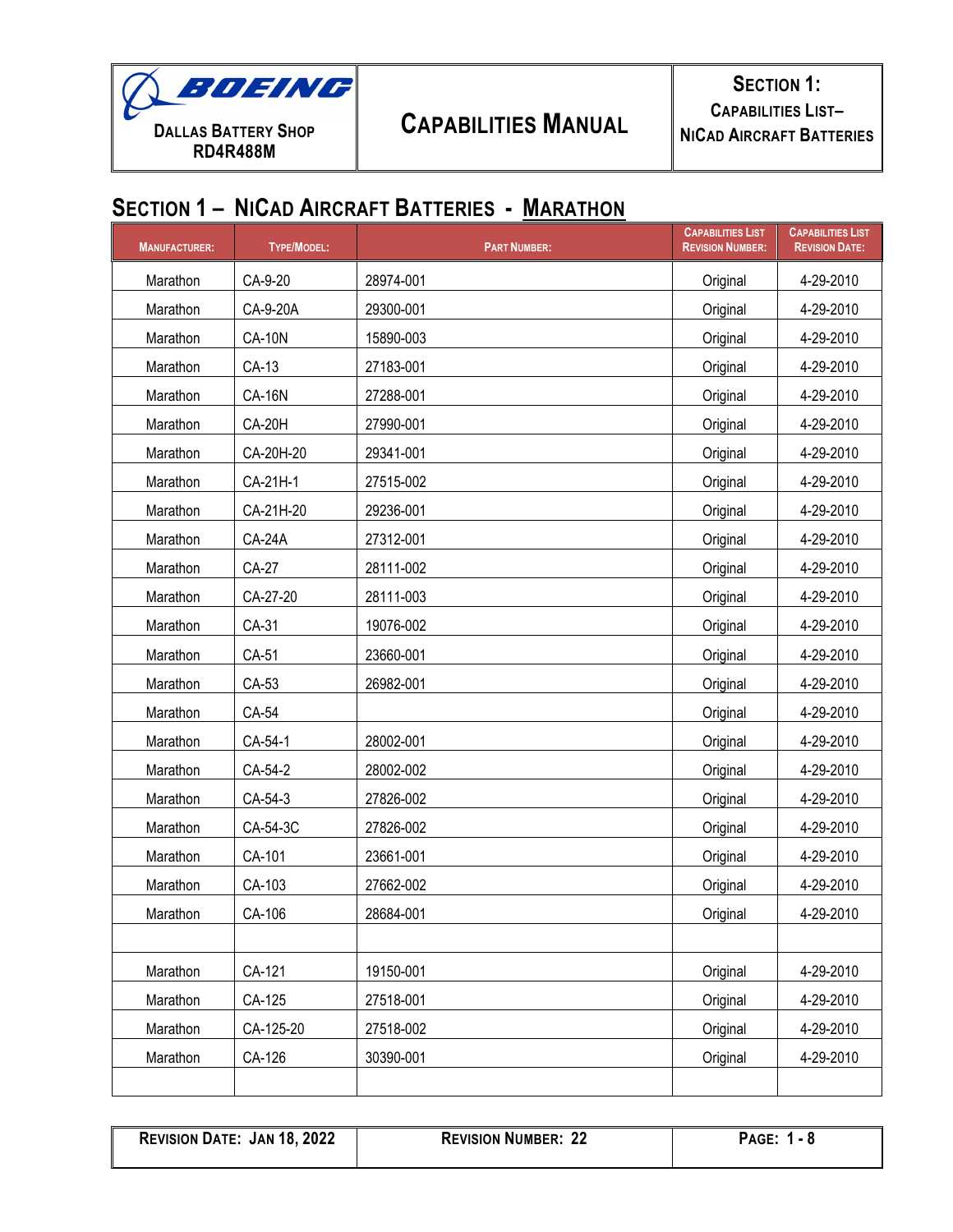

| <b>MANUFACTURER:</b> | <b>TYPE/MODEL:</b> | <b>PART NUMBER:</b> | <b>CAPABILITIES LIST</b><br><b>REVISION NUMBER:</b> | <b>CAPABILITIES LIST</b><br><b>REVISION DATE:</b> |
|----------------------|--------------------|---------------------|-----------------------------------------------------|---------------------------------------------------|
| Marathon             | CA-154-1           | 28656-002           | Original                                            | 4-29-2010                                         |
| Marathon             | CA-154-2           | 28695-001           | Original                                            | 4-29-2010                                         |
| Marathon             | CA-154-2A          | 30026-001           | Original                                            | 4-29-2010                                         |
| Marathon             | CA-154-3A          | 29264-001           | Original                                            | 4-29-2010                                         |
| Marathon             | CA-154-4           | 28695-004           | Original                                            | 4-29-2010                                         |
| Marathon             | CA-154-5           | 29403-001           | Original                                            | 4-29-2010                                         |
| Marathon             | CA-154-7           | 29449-001           | Original                                            | 4-29-2010                                         |
|                      |                    |                     |                                                     |                                                   |
| Marathon             | CA-170A            | 30450-001           | Original                                            | 4-29-2010                                         |
| Marathon             | CA-174             |                     | Original                                            | 4-29-2010                                         |
| Marathon             | CA-176             | 29487-001           | Original                                            | 4-29-2010                                         |
| Marathon             | CA-376             | 29490-001           | Original                                            | 4-29-2010                                         |
|                      |                    |                     |                                                     |                                                   |
| Marathon             | CA-727-7           | 25582-006           | Original                                            | 4-29-2010                                         |
| Marathon             | CA-727-9           | 25582-004           | Original                                            | 4-29-2010                                         |
| Marathon             | CA-727-20          | 25582-003           | Original                                            | 4-29-2010                                         |
| Marathon             | CA-727-20C         | 25582-005           | Original                                            | 4-29-2010                                         |
| Marathon             | CA-727-20CR        | 25582-006           | Original                                            | 4-29-2010                                         |
|                      |                    |                     |                                                     |                                                   |
| Marathon             | CA-1700            | 29365-01C           | Original                                            | 4-29-2010                                         |
|                      |                    |                     |                                                     |                                                   |
| Marathon             | CTCA-21H-1         | 31517-002           | Original                                            | 4-29-2010                                         |
| Marathon             | <b>CTSP-280</b>    | 31995-001           | Original                                            | 4-29-2010                                         |
| Marathon             | CTSP-280-1         | 31995-001           | Original                                            | 4-29-2010                                         |
| Marathon             | CTSP-400           | 31519-001           | Original                                            | 4-29-2010                                         |
|                      |                    |                     |                                                     |                                                   |
| Marathon             | DTSP-280L          | 32168-001           | Original                                            | 4-29-2010                                         |
| Marathon             | DTSP-400L          | 31879-001           | Original                                            | 4-29-2010                                         |
|                      |                    |                     |                                                     |                                                   |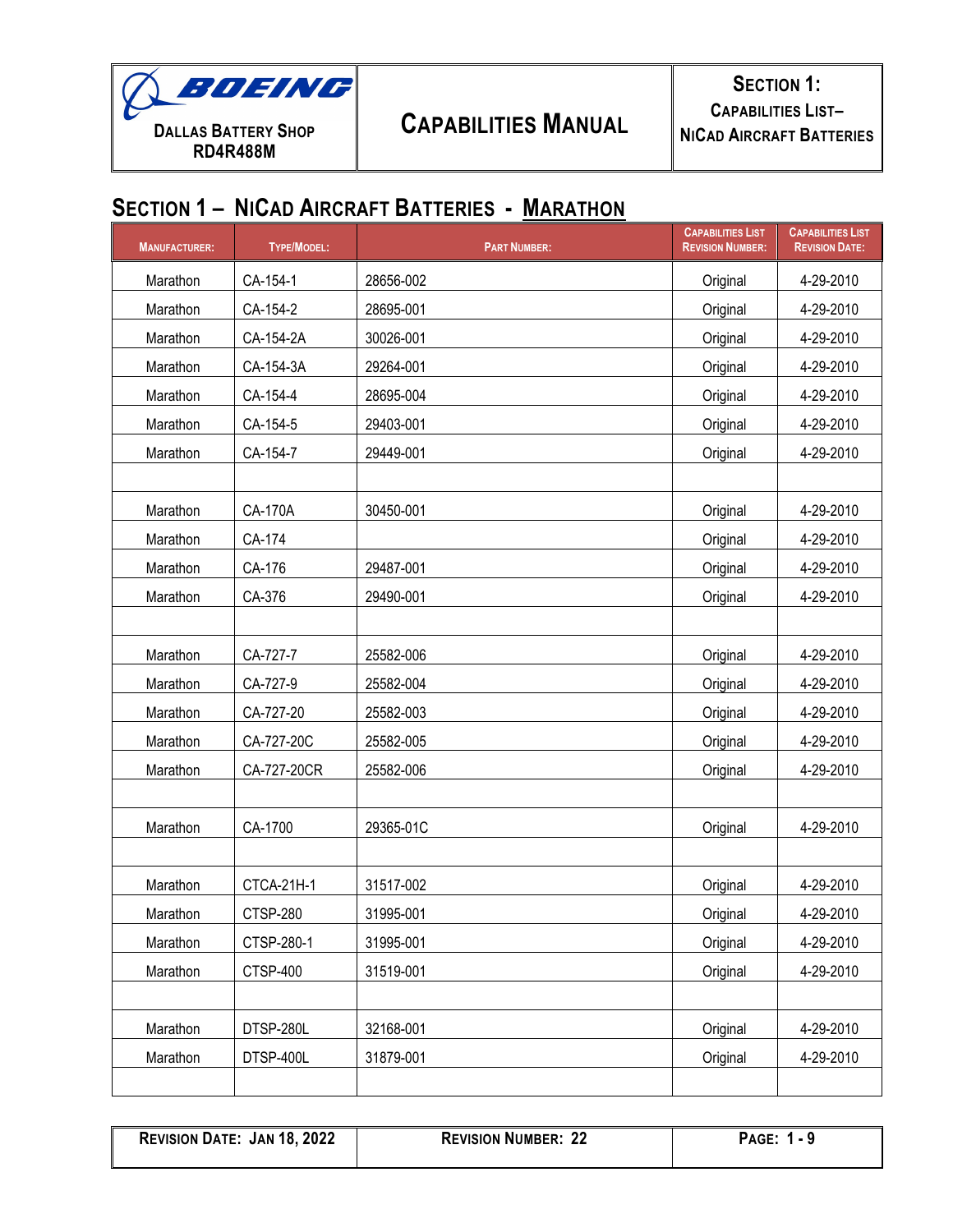

| <b>MANUFACTURER:</b> | <b>TYPE/MODEL:</b> | <b>PART NUMBER:</b> | <b>CAPABILITIES LIST</b><br><b>REVISION NUMBER:</b> | <b>CAPABILITIES LIST</b><br><b>REVISION DATE:</b> |
|----------------------|--------------------|---------------------|-----------------------------------------------------|---------------------------------------------------|
| Marathon             | GP-180             | 31055-001           | Original                                            | 4-29-2010                                         |
| Marathon             | GSP-400            | 31013-001           | Original                                            | 4-29-2010                                         |
| Marathon             | GTSP-400           | 31009-001           | Original                                            | 4-29-2010                                         |
|                      |                    |                     |                                                     |                                                   |
| Marathon             | <b>KSP-400</b>     | 30461-01C           | Original                                            | 4-29-2010                                         |
| Marathon             | <b>KSP-400L</b>    | 31018-001           | Original                                            | 4-29-2010                                         |
| Marathon             | KTCA-21H-20        | 29248-001           | Original                                            | 4-29-2010                                         |
|                      |                    |                     |                                                     |                                                   |
| Marathon             | M3-17-2            | 32855-001           | Original                                            | 4-29-2010                                         |
| Marathon             | M3-17-3            | 32871-001           | Original                                            | 4-29-2010                                         |
|                      |                    |                     |                                                     |                                                   |
| Marathon             | M3-25-1            | 33082-002           | Original                                            | 4-29-2010                                         |
| Marathon             | M3-25-1 Mod A      | 33082-001           | Original                                            | 4-29-2010                                         |
| Marathon             | M3-28-1            | 33206-001           | Original                                            | 4-29-2010                                         |
|                      |                    |                     |                                                     |                                                   |
| Marathon             | M3-44-1            | 32663-001           | Original                                            | 4-29-2010                                         |
| Marathon             | M3-44-7            | 32824-001           | Original                                            | 4-29-2010                                         |
| Marathon             | M3-44-8            | 32845-001           | Original                                            | 4-29-2010                                         |
| Marathon             | M3-44-9            | 32848-001           | Original                                            | 4-29-2010                                         |
| Marathon             | M3-44-11           | 32857-001           | Original                                            | 4-29-2010                                         |
| Marathon             | M3-44-15           | 32890-001           | Original                                            | 4-29-2010                                         |
| Marathon             | M3-44-21           | 33008-001           | Original                                            | 4-29-2010                                         |
| Marathon             | M3-44-22           | 33204-001           | Original                                            | 4-29-2010                                         |
| Marathon             | M3-44-25           | 33275-001           | Original                                            | 4-29-2010                                         |
| Marathon             | M3-44-27           | 33275-002           | 21                                                  | 12/7/2021                                         |
| Marathon             | M3-54-1            | 32536-001           | Original                                            | 4-29-2010                                         |
| Marathon             | M3-54-2            | 33033-001           | Original                                            | 4-29-2010                                         |
|                      |                    |                     |                                                     |                                                   |
| Marathon             | M3-170AL           | 32752-001           | Original                                            | 4-29-2010                                         |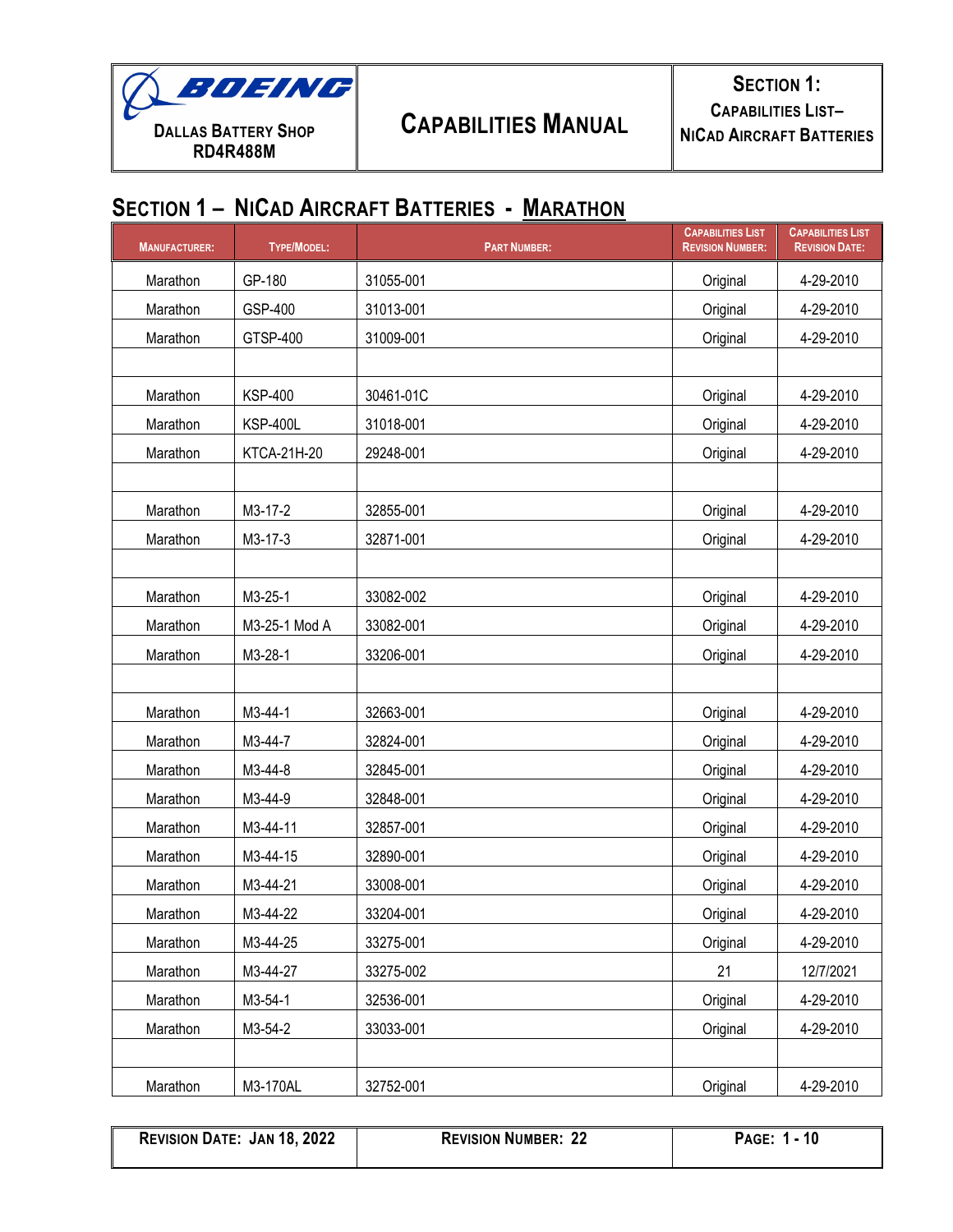

| <b>MANUFACTURER:</b> | <b>TYPE/MODEL:</b> | <b>PART NUMBER:</b> | <b>CAPABILITIES LIST</b><br><b>REVISION NUMBER:</b> | <b>CAPABILITIES LIST</b><br><b>REVISION DATE:</b> |
|----------------------|--------------------|---------------------|-----------------------------------------------------|---------------------------------------------------|
|                      |                    |                     |                                                     |                                                   |
| Marathon             | M3-460L-1          | 31006-004           | Original                                            | 4-29-2010                                         |
| Marathon             | M3-460L-1A         | 31006-006           | Original                                            | 4-29-2010                                         |
|                      |                    |                     |                                                     |                                                   |
| Marathon             | M3-1700L           | 32749-001           | Original                                            | 4-29-2010                                         |
| Marathon             | M3-1709L           | 33238-001           | Original                                            | 4-29-2010                                         |
|                      |                    |                     |                                                     |                                                   |
| Marathon             | M3-1753            | 32766-001           | Original                                            | 4-29-2010                                         |
| Marathon             | M3-1755            | 32761-001           | Original                                            | 4-29-2010                                         |
| Marathon             | M3-1760L-1         | 31918-003           | Original                                            | 4-29-2010                                         |
|                      |                    |                     |                                                     |                                                   |
| Marathon             | M3X-23-1           | 32955-002           | Original                                            | 4-29-2010                                         |
| Marathon             | M3X-23-1           | 32995-002           | Original                                            | 4-29-2010                                         |
| Marathon             | M3X-33-1           | 33181-001           | Original                                            | 4-29-2010                                         |
| Marathon             | M3X-54-1           | 33183-001           | Original                                            | 4-29-2010                                         |
|                      |                    |                     |                                                     |                                                   |
| Marathon             | M81757-15-1        | 32744-001           | Original                                            | 4-29-2010                                         |
| Marathon             | M81757-15-2        | 32775-001           | Original                                            | 4-29-2010                                         |
| Marathon             | M81757-15-3        | 32764-001           | Original                                            | 4-29-2010                                         |
| Marathon             | M81757-16-1        | 32477-001           | Original                                            | 4-29-2010                                         |
| Marathon             | M81757-18-1        | 33152-001           | Original                                            | 4-29-2010                                         |
|                      |                    |                     |                                                     |                                                   |
| Marathon             | $MA-2$             |                     | Original                                            | 4-29-2010                                         |
| Marathon             | $MA-5-C$           |                     | Original                                            | 4-29-2010                                         |
| Marathon             | MA-5-20            | 24535-020           | Original                                            | 4-29-2010                                         |
| Marathon             | MA-7               |                     | Original                                            | 4-29-2010                                         |
| Marathon             | MA-9               | 26934-002           | Original                                            | 4-29-2010                                         |
| Marathon             | MA-11              | 25696-001           | Original                                            | 4-29-2010                                         |
|                      |                    |                     |                                                     |                                                   |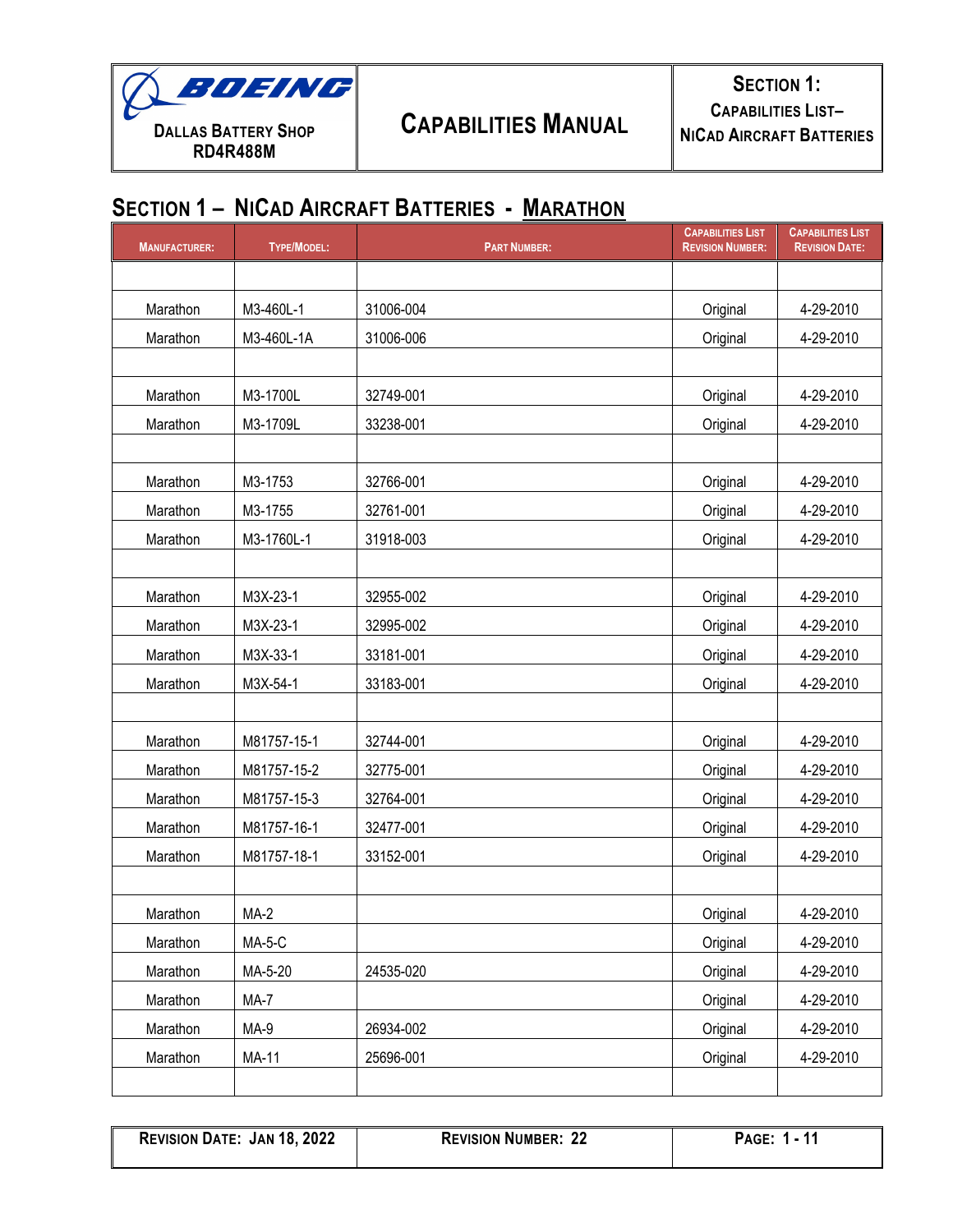

| <b>MANUFACTURER:</b> | <b>TYPE/MODEL:</b> | <b>PART NUMBER:</b> | <b>CAPABILITIES LIST</b><br><b>REVISION NUMBER:</b> | <b>CAPABILITIES LIST</b><br><b>REVISION DATE:</b> |
|----------------------|--------------------|---------------------|-----------------------------------------------------|---------------------------------------------------|
| Marathon             | MA-300H            | 18241-001           | Original                                            | 4-29-2010                                         |
| Marathon             | MA-500H            | 23729-004           | Original                                            | 4-29-2010                                         |
| Marathon             | MA510              |                     | Original                                            | 4-29-2010                                         |
|                      |                    |                     |                                                     |                                                   |
| Marathon             | <b>PTMA-5-20</b>   | 31521-001           | Original                                            | 4-29-2010                                         |
|                      |                    |                     |                                                     |                                                   |
| Marathon             | <b>PTSP-400</b>    | 31406-001           | Original                                            | 4-29-2010                                         |
| Marathon             | PTSP-400-1         | 31406-002           | Original                                            | 4-29-2010                                         |
| <b>Marathon</b>      | <b>PTSP-440</b>    | 31406-003           | 22                                                  | 1-18-2022                                         |
| Marathon             | SP-138             | 30475-002           | Original                                            | 4-29-2010                                         |
| Marathon             | <b>SP-170A</b>     | 30554-001C          | Original                                            | 4-29-2010                                         |
| Marathon             | SP-176             | 30134-001           | Original                                            | 4-29-2010                                         |
| Marathon             | SP-178             | 31305-001           | Original                                            | 4-29-2010                                         |
| Marathon             | SP-276             | 31201-001           | Original                                            | 4-29-2010                                         |
| Marathon             | SP-280             | 30954-001           | Original                                            | 4-29-2010                                         |
| Marathon             | SP-376             | 30596-001           | Original                                            | 4-29-2010                                         |
| Marathon             | SP-400             | 30126-001           | Original                                            | 4-29-2010                                         |
| Marathon             | SP-401             | 30128-001           | Original                                            | 4-29-2010                                         |
| Marathon             | <b>SP-444L</b>     | 30997-001           | Original                                            | 4-29-2010                                         |
| Marathon             | SP-747             | 30874-001           | Original                                            | 4-29-2010                                         |
| Marathon             | SP-900             | 30148-001           | Original                                            | 4-29-2010                                         |
| Marathon             | <b>SP-900A</b>     | 30130-001           | Original                                            | 4-29-2010                                         |
| Marathon             | SP-910             | 30132-001           | Original                                            | 4-29-2010                                         |
| Marathon             | SP-1700            | 30135-001           | Original                                            | 4-29-2010                                         |
|                      |                    |                     |                                                     |                                                   |
| Marathon             | STCA-16L           | 29464-001           | Original                                            | 4-29-2010                                         |
| Marathon             | STCA-16L-2         | 29464-002           | Original                                            | 4-29-2010                                         |
| Marathon             | STCA-930A          | 30242-002           | Original                                            | 4-29-2010                                         |
|                      |                    |                     |                                                     |                                                   |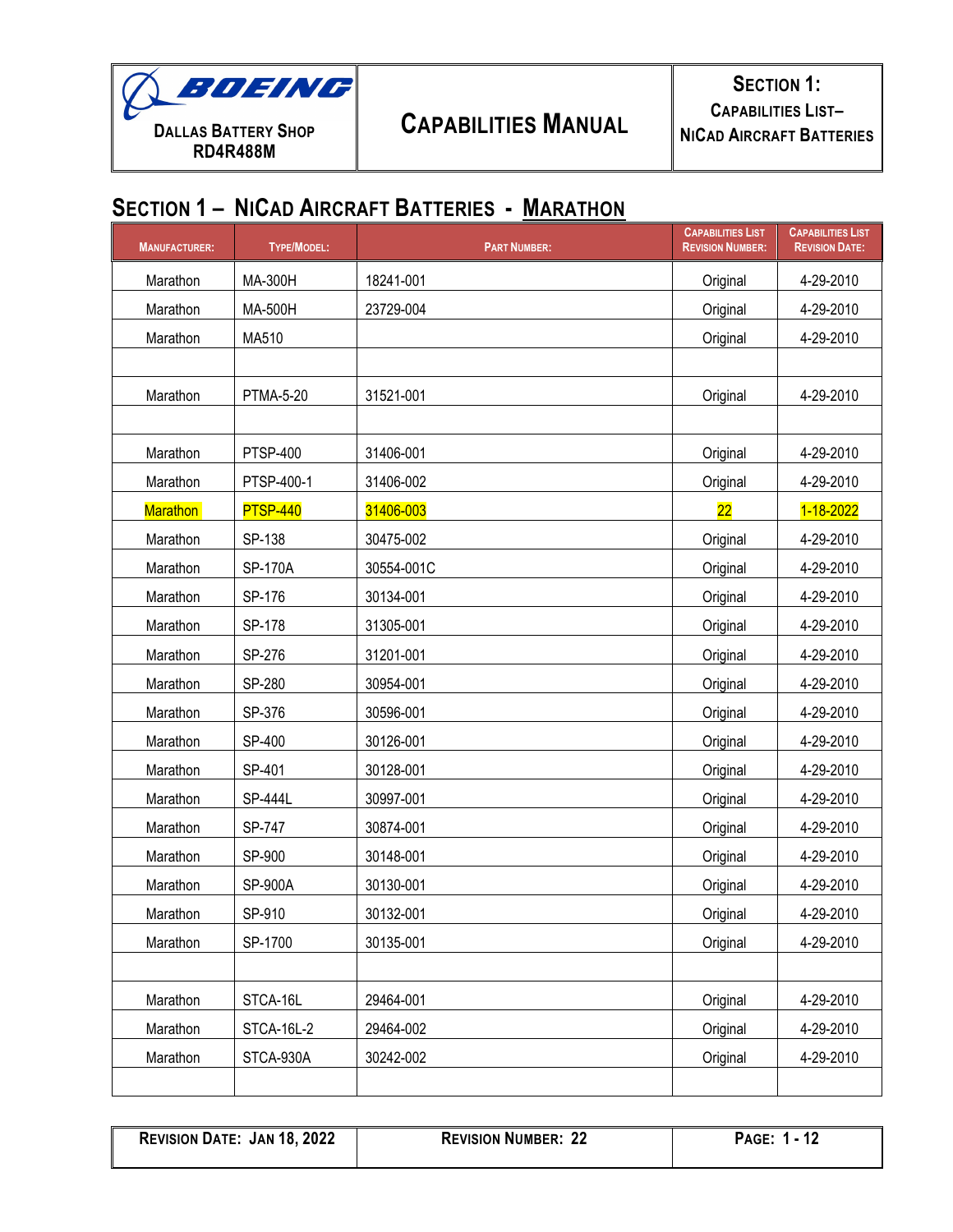

**SECTION 1: CAPABILITIES LIST– NICAD AIRCRAFT BATTERIES**

#### **SECTION 1 – NICAD AIRCRAFT BATTERIES - MARATHON**

| <b>MANUFACTURER:</b> | <b>TYPE/MODEL:</b> | <b>PART NUMBER:</b> | <b>CAPABILITIES LIST</b><br><b>REVISION NUMBER:</b> | <b>CAPABILITIES LIST</b><br><b>REVISION DATE:</b> |
|----------------------|--------------------|---------------------|-----------------------------------------------------|---------------------------------------------------|
| Marathon             | STMA-2             |                     | Original                                            | 4-29-2010                                         |
| Marathon             | <b>STMA-5-20</b>   | 30052-001           | Original                                            | 4-29-2010                                         |
| Marathon             | STMA-9             | 30519-001           | Original                                            | 4-29-2010                                         |
|                      |                    |                     |                                                     |                                                   |
| Marathon             | <b>STSP-400</b>    | 30247-001           | Original                                            | 4-29-2010                                         |
| Marathon             | <b>STSP-403</b>    | 30247-002           | Original                                            | 4-29-2010                                         |
| Marathon             | <b>STSP-444</b>    | 31992-001           | Original                                            | 4-29-2010                                         |
| Marathon             | STSP-444L          |                     | Original                                            | 4-29-2010                                         |
| Marathon             | <b>STSP-901</b>    | 31618-001           | Original                                            | 4-29-2010                                         |
| Marathon             | <b>STSP-930</b>    | 30464-001           | Original                                            | 4-29-2010                                         |
|                      |                    |                     |                                                     |                                                   |
| Marathon             | <b>TCA-5-20</b>    | 29017-002           | Original                                            | 4-29-2010                                         |
| Marathon             | TCA-5-20-1         | 29017-002           | Original                                            | 4-29-2010                                         |
| Marathon             | TCA-7              | 29986-001           | Original                                            | 4-29-2010                                         |
| Marathon             | TCA-21H            | 28855-001           | Original                                            | 4-29-2010                                         |
| Marathon             | <b>TCA-21H-20</b>  | 29345-001           | Original                                            | 4-29-2010                                         |
| Marathon             | <b>TCA-52</b>      | 31433-001           | Original                                            | 4-29-2010                                         |
| Marathon             | <b>TCA-103C</b>    | 32319-001           | Original                                            | 4-29-2010                                         |
| Marathon             | <b>TCA-106</b>     | 29097-001           | Original                                            | 4-29-2010                                         |
| Marathon             | TCA-106-3          | 29362-001           | Original                                            | 4-29-2010                                         |
| Marathon             | TCA-109L-1         | 32864-001           | Original                                            | 4-29-2010                                         |
| Marathon             | <b>TCA-183CH</b>   |                     | Original                                            | 4-29-2010                                         |
| Marathon             | <b>TCA-1735</b>    | 30408-001           | Original                                            | 4-29-2010                                         |
| Marathon             | <b>TCA-1742</b>    | 31718-002           | Original                                            | 4-29-2010                                         |
| Marathon             | <b>TCA-1752</b>    | 30453-001           | Original                                            | 4-29-2010                                         |
| Marathon             | <b>TCA-1753</b>    | 30695-001           | Original                                            | 4-29-2010                                         |
| Marathon             | <b>TCA-1892L</b>   | 32428-001           | Original                                            | 4-29-2010                                         |
| Marathon             | <b>TCA-2492L</b>   | 32819-001           | Original                                            | 4-29-2010                                         |
|                      |                    |                     |                                                     |                                                   |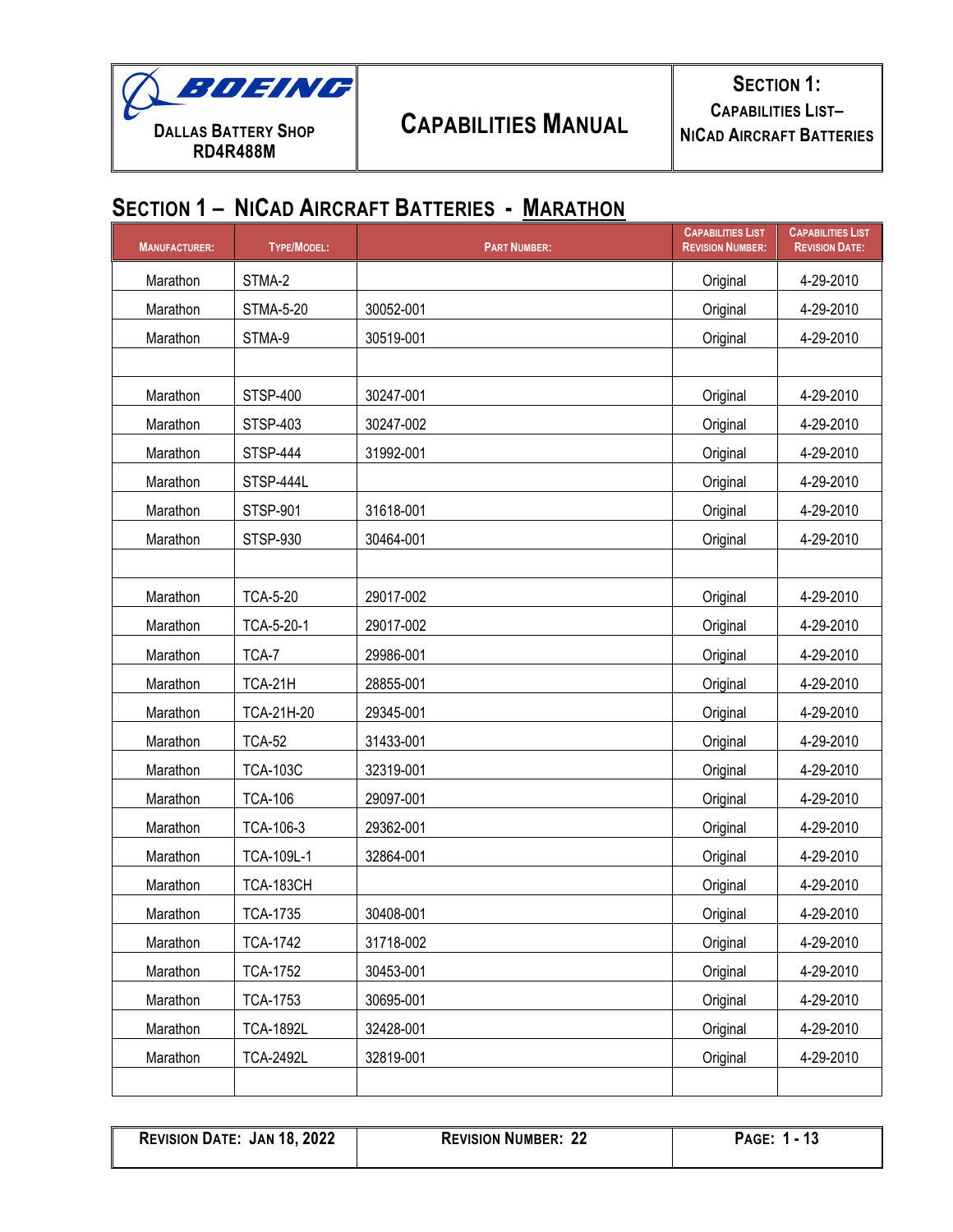

| <b>MANUFACTURER:</b> | <b>TYPE/MODEL:</b> | <b>PART NUMBER:</b> | <b>CAPABILITIES LIST</b><br><b>REVISION NUMBER:</b> | <b>CAPABILITIES LIST</b><br><b>REVISION DATE:</b> |
|----------------------|--------------------|---------------------|-----------------------------------------------------|---------------------------------------------------|
| Marathon             | TM3-44-4           | 32794-001           | Original                                            | 4-29-2010                                         |
| Marathon             | TMA-4              | 30680-001           | Original                                            | 4-29-2010                                         |
| Marathon             | <b>TMA-5-20</b>    | 30703-001           | Original                                            | 4-29-2010                                         |
| Marathon             | <b>TMA-5-20C</b>   | 30703-002           | 13                                                  | 6-5-2015                                          |
|                      |                    |                     |                                                     |                                                   |
| Marathon             | <b>TPSP-941</b>    | 31821-001           | Original                                            | 4-29-2010                                         |
| Marathon             | TPSTSP-941         | 31819-001           | Original                                            | 4-29-2010                                         |
|                      |                    |                     |                                                     |                                                   |
| Marathon             | <b>TSP-46-1</b>    | 32669-001           | Original                                            | 4-29-2010                                         |
| Marathon             | <b>TSP-280</b>     | 30986-001           | Original                                            | 4-29-2010                                         |
| Marathon             | <b>TSP-281</b>     | 31923-002           | Original                                            | 4-29-2010                                         |
| Marathon             | <b>TSP-283</b>     | 31908-001           | Original                                            | 4-29-2010                                         |
| Marathon             | <b>TSP-400WB</b>   | 31560-001           | Original                                            | 4-29-2010                                         |
| Marathon             | <b>TSP-400X</b>    | 32374-001           | Original                                            | 4-29-2010                                         |
| Marathon             | TSP-408L-1         | 32441-002           | Original                                            | 4-29-2010                                         |
| Marathon             | TSP-409L-1         |                     | Original                                            | 4-29-2010                                         |
| Marathon             | <b>TSP-410</b>     | 30994-001           | Original                                            | 4-29-2010                                         |
| Marathon             | <b>TSP-414</b>     | 31921-002           | Original                                            | 4-29-2010                                         |
| Marathon             | <b>TSP-420L</b>    | 30127-001           | Original                                            | 4-29-2010                                         |
| Marathon             | <b>TSP-434</b>     | 31233-001           | Original                                            | 4-29-2010                                         |
| Marathon             | <b>TSP-440</b>     | 30377-001           | Original                                            | 4-29-2010                                         |
| Marathon             | <b>TSP-442</b>     | 31714-001           | Original                                            | 4-29-2010                                         |
|                      |                    |                     |                                                     |                                                   |
| Marathon             | <b>TSP-1708L</b>   | 32472-001           | Original                                            | 4-29-2010                                         |
| Marathon             | TSP-1708-U-1       |                     | Original                                            | 4-29-2010                                         |
| Marathon             | <b>TSP-1722</b>    | 31871-001           | Original                                            | 4-29-2010                                         |
| Marathon             | <b>TSP-1727</b>    | 32570-001           | Original                                            | 4-29-2010                                         |
| Marathon             | <b>TSP-1728</b>    | 32176-001           | Original                                            | 4-29-2010                                         |
| Marathon             | TSP-1735           | 30402-001           | Original                                            | 4-29-2010                                         |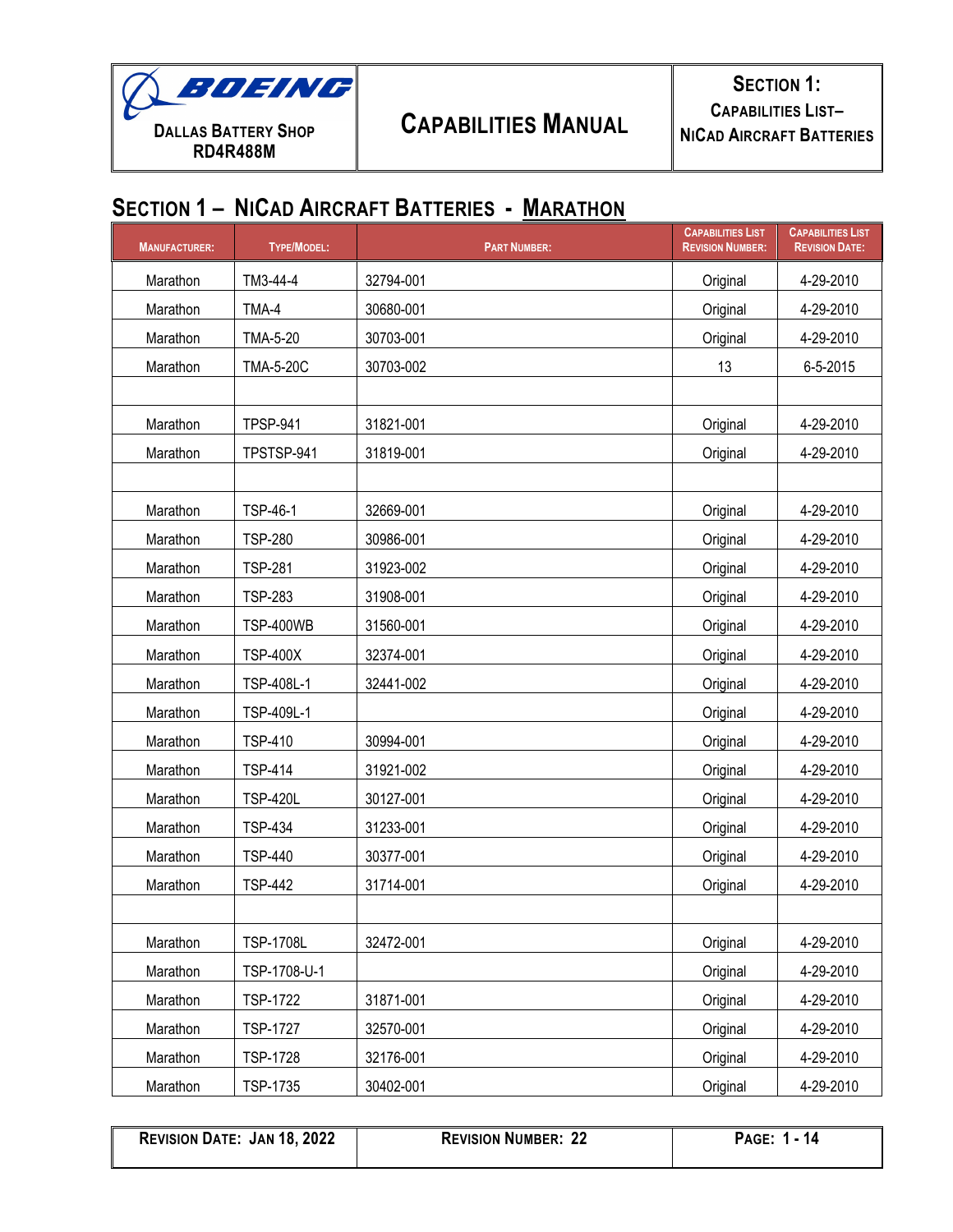

| <b>MANUFACTURER:</b> | TYPE/MODEL:       | <b>PART NUMBER:</b> | <b>CAPABILITIES LIST</b><br><b>REVISION NUMBER:</b> | <b>CAPABILITIES LIST</b><br><b>REVISION DATE:</b> |
|----------------------|-------------------|---------------------|-----------------------------------------------------|---------------------------------------------------|
| Marathon             | <b>TSP-1742</b>   | 31718-001           | Original                                            | 4-29-2010                                         |
| Marathon             | TSP-1753          | 30695-002           | Original                                            | 4-29-2010                                         |
| Marathon             | <b>TSP-1754</b>   | 30900-001           | Original                                            | 4-29-2010                                         |
| Marathon             | TSP-1755          | 30949-001           | Original                                            | 4-29-2010                                         |
| Marathon             | <b>TSP-1757</b>   | 31323-001           | Original                                            | 4-29-2010                                         |
| Marathon             | <b>TSP-1760L</b>  | 31918-001           | Original                                            | 4-29-2010                                         |
| Marathon             | TSP-1760L-1       | 31918-002           | Original                                            | 4-29-2010                                         |
|                      |                   |                     |                                                     |                                                   |
| Marathon             | <b>TSP-4412</b>   | 32236-001           | Original                                            | 4-29-2010                                         |
| Marathon             | <b>TSP-4492L</b>  | 32391-001           | Original                                            | 4-29-2010                                         |
|                      |                   |                     |                                                     |                                                   |
| Marathon             | <b>TSP-9117B</b>  | 31456-002           | Original                                            | 4-29-2010                                         |
|                      |                   |                     |                                                     |                                                   |
| Marathon             | TSP-40204B        | 32324-001           | Original                                            | 4-29-2010                                         |
| Marathon             | TSP-44204B        | 32324-002           | Original                                            | 4-29-2010                                         |
|                      |                   |                     |                                                     |                                                   |
| Marathon             | <b>TSTSP-940</b>  | 31092-001           | Original                                            | 4-29-2010                                         |
| Marathon             | <b>TTMA-5-20C</b> | 32192-001           | Original                                            | 4-29-2010                                         |
|                      |                   |                     |                                                     |                                                   |
| Marathon             | <b>UTSP-400</b>   | 31006-002           | Original                                            | 4-29-2010                                         |
| Marathon             | <b>UTSP-440</b>   | 31656-002           | Original                                            | 4-29-2010                                         |
| Marathon             | UTSP-460L         | 31006-001           | Original                                            | 4-29-2010                                         |
| Marathon             | UTSP-460L-1       | 31006-003           | Original                                            | 4-29-2010                                         |
|                      |                   |                     |                                                     |                                                   |
|                      |                   |                     |                                                     |                                                   |
|                      |                   |                     |                                                     |                                                   |
|                      |                   |                     |                                                     |                                                   |
|                      |                   |                     |                                                     |                                                   |
|                      |                   |                     |                                                     |                                                   |

| <b>REVISION DATE: JAN 18, 2022</b> | <b>REVISION NUMBER: 22</b> |
|------------------------------------|----------------------------|
|                                    |                            |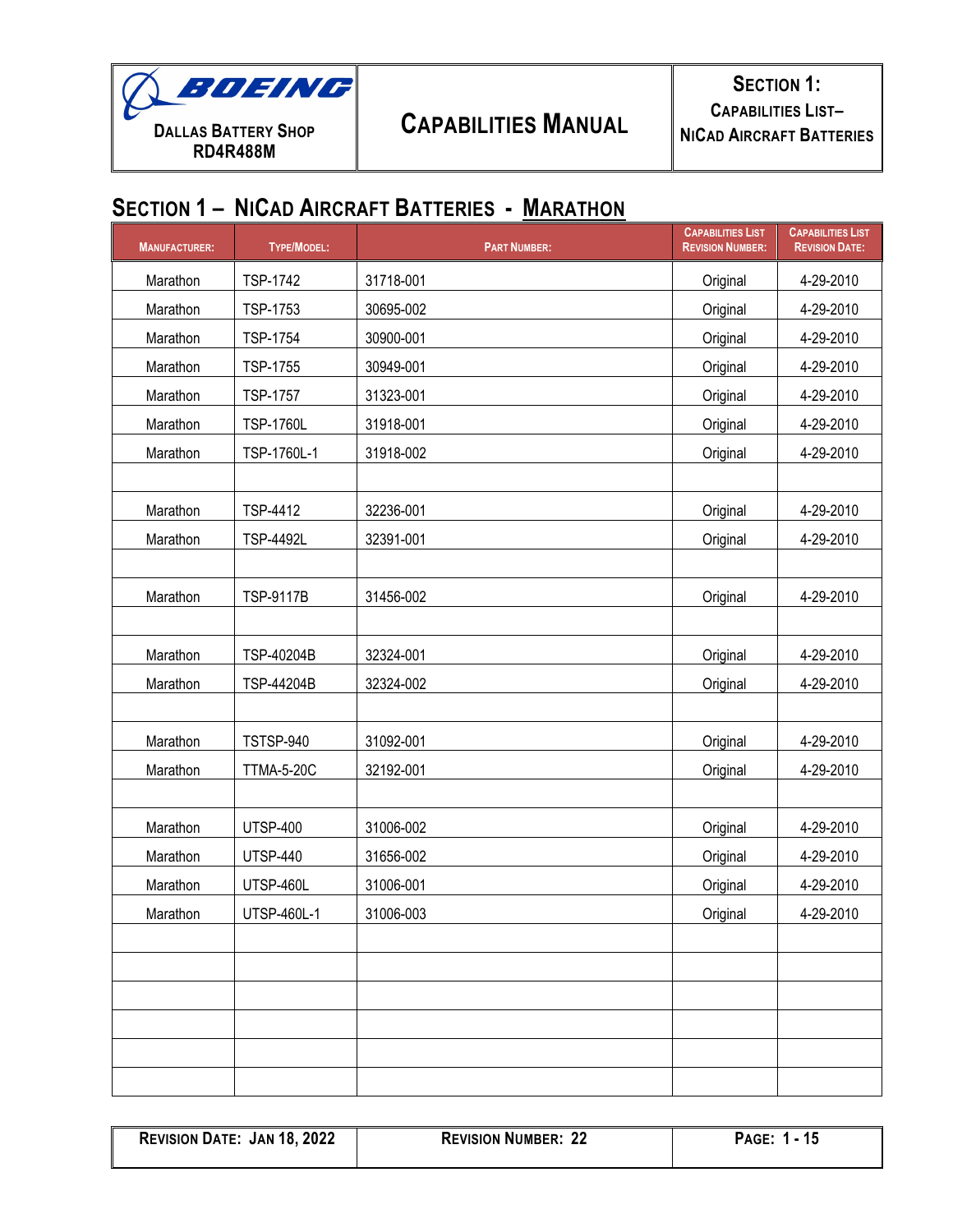

| <b>MANUFACTURER:</b> | TYPE/MODEL:  | <b>PART NUMBER:</b>                            | <b>CAPABILITIES LIST</b><br><b>REVISION NUMBER:</b> | <b>CAPABILITIES LIST</b><br><b>REVISION DATE:</b> |
|----------------------|--------------|------------------------------------------------|-----------------------------------------------------|---------------------------------------------------|
| Saft                 | 19VO23KHB    |                                                | Original                                            | 4/29/2010                                         |
|                      |              |                                                |                                                     |                                                   |
| Saft                 | 20VO23KH     |                                                | Original                                            | 4/29/2010                                         |
| Saft                 | 20VO3KHB     | 414548                                         | Original                                            | 4/29/2010                                         |
| Saft                 | 20VO23KHB    |                                                | Original                                            | 4/29/2010                                         |
| Saft                 | 20VO23KHB    |                                                | Original                                            | 4/29/2010                                         |
|                      |              |                                                |                                                     |                                                   |
| Saft                 | 20VR4D       | 122849, 135687, 783543, 785229, 800864, 803551 | Original                                            | 4/29/2010                                         |
| Saft                 | 20VRED       | 804745, 804747, 804748, 804749, 804751         | Original                                            | 4/29/2010                                         |
| Saft                 | 25HV01.1     |                                                | Original                                            | 4/29/2010                                         |
|                      |              |                                                |                                                     |                                                   |
| Saft                 | 43BO34LB03   | 021904-000                                     | Original                                            | 4/29/2010                                         |
| Saft                 | 43BO34RB30   |                                                | Original                                            | 4/29/2010                                         |
| Saft                 | 43BO50KB01   |                                                | Original                                            | 4/29/2010                                         |
| Saft                 | 43BO50KB02   |                                                | Original                                            | 4/29/2010                                         |
| Saft                 | 43BO50LB01   | 021932-000                                     | Original                                            | 4/29/2010                                         |
|                      |              |                                                |                                                     |                                                   |
| Saft                 | 151CH1       | 414429                                         | Original                                            | 4/29/2010                                         |
| Saft                 | 151CH2       |                                                | Original                                            | 4/29/2010                                         |
| Saft                 | 176CH3       | 025255-000                                     | 7                                                   | 1/22/2013                                         |
| Saft                 | 181CH        |                                                | Original                                            | 4/29/2010                                         |
| Saft                 | <b>187CH</b> |                                                | Original                                            | 4/29/2010                                         |
|                      |              |                                                |                                                     |                                                   |
| Saft                 | 276CH        |                                                | Original                                            | 4/29/2010                                         |
| Saft                 | 276CH1       |                                                | Original                                            | 4/29/2010                                         |
| Saft                 | 276CH7       |                                                | Original                                            | 4/29/2010                                         |
| Saft                 | 276CH10      |                                                | Original                                            | 4/29/2010                                         |
| Saft                 | 277CH1       |                                                | Original                                            | 4/29/2010                                         |
| Saft                 | 285CH        | 416526                                         | 18                                                  | 1/7/2021                                          |

| <b>REVISION DATE: MAY 27, 2021</b> | <b>REVISION NUMBER: 20</b> | 1 - 16<br>PAGE: 1 |
|------------------------------------|----------------------------|-------------------|
|                                    |                            |                   |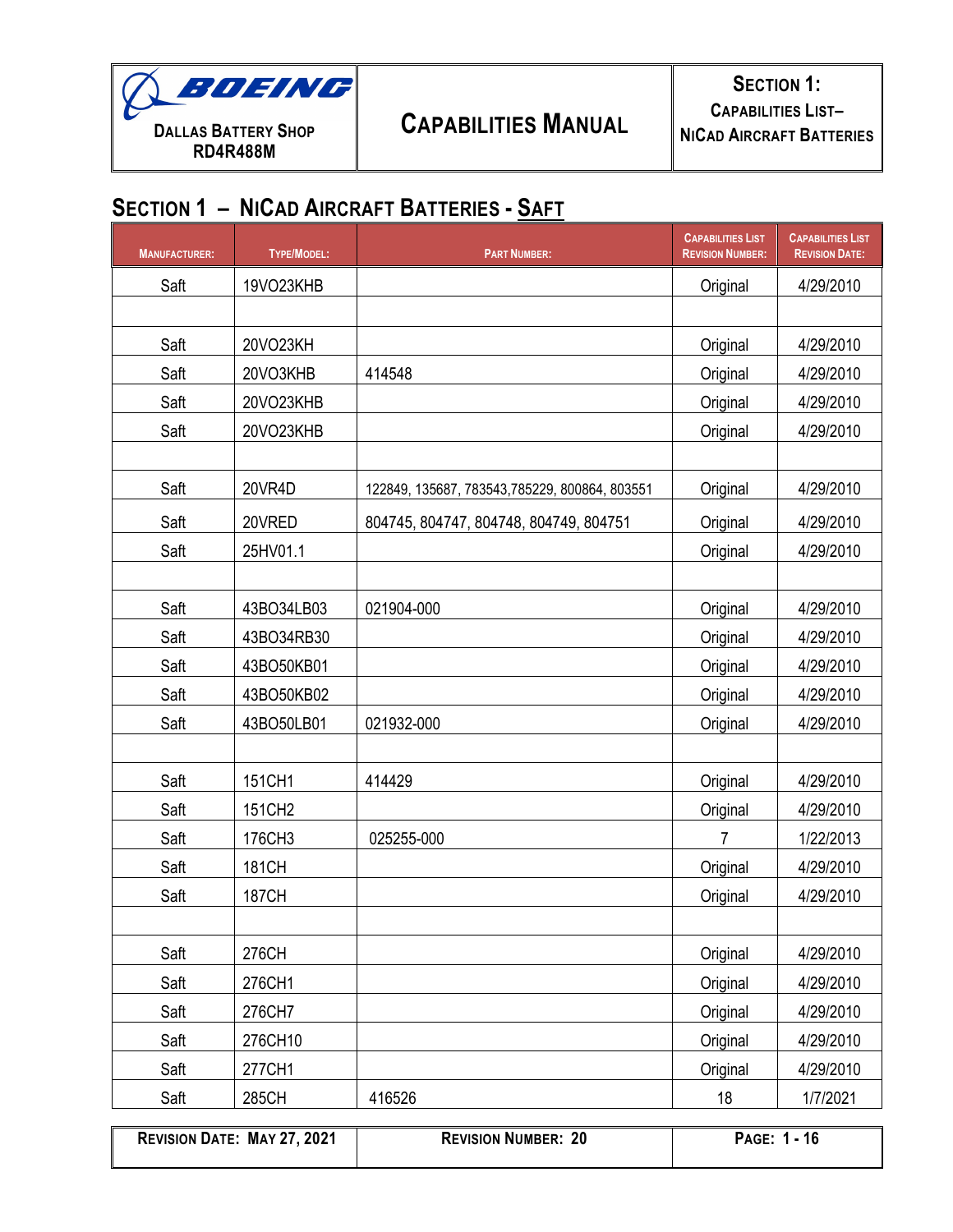

| <b>MANUFACTURER:</b> | <b>TYPE/MODEL:</b> | <b>PART NUMBER:</b>                                | <b>CAPABILITIES LIST</b><br><b>REVISION NUMBER:</b> | <b>CAPABILITIES LIST</b><br><b>REVISION DATE:</b> |
|----------------------|--------------------|----------------------------------------------------|-----------------------------------------------------|---------------------------------------------------|
| Saft                 | 340CD              |                                                    | Original                                            | 4/29/2010                                         |
| Saft                 | 340CD-2            |                                                    | Original                                            | 4/29/2010                                         |
|                      |                    |                                                    |                                                     |                                                   |
| Saft                 | 405CH              |                                                    | Original                                            | 4/29/2010                                         |
| Saft                 | 405CH10            | 415970                                             | Original                                            | 4/29/2010                                         |
| Saft                 | 405CH23            |                                                    | Original                                            | 4/29/2010                                         |
|                      |                    |                                                    |                                                     |                                                   |
| Saft                 | 407CH2             |                                                    | Original                                            | 4/29/2010                                         |
| Saft                 | 407CH5             |                                                    | 02                                                  | 4/19/2012                                         |
| Saft                 | 407CH9             | 024947-000                                         | Original                                            | 4/29/2010                                         |
| Saft                 | 407CH11            |                                                    | Original                                            | 4/29/2010                                         |
| Saft                 | 407CH13            |                                                    | Original                                            | 4/29/2010                                         |
| Saft                 | 407CH19            |                                                    | Original                                            | 4/29/2010                                         |
|                      |                    |                                                    |                                                     |                                                   |
| Saft                 | 409CH2             | 414975                                             | Original                                            | 4/29/2010                                         |
|                      |                    |                                                    |                                                     |                                                   |
| Saft                 | 427CK-1            | 024055-000, BA34-02, GL511-2301-1,<br>GL511-2301-5 | 18                                                  | 1/27/2021                                         |
|                      |                    |                                                    |                                                     |                                                   |
| Saft                 | 441CH1             | 415204                                             | Original                                            | 4/29/2010                                         |
| Saft                 | 442CH1             |                                                    | Original                                            | 4/29/2010                                         |
| Saft                 | 442CH2             |                                                    | Original                                            | 4/29/2010                                         |
| Saft                 | 447CH1             |                                                    | Original                                            | 4/29/2010                                         |
| Saft                 | 447CH7             |                                                    | Original                                            | 4/29/2010                                         |
|                      |                    |                                                    |                                                     |                                                   |
| Saft                 | 505CH              |                                                    | Original                                            | 4/29/2010                                         |
| Saft                 | 505CH2             |                                                    | Original                                            | 4/29/2010                                         |
| Saft                 | 539CH1             | 024147-000,<br>BA35-01,<br>S282T003-1              | Original                                            | 4/29/2010                                         |
|                      |                    |                                                    |                                                     |                                                   |
|                      |                    |                                                    |                                                     |                                                   |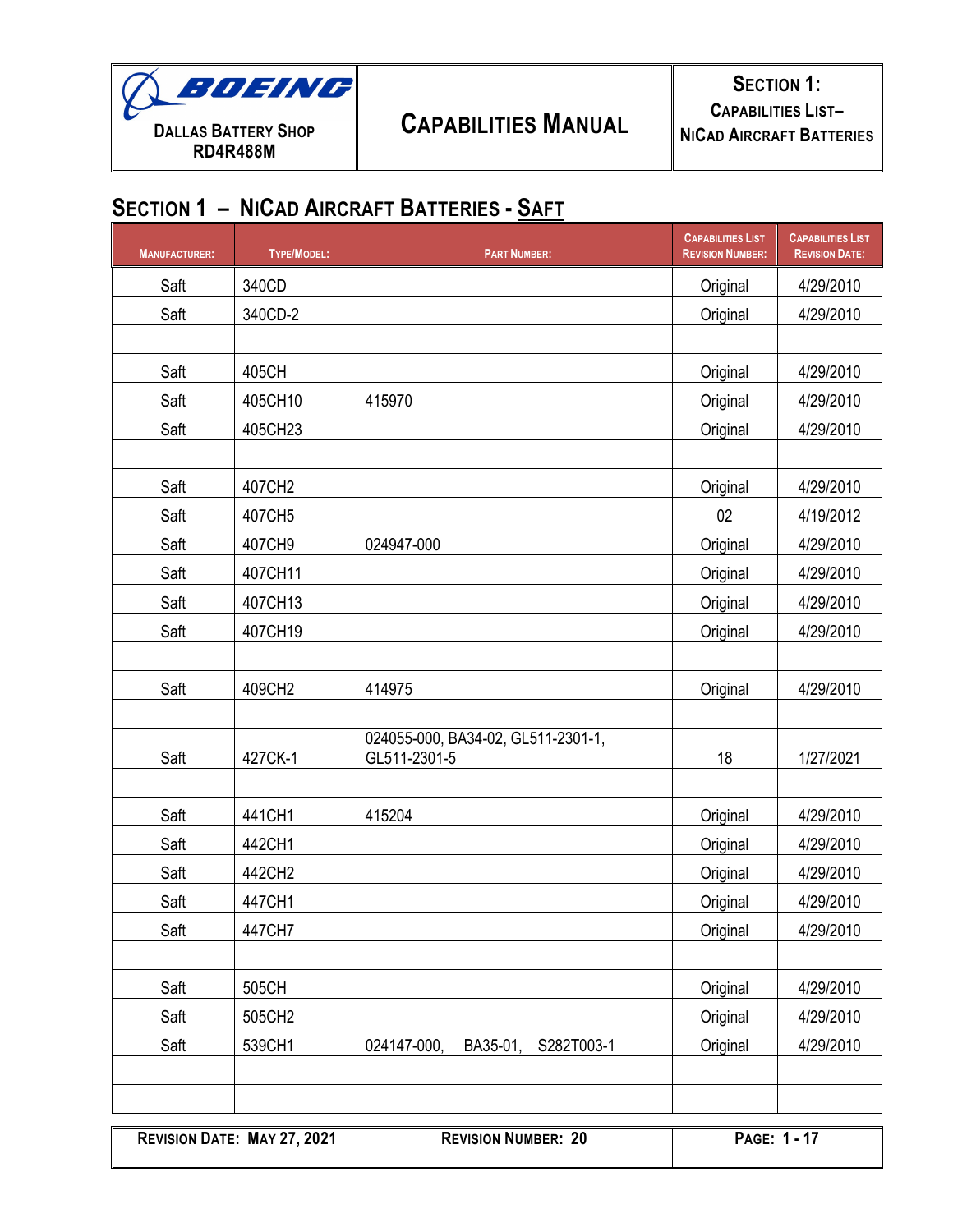

| <b>MANUFACTURER:</b> | TYPE/MODEL: | <b>PART NUMBER:</b> | <b>CAPABILITIES LIST</b><br><b>REVISION NUMBER:</b> | <b>CAPABILITIES LIST</b><br><b>REVISION DATE:</b> |
|----------------------|-------------|---------------------|-----------------------------------------------------|---------------------------------------------------|
| Saft                 | 605A        |                     | Original                                            | 4/29/2010                                         |
| Saft                 | 605B        |                     | Original                                            | 4/29/2010                                         |
| Saft                 | 606         |                     | Original                                            | 4/29/2010                                         |
| Saft                 | 615         |                     | Original                                            | 4/29/2010                                         |
| Saft                 | 616         |                     | Original                                            | 4/29/2010                                         |
| Saft                 | 653         |                     | Original                                            | 4/29/2010                                         |
| Saft                 | 666         |                     | Original                                            | 4/29/2010                                         |
|                      |             |                     |                                                     |                                                   |
| Saft                 | 1201        |                     | Original                                            | 4/29/2010                                         |
| Saft                 | 1277        |                     | Original                                            | 4/29/2010                                         |
| Saft                 | 1277-1      |                     | Original                                            | 4/29/2010                                         |
| Saft                 | 1277-2      |                     | Original                                            | 4/29/2010                                         |
| Saft                 | 1277-3      |                     | Original                                            | 4/29/2010                                         |
|                      |             |                     |                                                     |                                                   |
| Saft                 | 1600        |                     | Original                                            | 4/29/2010                                         |
| Saft                 | 1606        |                     | Original                                            | 4/29/2010                                         |
| Saft                 | 1606-1      |                     | Original                                            | 4/29/2010                                         |
| Saft                 | 1608        |                     | Original                                            | 4/29/2010                                         |
| Saft                 | 1608-1      |                     | Original                                            | 4/29/2010                                         |
| Saft                 | 1656        | 015700-000          | Original                                            | 4/29/2010                                         |
| Saft                 | 1656-1      |                     | Original                                            | 4/29/2010                                         |
| Saft                 | 1656-2      |                     | Original                                            | 4/29/2010                                         |
| Saft                 | 1656-5      |                     | Original                                            | 4/29/2010                                         |
| Saft                 | 1656-6      |                     | Original                                            | 4/29/2010                                         |
| Saft                 | 1658        |                     | Original                                            | 4/29/2010                                         |
| Saft                 | 1658-1      |                     | Original                                            | 4/29/2010                                         |
| Saft                 | 1658-2      |                     | Original                                            | 4/29/2010                                         |
| Saft                 | 1658-6      |                     | Original                                            | 4/29/2010                                         |
| Saft                 | 1666        |                     | Original                                            | 4/29/2010                                         |

**REVISION DATE: MAY 27, 2021 REVISION NUMBER: 20 PAGE: 1 - 18**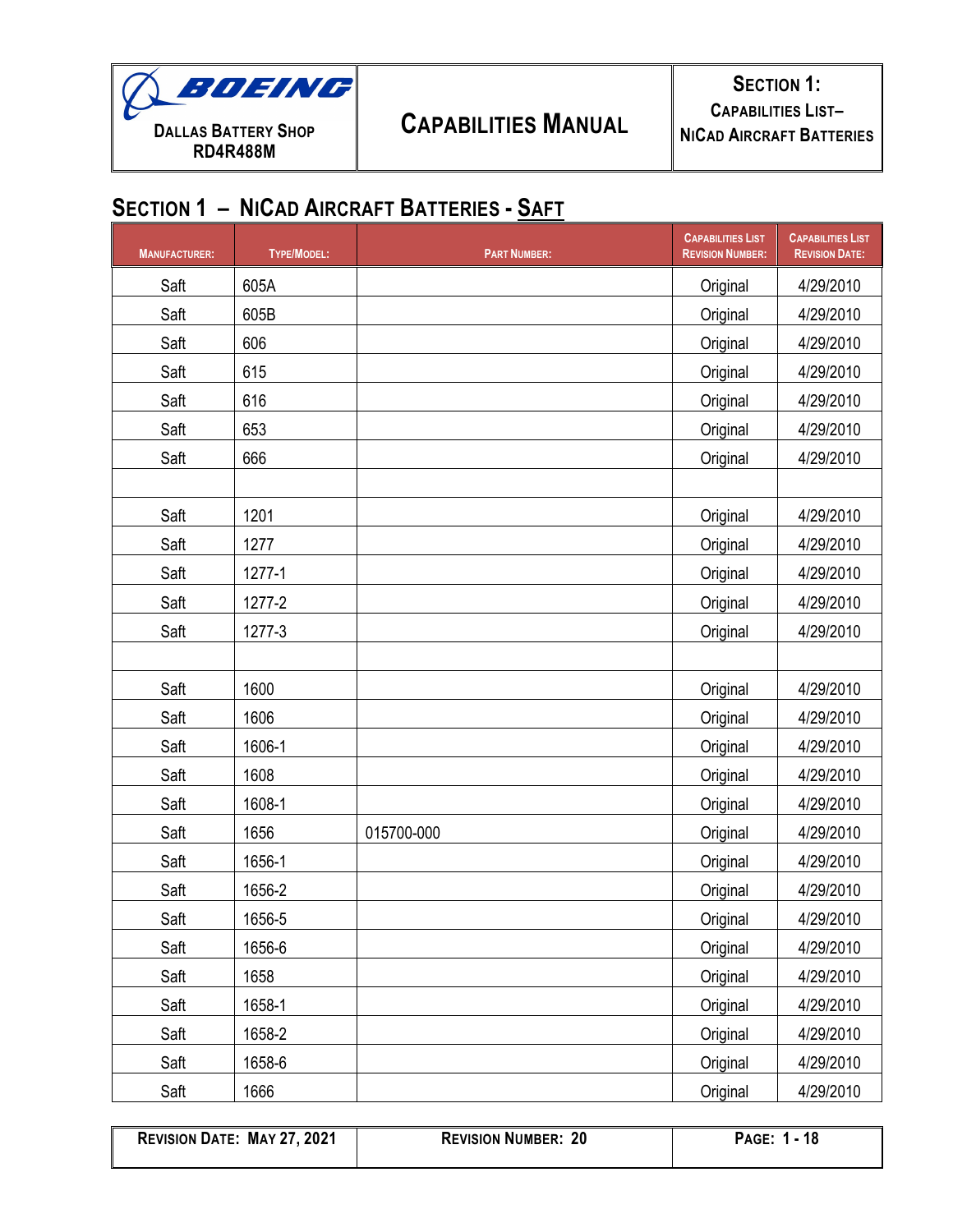

| <b>MANUFACTURER:</b> | TYPE/MODEL: | <b>PART NUMBER:</b>     | <b>CAPABILITIES LIST</b><br><b>REVISION NUMBER:</b> | <b>CAPABILITIES LIST</b><br><b>REVISION DATE:</b> |
|----------------------|-------------|-------------------------|-----------------------------------------------------|---------------------------------------------------|
| Saft                 | 1666-1      |                         | Original                                            | 4/29/2010                                         |
|                      |             |                         |                                                     |                                                   |
| Saft                 | 1708-1      |                         | Original                                            | 4/29/2010                                         |
| Saft                 | 1718        |                         | Original                                            | 4/29/2010                                         |
| Saft                 | 1756        |                         | Original                                            | 4/29/2010                                         |
| Saft                 | 1756-1      |                         | Original                                            | 4/29/2010                                         |
| Saft                 | 1756-2      |                         | Original                                            | 4/29/2010                                         |
| Saft                 | 1756-3      | 024637-000, 601R59041-3 | Original                                            | 4/29/2010                                         |
| Saft                 | 1758        |                         | Original                                            | 4/29/2010                                         |
|                      |             |                         |                                                     |                                                   |
| Saft                 | 1811CH      |                         | Original                                            | 4/29/2010                                         |
| Saft                 | 1811CH1     |                         | Original                                            | 4/29/2010                                         |
|                      |             |                         |                                                     |                                                   |
| Saft                 | 2026        |                         | Original                                            | 4/29/2010                                         |
| Saft                 | 2318        |                         | Original                                            | 4/29/2010                                         |
| Saft                 | 2325VX2     |                         | Original                                            | 4/29/2010                                         |
| Saft                 | 2353        |                         | Original                                            | 4/29/2010                                         |
| Saft                 | 2353-1      |                         | Original                                            | 4/29/2010                                         |
| Saft                 | 2371        |                         | Original                                            | 4/29/2010                                         |
| Saft                 | 2371-1      |                         | Original                                            | 4/29/2010                                         |
| Saft                 | 2371-2      |                         | Original                                            | 4/29/2010                                         |
| Saft                 | 2371-4      |                         | Original                                            | 4/29/2010                                         |
| Saft                 | 2371-5      |                         | Original                                            | 4/29/2010                                         |
| Saft                 | 2371-6      |                         | Original                                            | 4/29/2010                                         |
| Saft                 | 2371-7      |                         | Original                                            | 4/29/2010                                         |
|                      |             |                         |                                                     |                                                   |
| Saft                 | 2376        |                         | Original                                            | 4/29/2010                                         |
| Saft                 | 2376-1      |                         | Original                                            | 4/29/2010                                         |
| Saft                 | 2376-2      |                         | Original                                            | 4/29/2010                                         |

| <b>REVISION DATE: MAY 27, 2021</b> | <b>REVISION NUMBER: 20</b> | PAGE: 1 - 19 |
|------------------------------------|----------------------------|--------------|
|                                    |                            |              |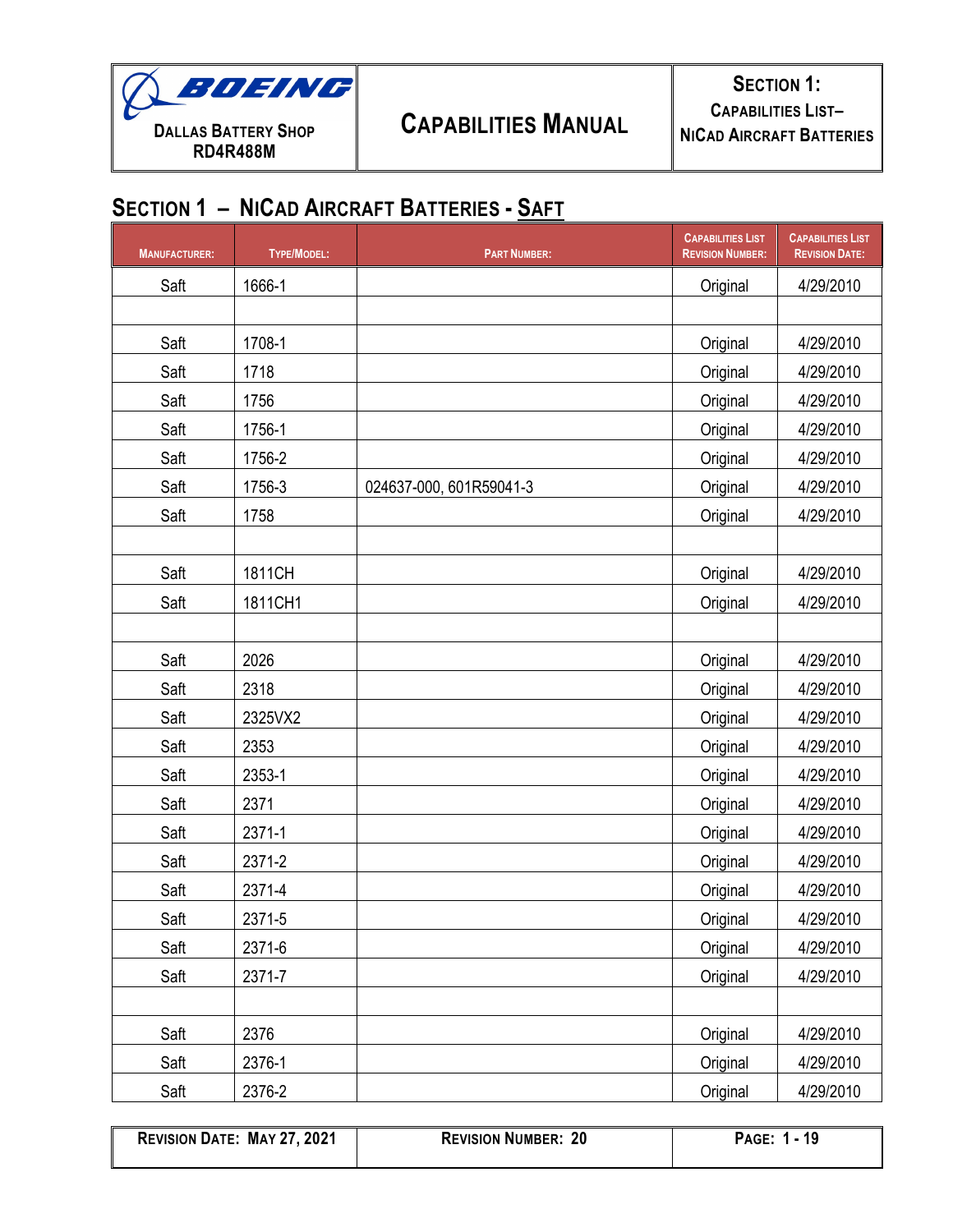

| <b>MANUFACTURER:</b> | TYPE/MODEL: | <b>PART NUMBER:</b>                     | <b>CAPABILITIES LIST</b><br><b>REVISION NUMBER:</b> | <b>CAPABILITIES LIST</b><br><b>REVISION DATE:</b> |
|----------------------|-------------|-----------------------------------------|-----------------------------------------------------|---------------------------------------------------|
| Saft                 | 2376-3      |                                         | Original                                            | 4/29/2010                                         |
| Saft                 | 2376-4      | 018804-000                              | 18                                                  | 1/07/2021                                         |
| Saft                 | 2376-5      |                                         | Original                                            | 4/29/2010                                         |
| Saft                 | 2376-7      |                                         | Original                                            | 4/29/2010                                         |
| Saft                 | 2376-8      |                                         | Original                                            | 4/29/2010                                         |
| Saft                 | 2376-9      |                                         | Original                                            | 4/29/2010                                         |
| Saft                 | 2376-10     |                                         | Original                                            | 4/29/2010                                         |
| Saft                 | 2378        |                                         | Original                                            | 4/29/2010                                         |
| Saft                 | 2378-2      |                                         | Original                                            | 4/29/2010                                         |
| Saft                 | 2386-1      |                                         | Original                                            | 4/29/2010                                         |
|                      |             |                                         |                                                     |                                                   |
| Saft                 | 257CH-9     | BA34-01,<br>024054-000,<br>GL511-2201-5 | Original                                            | 4/29/2010                                         |
| Saft                 | 2500        |                                         | Original                                            | 4/29/2010                                         |
| Saft                 | 2506        |                                         | Original                                            | 4/29/2010                                         |
| Saft                 | 2506-1      |                                         | Original                                            | 4/29/2010                                         |
| Saft                 | 2506-2      |                                         | Original                                            | 4/29/2010                                         |
| Saft                 | 2506A-2     |                                         | Original                                            | 4/29/2010                                         |
| Saft                 | 2520        |                                         | Original                                            | 4/29/2010                                         |
| Saft                 | 2522        |                                         | Original                                            | 4/29/2010                                         |
|                      |             |                                         |                                                     |                                                   |
| Saft                 | 2608        |                                         | Original                                            | 4/29/2010                                         |
|                      |             |                                         |                                                     |                                                   |
| Saft                 | 2708        |                                         | Original                                            | 4/29/2010                                         |
| Saft                 | 2708-1      |                                         | Original                                            | 4/29/2010                                         |
| Saft                 | 2708-2      |                                         | Original                                            | 4/29/2010                                         |
| Saft                 | 2726CH1     | 5912855-01                              | 18                                                  | 1/07/2021                                         |
| Saft                 | 2758        | 410946                                  | Original                                            | 4/29/2010                                         |
|                      |             |                                         |                                                     |                                                   |
|                      |             |                                         |                                                     |                                                   |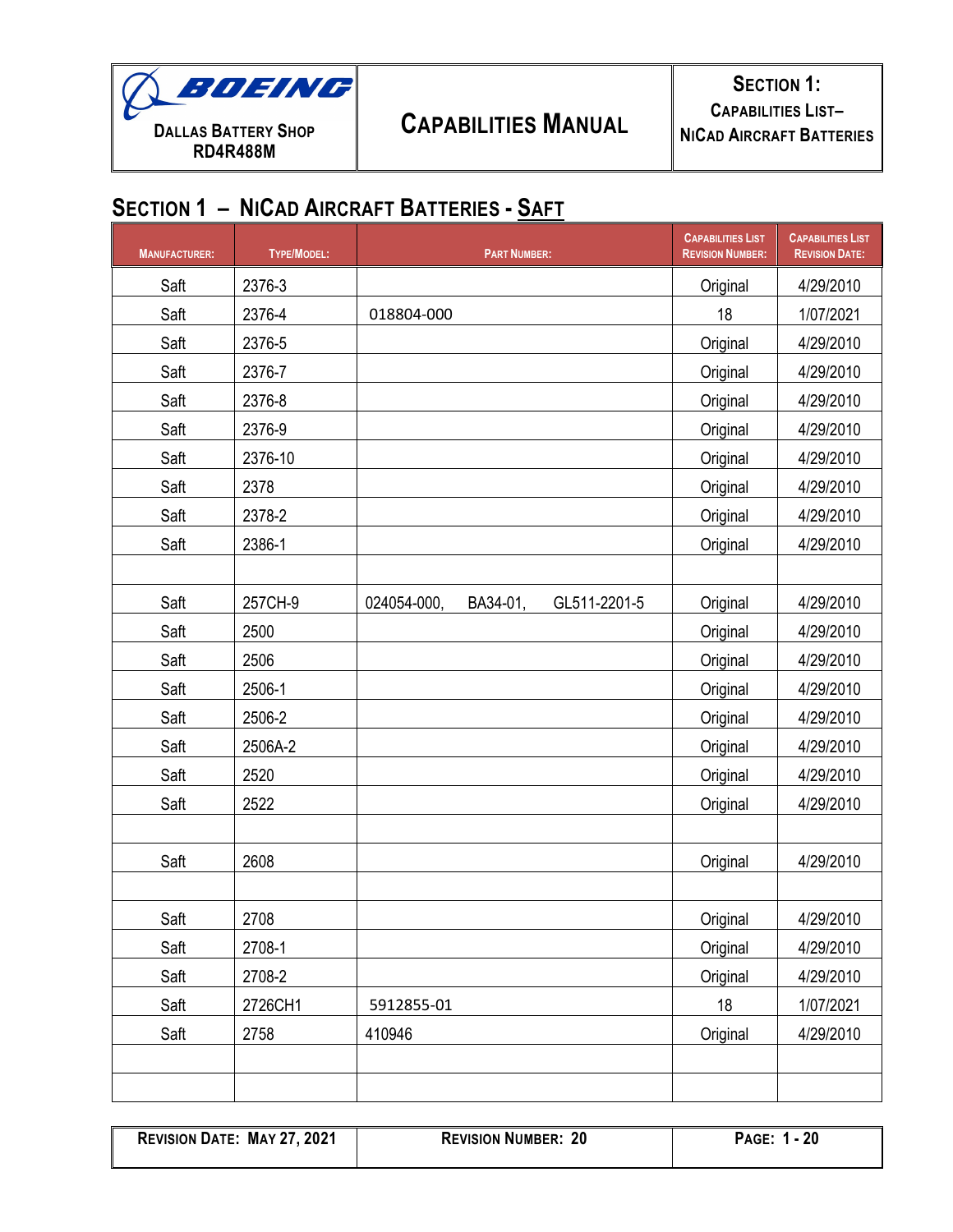

| <b>MANUFACTURER:</b> | TYPE/MODEL: | <b>PART NUMBER:</b> | <b>CAPABILITIES LIST</b><br><b>REVISION NUMBER:</b> | <b>CAPABILITIES LIST</b><br><b>REVISION DATE:</b> |
|----------------------|-------------|---------------------|-----------------------------------------------------|---------------------------------------------------|
| Saft                 | 2778        |                     | Original                                            | 4/29/2010                                         |
| Saft                 | 2778-1      |                     | Original                                            | 4/29/2010                                         |
| Saft                 | 2778-2      |                     | Original                                            | 4/29/2010                                         |
| Saft                 | 2778-5      |                     | Original                                            | 4/29/2010                                         |
| Saft                 | 2778-7      |                     | Original                                            | 4/29/2010                                         |
| Saft                 | 2778-9      |                     | Original                                            | 4/29/2010                                         |
| Saft                 | 2778-10     |                     | Original                                            | 4/29/2010                                         |
| Saft                 | 2778-14     |                     | Original                                            | 4/29/2010                                         |
| Saft                 | 2778-15     |                     | Original                                            | 4/29/2010                                         |
| Saft                 | 2778-18     | 413658              | Original                                            | 4/29/2010                                         |
| Saft                 | 2778-20     |                     | Original                                            | 4/29/2010                                         |
|                      |             |                     |                                                     |                                                   |
| Saft                 | 3759-2      |                     | Original                                            | 4/29/2010                                         |
|                      |             |                     |                                                     |                                                   |
| Saft                 | 4000A1      |                     | Original                                            | 4/29/2010                                         |
| Saft                 | 4002        |                     | Original                                            | 4/29/2010                                         |
| Saft                 | 4006A-1     |                     | Original                                            | 4/29/2010                                         |
| Saft                 | 4006AH      |                     | Original                                            | 4/29/2010                                         |
| Saft                 | 4006AV      |                     | Original                                            | 4/29/2010                                         |
| Saft                 | 4008-1      |                     | Original                                            | 4/29/2010                                         |
| Saft                 | 4010CH      |                     | Original                                            | 4/29/2010                                         |
| Saft                 | 4017CH-1    |                     | Original                                            | 4/29/2010                                         |
| Saft                 | 4017CH-3    |                     | Original                                            | 4/29/2010                                         |
| Saft                 | 4025CH1     | 023964-000          | Original                                            | 4/29/2010                                         |
| Saft                 | 4037CH      | 024809-000          | Original                                            | 4/29/2010                                         |
| Saft                 | 4050A1      |                     | Original                                            | 4/29/2010                                         |
| Saft                 | 4050A1-1    |                     | Original                                            | 4/29/2010                                         |
| Saft                 | 4059        |                     | Original                                            | 4/29/2010                                         |
| Saft                 | 4071        |                     | Original                                            | 4/29/2010                                         |

**REVISION DATE: MAY 27, 2021 REVISION NUMBER: 20 PAGE: 1 - 21**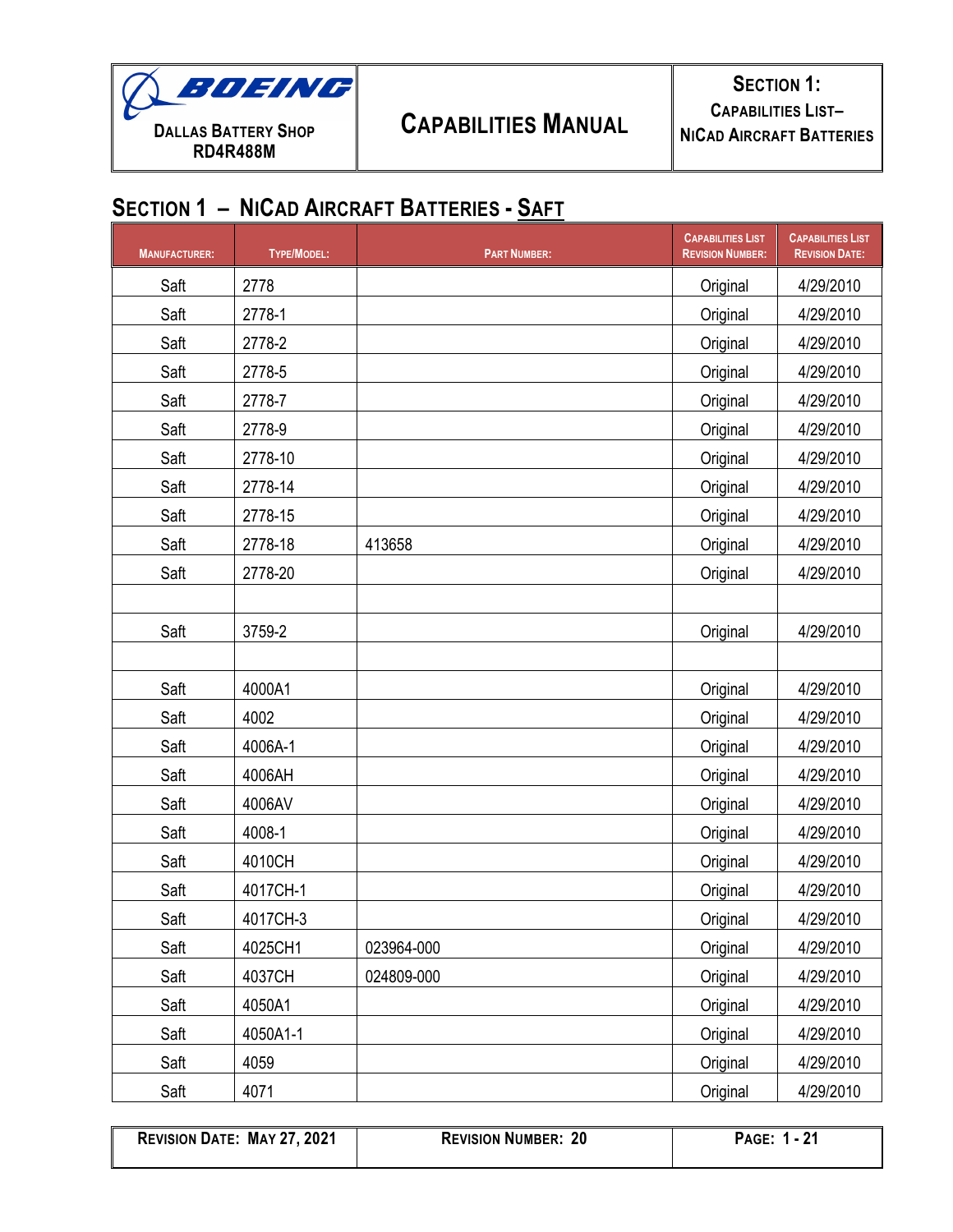

| <b>MANUFACTURER:</b> | TYPE/MODEL: | <b>PART NUMBER:</b>          | <b>CAPABILITIES LIST</b><br><b>REVISION NUMBER:</b> | <b>CAPABILITIES LIST</b><br><b>REVISION DATE:</b> |
|----------------------|-------------|------------------------------|-----------------------------------------------------|---------------------------------------------------|
| Saft                 | 4071-1      |                              | Original                                            | 4/29/2010                                         |
| Saft                 | 4071-2      |                              | Original                                            | 4/29/2010                                         |
| Saft                 | 4071-3      |                              | Original                                            | 4/29/2010                                         |
| Saft                 | 4071-10     |                              | Original                                            | 4/29/2010                                         |
|                      |             |                              |                                                     |                                                   |
| Saft                 | 4072        |                              | Original                                            | 4/29/2010                                         |
|                      |             |                              |                                                     |                                                   |
| Saft                 | 4076        | 015580-000                   | Original                                            | 4/29/2010                                         |
| Saft                 | 4076-1      |                              | Original                                            | 4/29/2010                                         |
| Saft                 | 4076-2      |                              | Original                                            | 4/29/2010                                         |
| Saft                 | 4076-3      |                              | Original                                            | 4/29/2010                                         |
| Saft                 | 4076-5      |                              | Original                                            | 4/29/2010                                         |
| Saft                 | 4076-8      |                              | Original                                            | 4/29/2010                                         |
| Saft                 | 4076-9      |                              | Original                                            | 4/29/2010                                         |
| Saft                 | 4076-10     | 017702-000                   | Original                                            | 4/29/2010                                         |
| Saft                 | 4076-11     | 023515-000,<br>1159SCAV369-1 | Original                                            | 4/29/2010                                         |
| Saft                 | 4076-12     |                              | Original                                            | 4/29/2010                                         |
| Saft                 | 4076-13     |                              | Original                                            | 4/29/2010                                         |
| Saft                 | 4076-15     |                              | Original                                            | 4/29/2010                                         |
| Saft                 | 4076-16     |                              | Original                                            | 4/29/2010                                         |
| Saft                 | 4076-17     |                              | Original                                            | 4/29/2010                                         |
| Saft                 | 4076-19     |                              | Original                                            | 4/29/2010                                         |
| Saft                 | 4076-21     |                              | Original                                            | 4/29/2010                                         |
| Saft                 | 4076-23     |                              | Original                                            | 4/29/2010                                         |
|                      |             |                              |                                                     |                                                   |
| Saft                 | 4077        |                              | Original                                            | 4/29/2010                                         |
|                      |             |                              |                                                     |                                                   |
| Saft                 | 4078        |                              | Original                                            | 4/29/2010                                         |
| Saft                 | 4078-1      |                              | Original                                            | 4/29/2010                                         |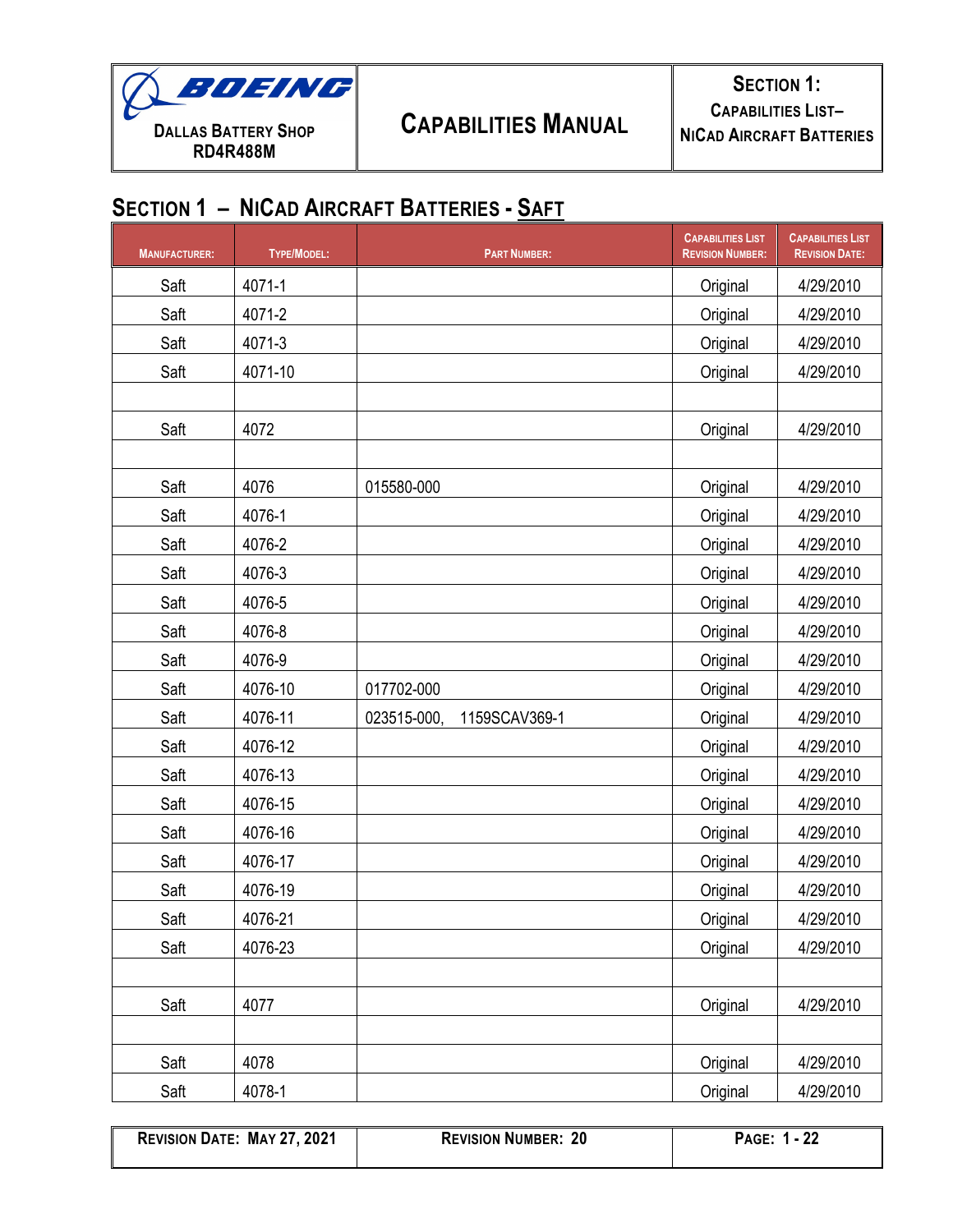

| <b>MANUFACTURER:</b> | <b>TYPE/MODEL:</b> | <b>PART NUMBER:</b>       | <b>CAPABILITIES LIST</b><br><b>REVISION NUMBER:</b> | <b>CAPABILITIES LIST</b><br><b>REVISION DATE:</b> |
|----------------------|--------------------|---------------------------|-----------------------------------------------------|---------------------------------------------------|
| Saft                 | 4078-2             |                           | Original                                            | 4/29/2010                                         |
| Saft                 | 4078-3             | 024453-000                | Original                                            | 4/29/2010                                         |
| Saft                 | 4078-4             |                           | Original                                            | 4/29/2010                                         |
| Saft                 | 4078-5             |                           | Original                                            | 4/29/2010                                         |
| Saft                 | 4078-6             |                           | Original                                            | 4/29/2010                                         |
| Saft                 | 4078-7             |                           | Original                                            | 4/29/2010                                         |
| Saft                 | 4078-8             |                           | Original                                            | 4/29/2010                                         |
| Saft                 | 4078-9             |                           | Original                                            | 4/29/2010                                         |
| Saft                 | 4078-10            |                           | Original                                            | 4/29/2010                                         |
| Saft                 | 4078-11            |                           | Original                                            | 4/29/2010                                         |
| Saft                 | 4078-12            |                           | Original                                            | 4/29/2010                                         |
| Saft                 | 4078-13            |                           | Original                                            | 4/29/2010                                         |
| Saft                 | 4078-14            | 023167-000,<br>9914058-11 | Original                                            | 4/29/2010                                         |
| Saft                 | 4078-15            |                           | Original                                            | 4/29/2010                                         |
| Saft                 | 4078-16            |                           | Original                                            | 4/29/2010                                         |
| Saft                 | 4078-17            |                           | Original                                            | 4/29/2010                                         |
| Saft                 | 4078-18            |                           | Original                                            | 4/29/2010                                         |
| Saft                 | 4078-19            |                           | Original                                            | 4/29/2010                                         |
| Saft                 | 4078-21            |                           | Original                                            | 4/29/2010                                         |
| Saft                 | 4078-22            |                           | Original                                            | 4/29/2010                                         |
| Saft                 | 4078-24            |                           | Original                                            | 4/29/2010                                         |
| Saft                 | 4078-25            |                           | Original                                            | 4/29/2010                                         |
|                      |                    |                           |                                                     |                                                   |
| Saft                 | 4079               |                           | Original                                            | 4/29/2010                                         |
| Saft                 | 4079-1             |                           | Original                                            | 4/29/2010                                         |
| Saft                 | 4079-2             |                           | Original                                            | 4/29/2010                                         |
| Saft                 | 4079-4             |                           | Original                                            | 4/29/2010                                         |
| Saft                 | 4079-5             |                           | Original                                            | 4/29/2010                                         |
| Saft                 | 4079-6             |                           | Original                                            | 4/29/2010                                         |

| <b>REVISION DATE: MAY 27, 202</b> |  |  |  |
|-----------------------------------|--|--|--|
|-----------------------------------|--|--|--|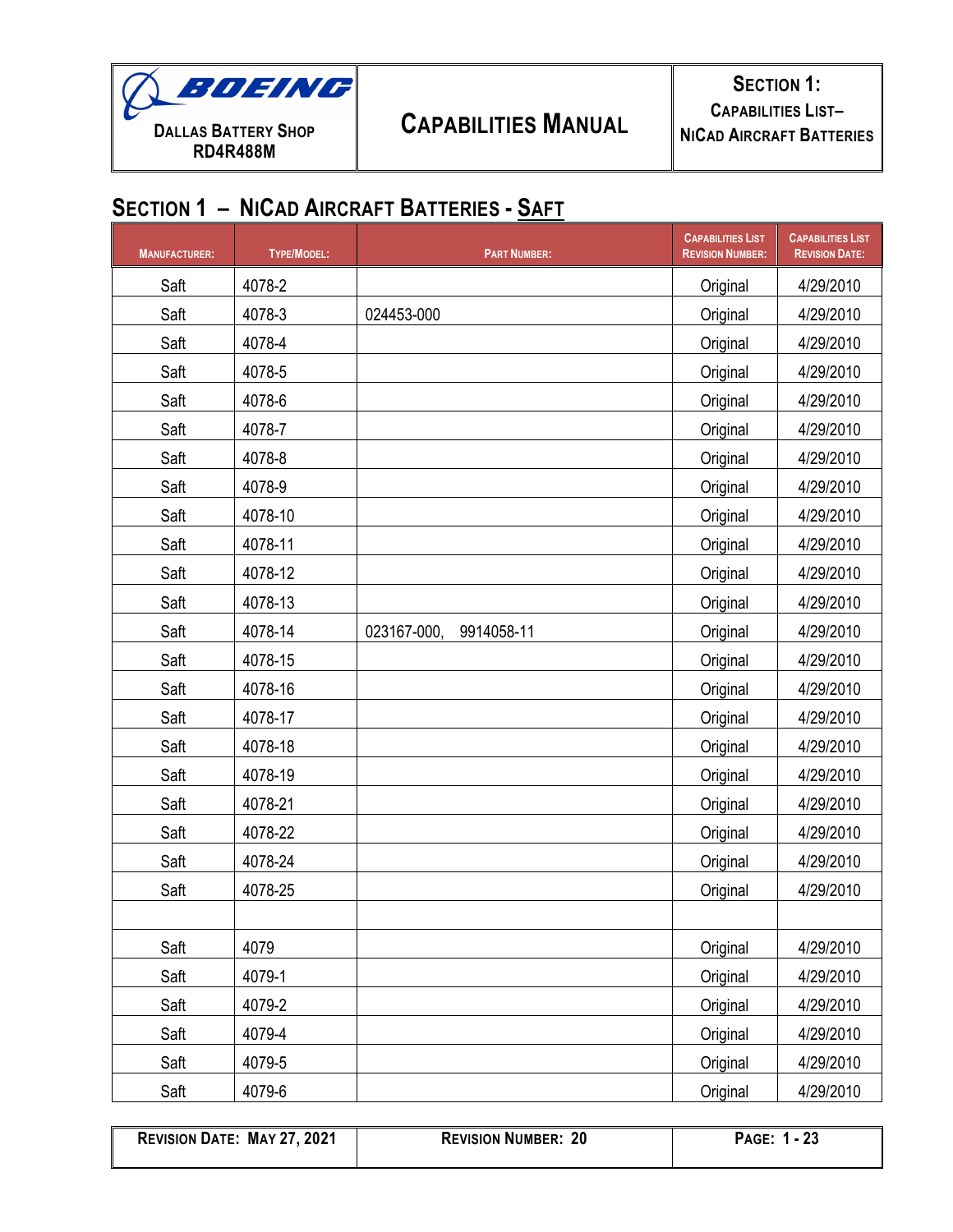

| <b>MANUFACTURER:</b> | TYPE/MODEL: | <b>PART NUMBER:</b>                   | <b>CAPABILITIES LIST</b><br><b>REVISION NUMBER:</b> | <b>CAPABILITIES LIST</b><br><b>REVISION DATE:</b> |
|----------------------|-------------|---------------------------------------|-----------------------------------------------------|---------------------------------------------------|
| Saft                 | 4079-9      |                                       | Original                                            | 4/29/2010                                         |
| Saft                 | 4079-10     |                                       | Original                                            | 4/29/2010                                         |
|                      |             |                                       |                                                     |                                                   |
| Saft                 | 4080        |                                       | Original                                            | 4/29/2010                                         |
|                      |             |                                       |                                                     |                                                   |
| Saft                 | 4317CH1     | 025930-000                            | 01                                                  | 12/6/2010                                         |
| Saft                 | 4318CH24    | 025271-000                            | 18                                                  | 1/7/2021                                          |
|                      |             |                                       |                                                     |                                                   |
| Saft                 | 4410CH1     |                                       | Original                                            | 4/29/2010                                         |
| Saft                 | 4417CH14    |                                       | Original                                            | 4/29/2010                                         |
|                      |             |                                       |                                                     |                                                   |
| Saft                 | 4579        | 018550-000, BA06-01                   | Original                                            | 4/29/2010                                         |
|                      |             |                                       |                                                     |                                                   |
| Saft                 | 4608-1      |                                       | Original                                            | 4/29/2010                                         |
|                      |             |                                       |                                                     |                                                   |
| Saft                 | 5103        | 15890-1                               | Original                                            | 4/29/2010                                         |
|                      |             |                                       |                                                     |                                                   |
| Saft                 | 5317CH-1    | 024705-000, 1159SCAV519-1, 023805-000 | 20                                                  | 5/27/2021                                         |
| Saft                 | 5319CH1     | 025920-000                            | 06                                                  | 1-14-2013                                         |
| Saft                 | 5347CH1     | 024797-000                            | Original                                            | 4/29/2010                                         |
| Saft                 | 605C01      | 416541, S281W205-1                    | 19                                                  | 4/21/2021                                         |
| Saft                 | 6206        |                                       | Original                                            | 4/29/2010                                         |
| Saft                 | 8050        |                                       | Original                                            | 4/29/2010                                         |
|                      |             |                                       |                                                     |                                                   |
| Saft                 | 12101       |                                       | Original                                            | 4/29/2010                                         |
| Saft                 | 12150       |                                       | Original                                            | 4/29/2010                                         |
| Saft                 | 12277       |                                       | Original                                            | 4/29/2010                                         |
| Saft                 | 12277-1     |                                       | Original                                            | 4/29/2010                                         |
| Saft                 | 12277-2     |                                       | Original                                            | 4/29/2010                                         |

| <b>REVISION DATE: MAY 27, 2021</b> | <b>REVISION NUMBER: 20</b> | <b>PAGE: 1 - 24</b> |
|------------------------------------|----------------------------|---------------------|
|                                    |                            |                     |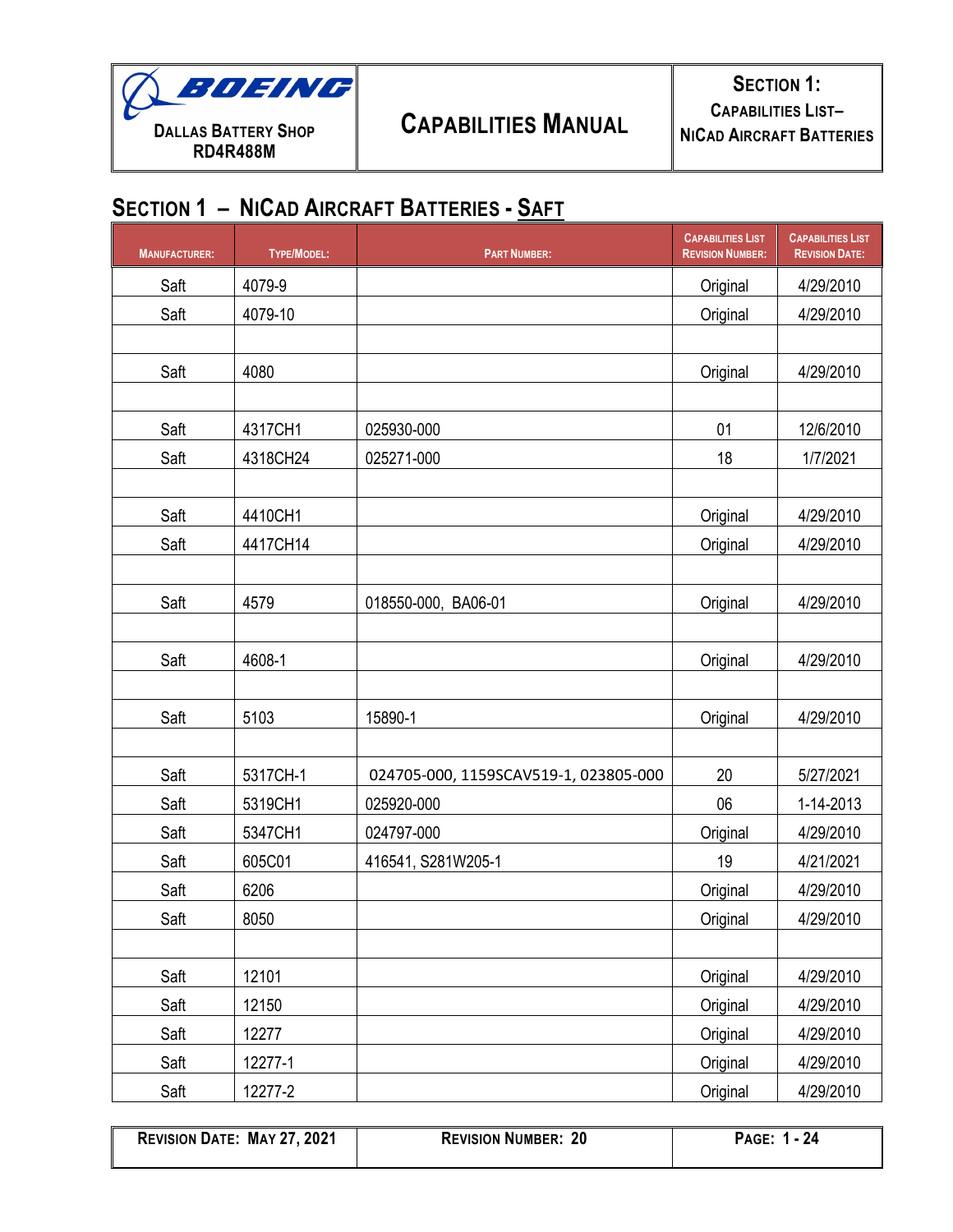

| <b>MANUFACTURER:</b> | TYPE/MODEL: | <b>PART NUMBER:</b> | <b>CAPABILITIES LIST</b><br><b>REVISION NUMBER:</b> | <b>CAPABILITIES LIST</b><br><b>REVISION DATE:</b> |
|----------------------|-------------|---------------------|-----------------------------------------------------|---------------------------------------------------|
|                      |             |                     |                                                     |                                                   |
| Saft                 | 15890-1     |                     | Original                                            | 4/29/2010                                         |
|                      |             |                     |                                                     |                                                   |
| Saft                 | 16106-1     |                     | Original                                            | 4/29/2010                                         |
| Saft                 | 16108-1     |                     | Original                                            | 4/29/2010                                         |
| Saft                 | 16156       |                     | Original                                            | 4/29/2010                                         |
| Saft                 | 16156-1     |                     | Original                                            | 4/29/2010                                         |
| Saft                 | 16158       |                     | Original                                            | 4/29/2010                                         |
| Saft                 | 16256-3     |                     | Original                                            | 4/29/2010                                         |
| Saft                 | 16556-1     |                     | Original                                            | 4/29/2010                                         |
|                      |             |                     |                                                     |                                                   |
| Saft                 | 20108       |                     | Original                                            | 4/29/2010                                         |
| Saft                 | 20108-1     |                     | Original                                            | 4/29/2010                                         |
| Saft                 | 20126       |                     | Original                                            | 4/29/2010                                         |
| Saft                 | 20126-2     |                     | Original                                            | 4/29/2010                                         |
| Saft                 | 20126-3     |                     | Original                                            | 4/29/2010                                         |
|                      |             |                     |                                                     |                                                   |
| Saft                 | 23150       |                     | Original                                            | 4/29/2010                                         |
| Saft                 | 23171-4     |                     | Original                                            | 4/29/2010                                         |
| Saft                 | 23175       |                     | Original                                            | 4/29/2010                                         |
| Saft                 | 23176       |                     | Original                                            | 4/29/2010                                         |
| Saft                 | 23180       |                     | Original                                            | 4/29/2010                                         |
| Saft                 | 23186       |                     | Original                                            | 4/29/2010                                         |
|                      |             |                     |                                                     |                                                   |
| Saft                 | 23390       |                     | Original                                            | 4/29/2010                                         |
| Saft                 | 23396       |                     | Original                                            | 4/29/2010                                         |
|                      |             |                     |                                                     |                                                   |
| Saft                 | 23491       |                     | Original                                            | 4/29/2010                                         |
| Saft                 | 23491-3     |                     | Original                                            | 4/29/2010                                         |

**REVISION DATE: MAY 27, 2021 REVISION NUMBER: 20 PAGE: 1 - 25**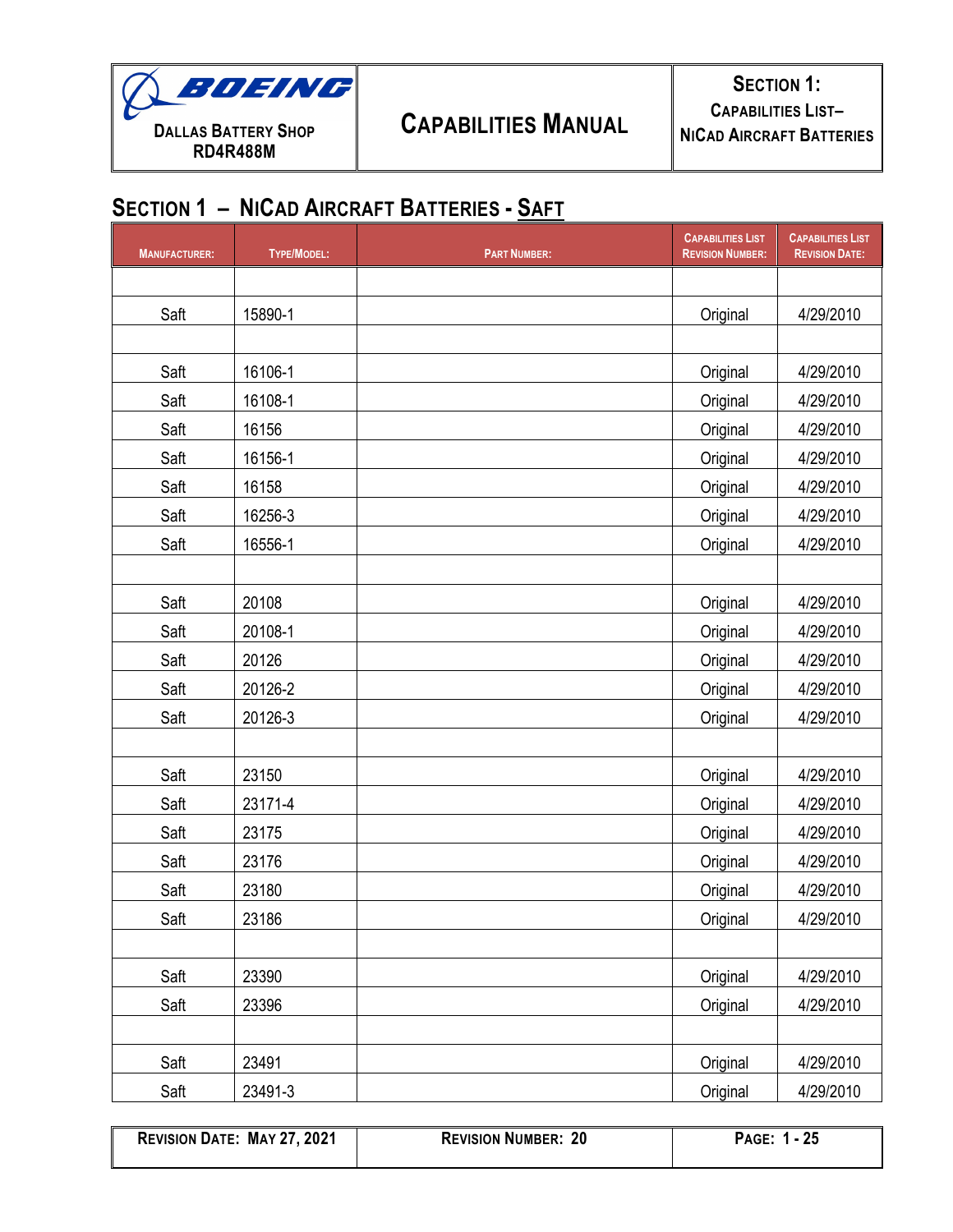

| <b>MANUFACTURER:</b> | TYPE/MODEL: | <b>PART NUMBER:</b> | <b>CAPABILITIES LIST</b><br><b>REVISION NUMBER:</b> | <b>CAPABILITIES LIST</b><br><b>REVISION DATE:</b> |
|----------------------|-------------|---------------------|-----------------------------------------------------|---------------------------------------------------|
| Saft                 | 23498-1     |                     | Original                                            | 4/29/2010                                         |
|                      |             |                     |                                                     |                                                   |
| Saft                 | 23576-1     |                     | Original                                            | 4/29/2010                                         |
| Saft                 | 23576-2     |                     | Original                                            | 4/29/2010                                         |
| Saft                 | 23578       |                     | Original                                            | 4/29/2010                                         |
|                      |             |                     |                                                     |                                                   |
| Saft                 | 23676-1     |                     | Original                                            | 4/29/2010                                         |
| Saft                 | 23676-2     |                     | Original                                            | 4/29/2010                                         |
| Saft                 | 23678-1     |                     | Original                                            | 4/29/2010                                         |
| Saft                 | 23678-2     |                     | Original                                            | 4/29/2010                                         |
| Saft                 | 23678-3     |                     | Original                                            | 4/29/2010                                         |
|                      |             |                     |                                                     |                                                   |
| Saft                 | 25106       |                     | Original                                            | 4/29/2010                                         |
| Saft                 | 25106-2     |                     | Original                                            | 4/29/2010                                         |
|                      |             |                     |                                                     |                                                   |
| Saft                 | 26108       |                     | Original                                            | 4/29/2010                                         |
| Saft                 | 26108-1     |                     | Original                                            | 4/29/2010                                         |
| Saft                 | 26108-2     |                     | Original                                            | 4/29/2010                                         |
| Saft                 | 26108-3     |                     | Original                                            | 4/29/2010                                         |
| Saft                 | 26108-4     |                     | Original                                            | 4/29/2010                                         |
| Saft                 | 26108-5     |                     | Original                                            | 4/29/2010                                         |
| Saft                 | 26108-6     |                     | Original                                            | 4/29/2010                                         |
| Saft                 | 26108-7     |                     | Original                                            | 4/29/2010                                         |
|                      |             |                     |                                                     |                                                   |
| Saft                 | 26308-1     |                     | Original                                            | 4/29/2010                                         |
| Saft                 | 26308-5     |                     | Original                                            | 4/29/2010                                         |
| Saft                 | 26408-1     |                     | Original                                            | 4/29/2010                                         |
|                      |             |                     |                                                     |                                                   |
| Saft                 | 26508       |                     | Original                                            | 4/29/2010                                         |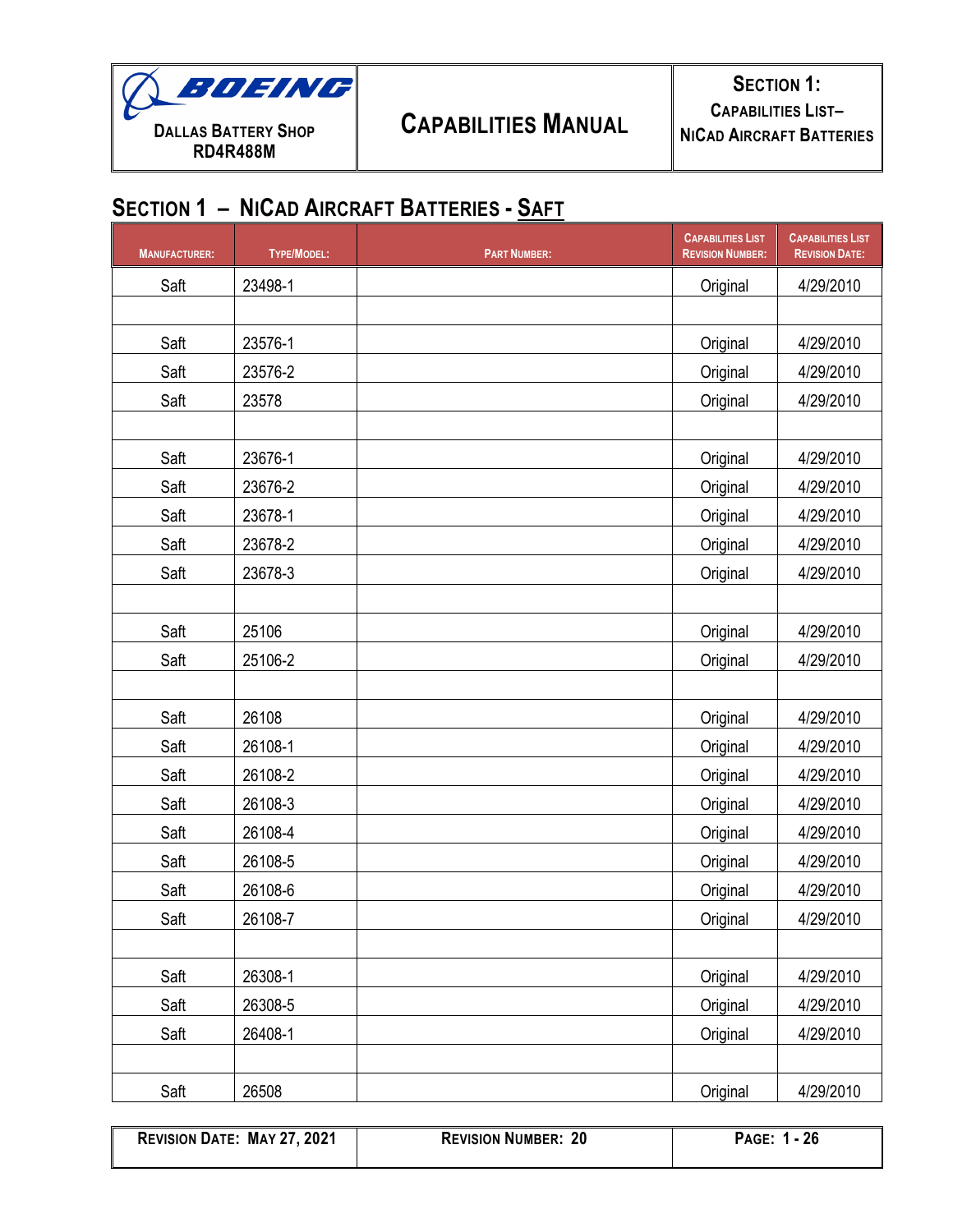

| <b>MANUFACTURER:</b> | <b>TYPE/MODEL:</b> | <b>PART NUMBER:</b> | <b>CAPABILITIES LIST</b><br><b>REVISION NUMBER:</b> | <b>CAPABILITIES LIST</b><br><b>REVISION DATE:</b> |
|----------------------|--------------------|---------------------|-----------------------------------------------------|---------------------------------------------------|
| Saft                 | 26608-1            |                     | Original                                            | 4/29/2010                                         |
| Saft                 | 26708              |                     | Original                                            | 4/29/2010                                         |
| Saft                 | 26808              |                     | Original                                            | 4/29/2010                                         |
|                      |                    |                     |                                                     |                                                   |
| Saft                 | 27168-1            |                     | Original                                            | 4/29/2010                                         |
| Saft                 | 27178-2            |                     | Original                                            | 4/29/2010                                         |
|                      |                    |                     |                                                     |                                                   |
| Saft                 | 27278              |                     | Original                                            | 4/29/2010                                         |
| Saft                 | 27278-2            |                     | Original                                            | 4/29/2010                                         |
|                      |                    |                     |                                                     |                                                   |
| Saft                 | 27308-1            |                     | Original                                            | 4/29/2010                                         |
| Saft                 | 27378              |                     | Original                                            | 4/29/2010                                         |
| Saft                 | 27478              |                     | Original                                            | 4/29/2010                                         |
| Saft                 | 27578-2            |                     | Original                                            | 4/29/2010                                         |
|                      |                    |                     |                                                     |                                                   |
| Saft                 | 40042              |                     | Original                                            | 4/29/2010                                         |
|                      |                    |                     |                                                     |                                                   |
| Saft                 | 40100-1            |                     | Original                                            | 4/29/2010                                         |
| Saft                 | 40108-1            |                     | Original                                            | 4/29/2010                                         |
| Saft                 | 40108-2            |                     | Original                                            | 4/29/2010                                         |
| Saft                 | 40109-1            |                     | Original                                            | 4/29/2010                                         |
|                      |                    |                     |                                                     |                                                   |
| Saft                 | 40118              |                     | Original                                            | 4/29/2010                                         |
| Saft                 | 40118-1            |                     | Original                                            | 4/29/2010                                         |
| Saft                 | 40118-2            |                     | Original                                            | 4/29/2010                                         |
|                      |                    |                     |                                                     |                                                   |
| Saft                 | 40142              |                     | Original                                            | 4/29/2010                                         |
| Saft                 | 40152              |                     | Original                                            | 4/29/2010                                         |
| Saft                 | 40153              |                     | Original                                            | 4/29/2010                                         |

| <b>REVISION DATE: MAY 27, 2021</b> | <b>REVISION NUMBER: 20</b> | PAGE: 1 - 27 |
|------------------------------------|----------------------------|--------------|
|                                    |                            |              |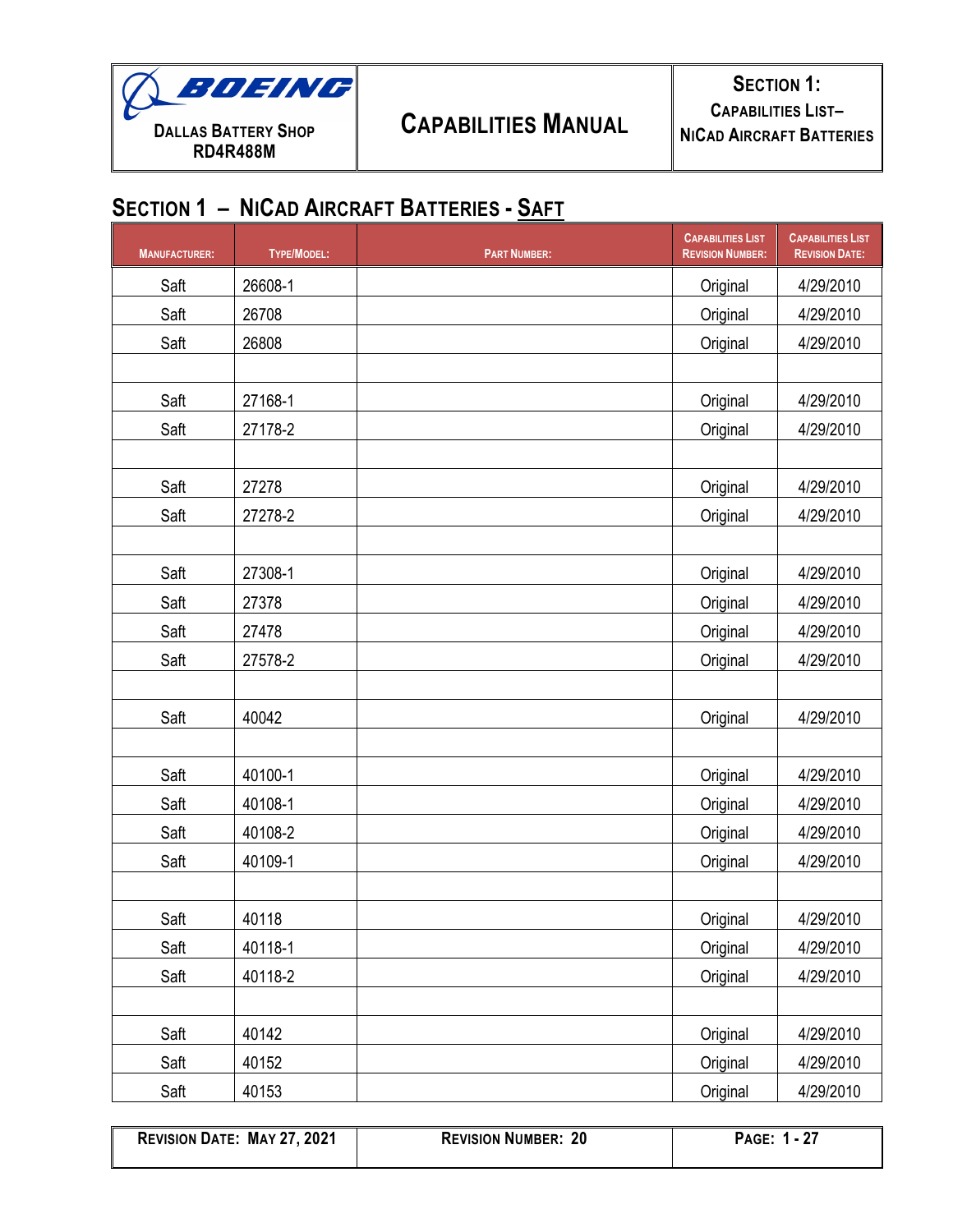

| <b>MANUFACTURER:</b> | TYPE/MODEL: | <b>PART NUMBER:</b>         | <b>CAPABILITIES LIST</b><br><b>REVISION NUMBER:</b> | <b>CAPABILITIES LIST</b><br><b>REVISION DATE:</b> |
|----------------------|-------------|-----------------------------|-----------------------------------------------------|---------------------------------------------------|
|                      |             |                             |                                                     |                                                   |
|                      |             |                             |                                                     |                                                   |
| Saft                 | 40176-4     |                             | Original                                            | 4/29/2010                                         |
| Saft                 | 40176-7     | 016392-000                  | Original                                            | 4/29/2010                                         |
| Saft                 | 40176-10    |                             | Original                                            | 4/29/2010                                         |
|                      |             |                             |                                                     |                                                   |
| Saft                 | 40178       |                             | Original                                            | 4/29/2010                                         |
| Saft                 | 40178-7     |                             | Original                                            | 4/29/2010                                         |
| Saft                 | 40178-21    |                             | Original                                            | 4/29/2010                                         |
| Saft                 | 40178-24    | 024453-000,<br>600-59151-11 | Original                                            | 4/29/2010                                         |
| Saft                 | 40178-26    | 025008-000                  | Original                                            | 4/29/2010                                         |
|                      |             |                             |                                                     |                                                   |
| Saft                 | 40179       |                             | Original                                            | 4/29/2010                                         |
| Saft                 | 40179-7     |                             | Original                                            | 4/29/2010                                         |
|                      |             |                             |                                                     |                                                   |
| Saft                 | 40200       |                             | Original                                            | 4/29/2010                                         |
| Saft                 | 40200-1     |                             | Original                                            | 4/29/2010                                         |
|                      |             |                             |                                                     |                                                   |
| Saft                 | 40206-2     |                             | Original                                            | 4/29/2010                                         |
|                      |             |                             |                                                     |                                                   |
| Saft                 | 40208       |                             | Original                                            | 4/29/2010                                         |
| Saft                 | 40208-1     |                             | Original                                            | 4/29/2010                                         |
| Saft                 | 40208-2     | 410089                      | Original                                            | 4/29/2010                                         |
| Saft                 | 40208-4     |                             | Original                                            | 4/29/2010                                         |
| Saft                 | 40208-5     |                             | Original                                            | 4/29/2010                                         |
| Saft                 | 40208-6     |                             | Original                                            | 4/29/2010                                         |
| Saft                 | 40208-7     |                             | Original                                            | 4/29/2010                                         |
|                      |             |                             |                                                     |                                                   |
| Saft                 | 40209-2     |                             | Original                                            | 4/29/2010                                         |

| <b>REVISION DATE: MAY 27, 2021</b> | <b>REVISION NUMBER: 20</b> | PAGE: 1 - 28 |
|------------------------------------|----------------------------|--------------|
|                                    |                            |              |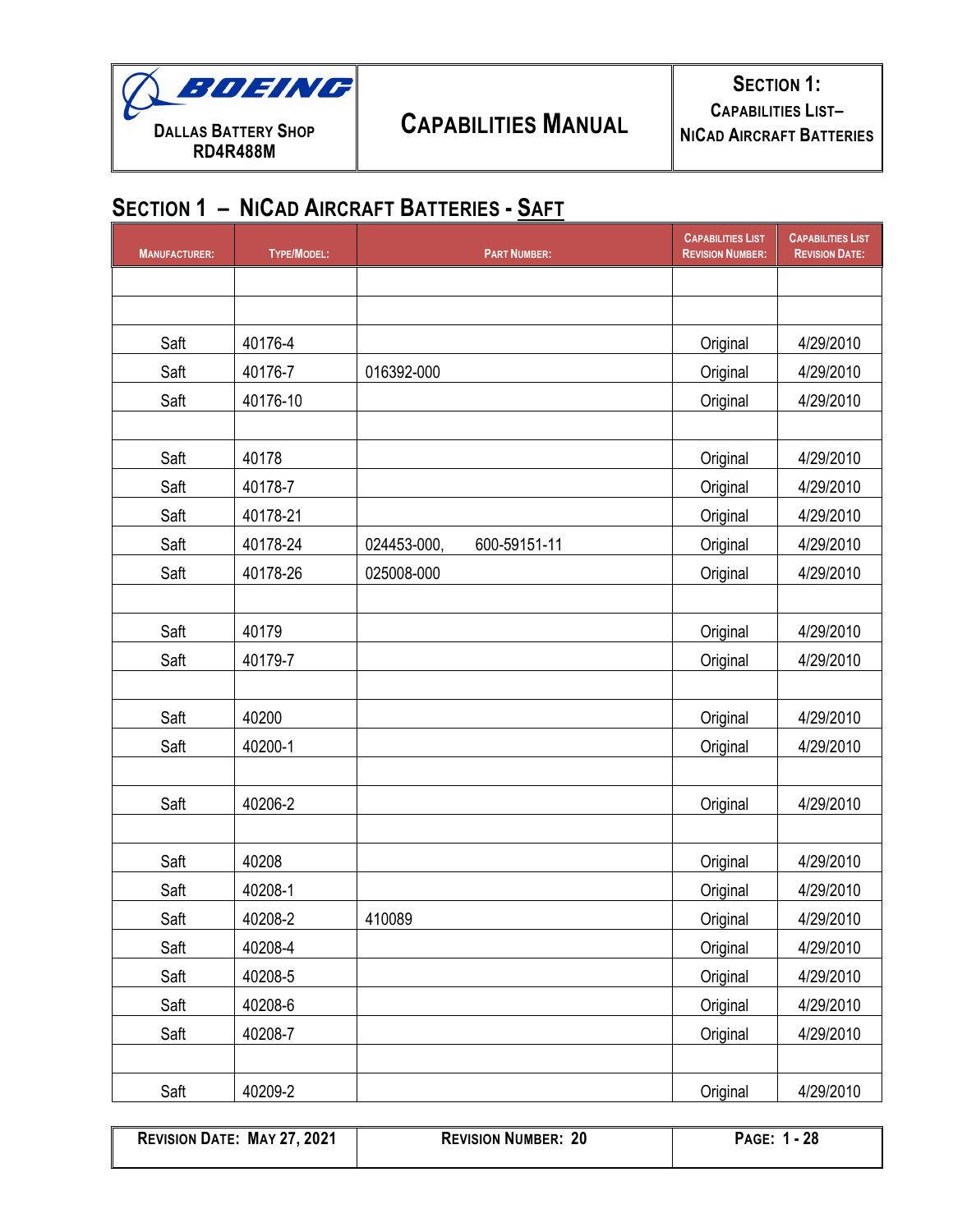

| <b>MANUFACTURER:</b> | <b>TYPE/MODEL:</b> | <b>PART NUMBER:</b> | <b>CAPABILITIES LIST</b><br><b>REVISION NUMBER:</b> | <b>CAPABILITIES LIST</b><br><b>REVISION DATE:</b> |
|----------------------|--------------------|---------------------|-----------------------------------------------------|---------------------------------------------------|
|                      |                    |                     |                                                     |                                                   |
| Saft                 | 40253              |                     | Original                                            | 4/29/2010                                         |
| Saft                 | 40278-2            |                     | Original                                            | 4/29/2010                                         |
|                      |                    |                     |                                                     |                                                   |
| Saft                 | 40300              |                     | Original                                            | 4/29/2010                                         |
| Saft                 | 40306              |                     | Original                                            | 4/29/2010                                         |
| Saft                 | 40308-1            |                     | Original                                            | 4/29/2010                                         |
| Saft                 | 40308-5            |                     | Original                                            | 4/29/2010                                         |
| Saft                 | 40342              |                     | Original                                            | 4/29/2010                                         |
| Saft                 | 40353              |                     | Original                                            | 4/29/2010                                         |
| Saft                 | 40371              |                     | Original                                            | 4/29/2010                                         |
| Saft                 | 40376              |                     | Original                                            | 4/29/2010                                         |
| Saft                 | 40378              |                     | Original                                            | 4/29/2010                                         |
| Saft                 | 40379              |                     | Original                                            | 4/29/2010                                         |
|                      |                    |                     |                                                     |                                                   |
| Saft                 | 40408              |                     | Original                                            | 4/29/2010                                         |
| Saft                 | 40478-1            |                     | Original                                            | 4/29/2010                                         |
|                      |                    |                     |                                                     |                                                   |
| Saft                 | 40508-1            |                     | Original                                            | 4/29/2010                                         |
| Saft                 | 40576              | 023311-000          | Original                                            | 4/29/2010                                         |
| Saft                 | 40576-3            |                     | Original                                            | 4/29/2010                                         |
| Saft                 | 40576-14           |                     | Original                                            | 4/29/2010                                         |
|                      |                    |                     |                                                     |                                                   |
| Saft                 | 40578-1            |                     | Original                                            | 4/29/2010                                         |
|                      |                    |                     |                                                     |                                                   |
| Saft                 | 40676              |                     | Original                                            | 4/29/2010                                         |
| Saft                 | 40678              |                     | Original                                            | 4/29/2010                                         |
| Saft                 | 40678-1            |                     | Original                                            | 4/29/2010                                         |
| Saft                 | 40678-2            |                     | Original                                            | 4/29/2010                                         |

**REVISION DATE: MAY 27, 2021 REVISION NUMBER: 20 PAGE: 1 - 29**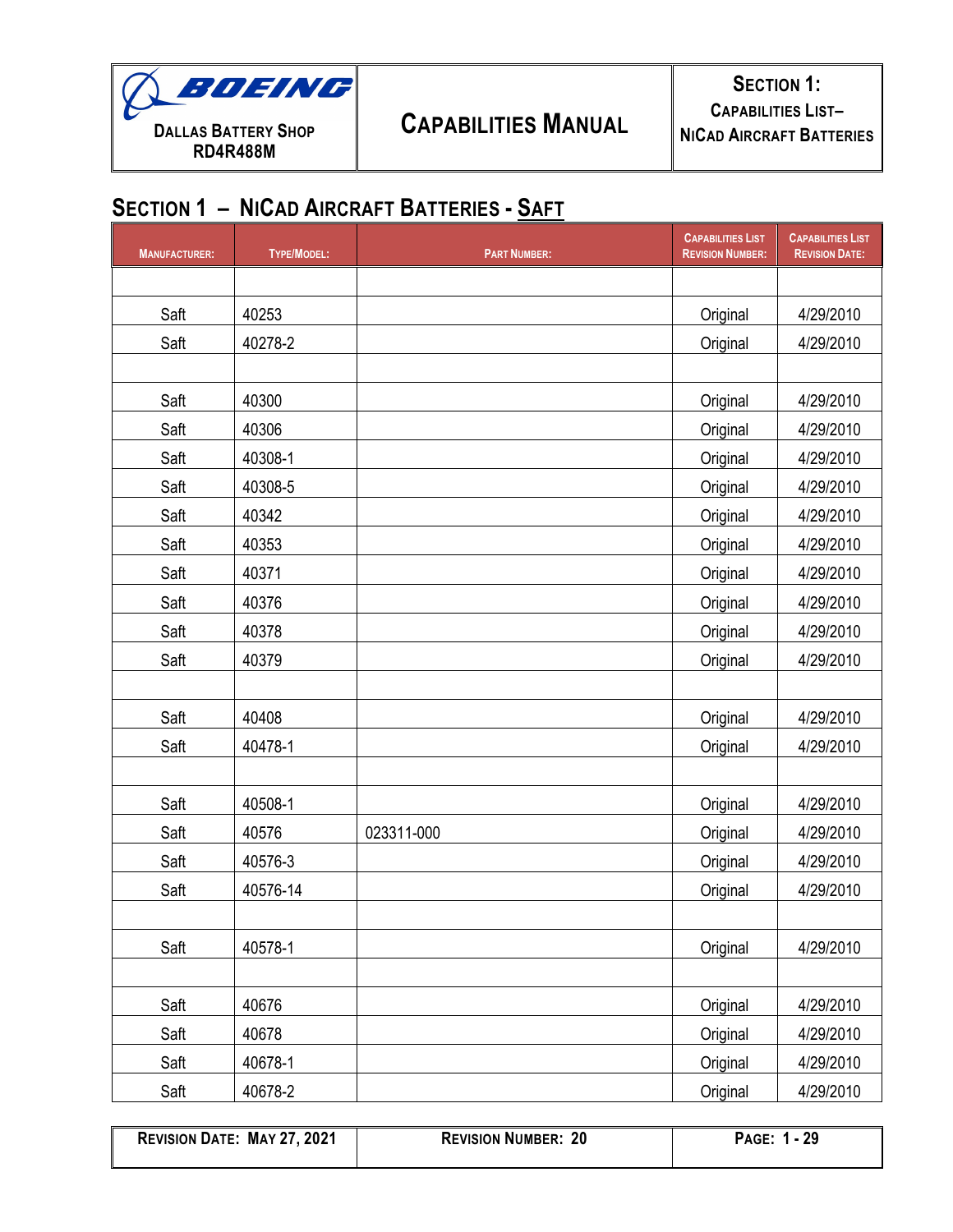

| <b>MANUFACTURER:</b> | TYPE/MODEL: | <b>PART NUMBER:</b> | <b>CAPABILITIES LIST</b><br><b>REVISION NUMBER:</b> | <b>CAPABILITIES LIST</b><br><b>REVISION DATE:</b> |
|----------------------|-------------|---------------------|-----------------------------------------------------|---------------------------------------------------|
| Saft                 | 40678-4     |                     | Original                                            | 4/29/2010                                         |
|                      |             |                     |                                                     |                                                   |
| Saft                 | 40776       |                     | Original                                            | 4/29/2010                                         |
|                      |             |                     |                                                     |                                                   |
| Saft                 | 40778-11    |                     | Original                                            | 4/29/2010                                         |
|                      |             |                     |                                                     |                                                   |
| Saft                 | 40876       |                     | Original                                            | 4/29/2010                                         |
| Saft                 | 40876-10    |                     | Original                                            | 4/29/2010                                         |
|                      |             |                     |                                                     |                                                   |
| Saft                 |             |                     |                                                     |                                                   |
|                      | 401076      |                     | Original                                            | 4/29/2010                                         |
| Saft                 | 401176-9    |                     | Original                                            | 4/29/2010                                         |
| Saft                 | 401176-10   |                     | Original                                            | 4/29/2010                                         |
|                      |             |                     |                                                     |                                                   |
| Saft                 | A185CH      |                     | Original                                            | 4/29/2010                                         |
|                      |             |                     |                                                     |                                                   |
| Saft                 | A407CH3     |                     | Original                                            | 4/29/2010                                         |
| Saft                 | A408CH      |                     | Original                                            | 4/29/2010                                         |
| Saft                 | A447CH-12   |                     | Original                                            | 4/29/2010                                         |
|                      |             |                     |                                                     |                                                   |
| Saft                 | A530CH1     |                     | Original                                            | 4/29/2010                                         |
|                      |             |                     |                                                     |                                                   |
| Saft                 | A2609-1     |                     | Original                                            | 4/29/2010                                         |
| Saft                 | A26908      |                     | Original                                            | 4/29/2010                                         |
| Saft                 | A4076-21    |                     | Original                                            | 4/29/2010                                         |
| Saft                 | A5025CH1    |                     |                                                     | 4/29/2010                                         |
|                      |             |                     | Original                                            |                                                   |

| <b>REVISION DATE: MAY 27, 2021</b> | <b>REVISION NUMBER:</b><br>20 | 30<br>PAGE: |
|------------------------------------|-------------------------------|-------------|
|                                    |                               |             |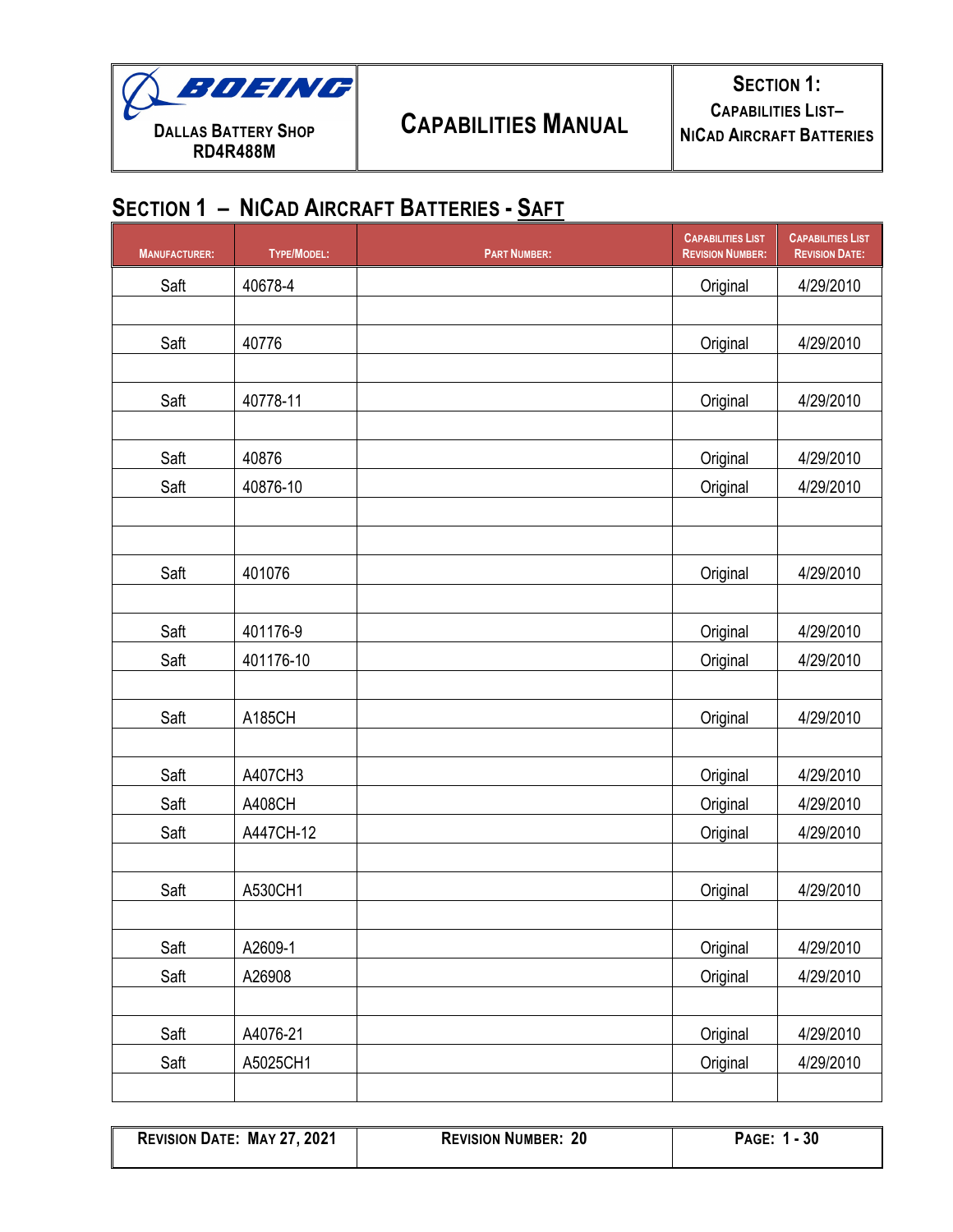

| <b>MANUFACTURER:</b> | TYPE/MODEL: | <b>PART NUMBER:</b> | <b>CAPABILITIES LIST</b><br><b>REVISION NUMBER:</b> | <b>CAPABILITIES LIST</b><br><b>REVISION DATE:</b> |
|----------------------|-------------|---------------------|-----------------------------------------------------|---------------------------------------------------|
| Saft                 | A40209-1    |                     | Original                                            | 4/29/2010                                         |
|                      |             |                     |                                                     |                                                   |
| Saft                 | B153CH1     |                     | Original                                            | 4/29/2010                                         |
| Saft                 | B1513CH1    |                     | Original                                            | 4/29/2010                                         |
|                      |             |                     |                                                     |                                                   |
| Saft                 | GB170       |                     | Original                                            | 4/29/2010                                         |
|                      |             |                     |                                                     |                                                   |
| Saft                 | M81757/14-1 | 024992-000          | $17\,$                                              | 1/09/2020                                         |
|                      |             |                     |                                                     |                                                   |
|                      |             |                     |                                                     |                                                   |
|                      |             |                     |                                                     |                                                   |
|                      |             |                     |                                                     |                                                   |
|                      |             |                     |                                                     |                                                   |
|                      |             |                     |                                                     |                                                   |
|                      |             |                     |                                                     |                                                   |
|                      |             |                     |                                                     |                                                   |
|                      |             |                     |                                                     |                                                   |
|                      |             |                     |                                                     |                                                   |
|                      |             |                     |                                                     |                                                   |
|                      |             |                     |                                                     |                                                   |
|                      |             |                     |                                                     |                                                   |
|                      |             |                     |                                                     |                                                   |
|                      |             |                     |                                                     |                                                   |
|                      |             |                     |                                                     |                                                   |
|                      |             |                     |                                                     |                                                   |
|                      |             |                     |                                                     |                                                   |
|                      |             |                     |                                                     |                                                   |
|                      |             |                     |                                                     |                                                   |

| <b>REVISION DATE: MAY 27, 2021</b> | <b>REVISION NUMBER: '</b><br>-20 | 24<br><b>PAGE:</b><br>$\overline{ }$<br>- 91 |
|------------------------------------|----------------------------------|----------------------------------------------|
|                                    |                                  |                                              |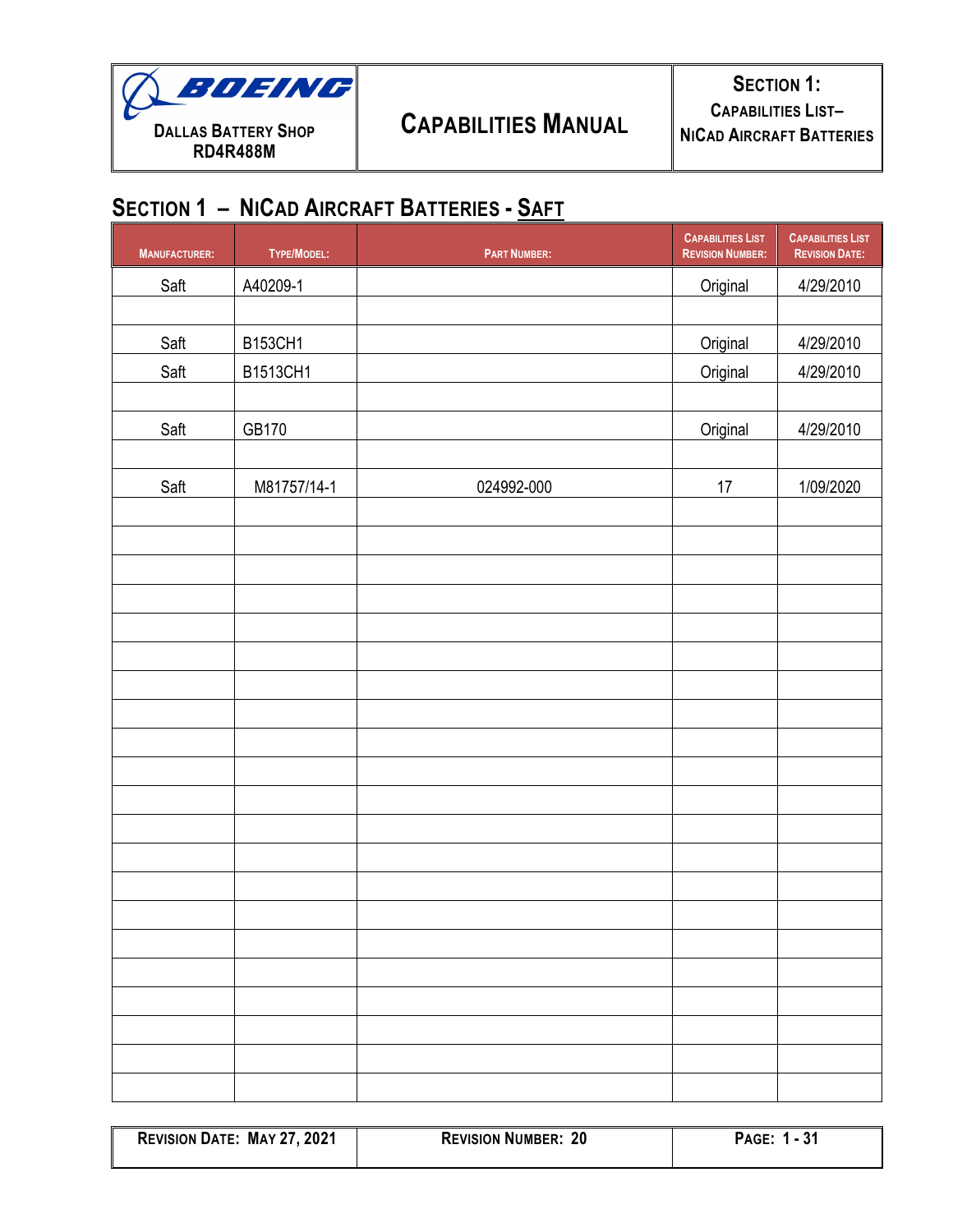

| <b>MANUFACTURER:</b> | <b>TYPE/MODEL:</b> | <b>PART NUMBER:</b> | <b>CAPABILITIES LIST</b><br><b>REVISION NUMBER:</b> | <b>CAPABILITIES LIST</b><br><b>REVISION DATE:</b> |
|----------------------|--------------------|---------------------|-----------------------------------------------------|---------------------------------------------------|
| Varta                | F11/40 H1 C        | 334 9040 100        | Original                                            | 4/29/2010                                         |
|                      |                    |                     |                                                     |                                                   |
| Varta                | F20/15 H1 C        | 334 9015 910        | Original                                            | 4/29/2010                                         |
| Varta                | F20/15 H1 C-2      | 334 9015 930        | Original                                            | 4/29/2010                                         |
|                      |                    |                     |                                                     |                                                   |
| Varta                | F20/25 H1 C-B      | 334 9025 9000       | Original                                            | 4/29/2010                                         |
| Varta                | F20/25 H1 C T2     | 334 9025 920        | Original                                            | 4/29/2010                                         |
|                      |                    |                     |                                                     |                                                   |
| Varta                | F20/27 H1          | 334 3027 200        | Original                                            | 4/29/2010                                         |
| Varta                | F20/27 H1 C        | 334 9027 920        | Original                                            | 4/29/2010                                         |
| Varta                | F20/27 H1 CT 70    | 334 9027 910        | Original                                            | 4/29/2010                                         |
| Varta                | F20/27 H1 T 70     | 334 0028 2000       | Original                                            | 4/29/2010                                         |
|                      |                    |                     |                                                     |                                                   |
| Varta                | F20/40 H1 C AC     | 334 940 9100        | Original                                            | 4/29/2010                                         |
| Varta                | F20/40 H1 C-E1     | 334 9040 900        | Original                                            | 4/29/2010                                         |
| Varta                | F20/40 H1 C-E2     | 334 9040 970        | Original                                            | 4/29/2010                                         |
| Varta                | F20/40 H1 C T/A    | 334 9040 9200       | Original                                            | 4/29/2010                                         |
| Varta                | F20/40 H1 CT2 (C)  | 334 9040 9203       | Original                                            | 4/29/2010                                         |
| Varta                | F20/40 H1 CT2 (P)  | 334 9040 9201       | Original                                            | 4/29/2010                                         |
| Varta                | F20/40 H1-E1       | 334 3409 130        | Original                                            | 4/29/2010                                         |
|                      |                    |                     |                                                     |                                                   |
|                      |                    |                     |                                                     |                                                   |
|                      |                    |                     |                                                     |                                                   |
|                      |                    |                     |                                                     |                                                   |
|                      |                    |                     |                                                     |                                                   |
|                      |                    |                     |                                                     |                                                   |
|                      |                    |                     |                                                     |                                                   |
|                      |                    |                     |                                                     |                                                   |

| <b>REVISION DATE: 12-17-2012</b> | <b>REVISION NUMBER: 05</b> | - 199<br><b>PAGE:</b><br>⊾د-י |
|----------------------------------|----------------------------|-------------------------------|
|                                  |                            |                               |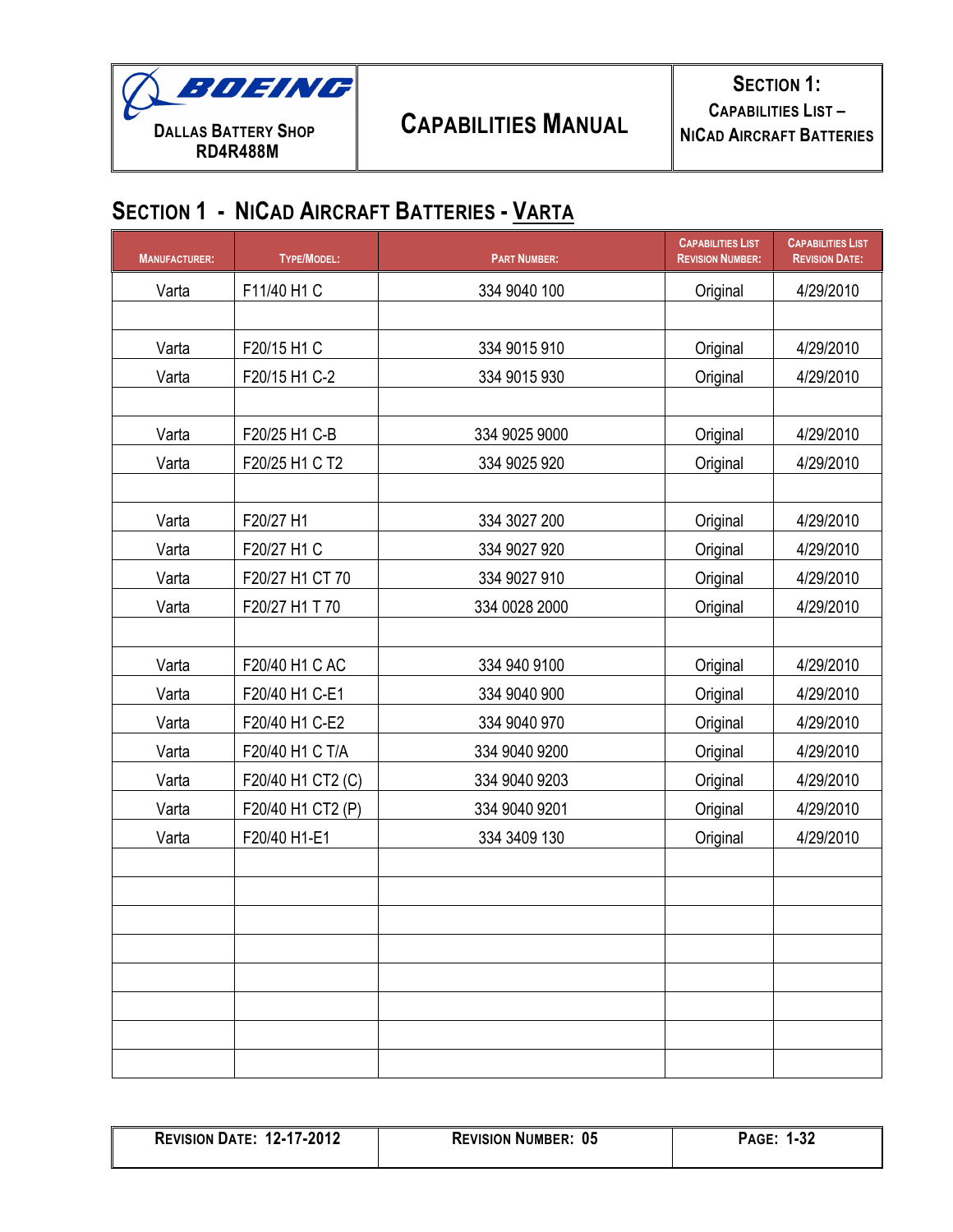

# **SECTION 2 – LEAD-ACID BATTERIES - CONCORDE**

| <b>MANUFACTURER:</b> | TYPE/MODEL:      | <b>PART NUMBER:</b> | <b>CAPABILITIES LIST</b><br><b>REVISION NUMBER:</b> | <b>CAPABILITIES LIST</b><br><b>REVISION DATE:</b> |
|----------------------|------------------|---------------------|-----------------------------------------------------|---------------------------------------------------|
| Concorde             | <b>RG</b> Series |                     | Original                                            | Apr-29-2010                                       |
| Concorde             | Military         | D8565/5-1           | $09\,$                                              | Oct-14-2013                                       |
| Concorde             | Military         | D8565/5-2           | $09\,$                                              | Oct-14-2013                                       |
| Concorde             | Military         | D8565/15-1          | $09\,$                                              | Oct-14-2013                                       |
|                      |                  |                     |                                                     |                                                   |
|                      |                  |                     |                                                     |                                                   |
|                      |                  |                     |                                                     |                                                   |
|                      |                  |                     |                                                     |                                                   |
|                      |                  |                     |                                                     |                                                   |
|                      |                  |                     |                                                     |                                                   |
|                      |                  |                     |                                                     |                                                   |
|                      |                  |                     |                                                     |                                                   |
|                      |                  |                     |                                                     |                                                   |
|                      |                  |                     |                                                     |                                                   |
|                      |                  |                     |                                                     |                                                   |
|                      |                  |                     |                                                     |                                                   |
|                      |                  |                     |                                                     |                                                   |
|                      |                  |                     |                                                     |                                                   |
|                      |                  |                     |                                                     |                                                   |
|                      |                  |                     |                                                     |                                                   |
|                      |                  |                     |                                                     |                                                   |
|                      |                  |                     |                                                     |                                                   |
|                      |                  |                     |                                                     |                                                   |
|                      |                  |                     |                                                     |                                                   |
|                      |                  |                     |                                                     |                                                   |
|                      |                  |                     |                                                     |                                                   |
|                      |                  |                     |                                                     |                                                   |
|                      |                  |                     |                                                     |                                                   |

| <b>REVISION DATE: OCTOBER 14, 2013</b> | <b>REVISION NUMBER: 09</b> | <b>PAGE: 2-1</b> |
|----------------------------------------|----------------------------|------------------|
|                                        |                            |                  |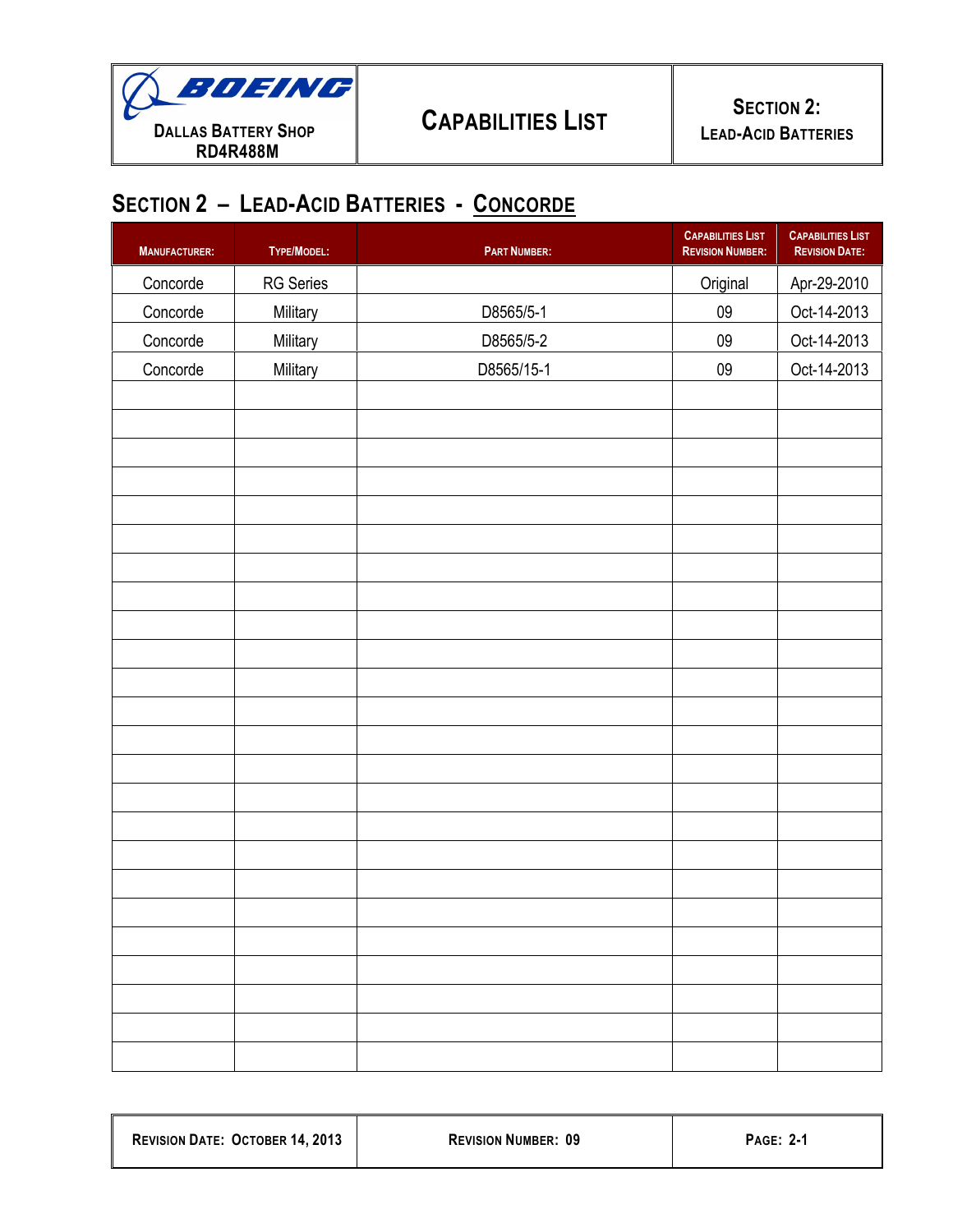

## **SECTION 2 - LEAD-ACID BATTERIES - GILL / TELEDYNE**

| <b>MANUFACTURER:</b> | <b>TYPE/MODEL:</b>                     | <b>PART NUMBER:</b>        | <b>CAPABILITIES LIST</b><br><b>REVISION NUMBER:</b> | <b>CAPABILITIES LIST</b><br><b>REVISION DATE:</b> |
|----------------------|----------------------------------------|----------------------------|-----------------------------------------------------|---------------------------------------------------|
| Gill/Teledyne        | $G-25$                                 |                            | Original                                            | 04-29-2010                                        |
| Gill/Teledyne        | $G-25S$                                |                            | Original                                            | 04-29-2010                                        |
| Gill/Teledyne        | $G-35$                                 |                            | Original                                            | 04-29-2010                                        |
| Gill/Teledyne        | $G-35S$                                |                            | Original                                            | 04-29-2010                                        |
| Gill/Teledyne        | <b>GE-50C</b>                          |                            | Original                                            | 04-29-2010                                        |
| Gill/Teledyne        | <b>GE-50E</b>                          |                            | Original                                            | 04-29-2010                                        |
| Gill/Teledyne        | <b>GE-51C</b>                          |                            | Original                                            | 04-29-2010                                        |
| Gill/Teledyne        | <b>GE-51E</b>                          |                            | Original                                            | 04-29-2010                                        |
| Gill/Teledyne        | G-54C                                  |                            | Original                                            | 04-29-2010                                        |
| Gill/Teledyne        | G-54E                                  |                            | Original                                            | 04-29-2010                                        |
| Gill/Teledyne        | $G-88$                                 |                            | Original                                            | 04-29-2010                                        |
| Gill/Teledyne        | $G-240$                                |                            | Original                                            | 04-29-2010                                        |
| Gill/Teledyne        | $G-241$                                |                            | Original                                            | 04-29-2010                                        |
| Gill/Teledyne        | $G-242$                                |                            | Original                                            | 04-29-2010                                        |
| Gill/Teledyne        | G-242S                                 |                            | Original                                            | 04-29-2010                                        |
| Gill/Teledyne        | $G-243$                                |                            | Original                                            | 04-29-2010                                        |
| Gill/Teledyne        | G-243S                                 |                            | Original                                            | 04-29-2010                                        |
| Gill/Teledyne        | $G-244$                                |                            | Original                                            | 04-29-2010                                        |
| Gill/Teledyne        | $G-245$                                |                            | Original                                            | 04-29-2010                                        |
| Gill/Teledyne        | $G-246$                                |                            | Original                                            | 04-29-2010                                        |
| Gill/Teledyne        | $G-247$                                |                            | Original                                            | 04-29-2010                                        |
| Gill/Teledyne        | G-638C                                 |                            | Original                                            | 04-29-2010                                        |
| Gill/Teledyne        | G-638E                                 |                            | Original                                            | 04-29-2010                                        |
| Gill/Teledyne        | G-639C                                 |                            | Original                                            | 04-29-2010                                        |
| Gill/Teledyne        | G-639E                                 |                            | Original                                            | 04-29-2010                                        |
| Gill/Teledyne        | G-639ES                                |                            | Original                                            | 04-29-2010                                        |
| Gill/Teledyne        | G-640E                                 |                            | Original                                            | 04-29-2010                                        |
| Gill/Teledyne        | G-641                                  |                            | Original                                            | 04-29-2010                                        |
| Gill/Teledyne        | G-641S                                 |                            | Original                                            | 04-29-2010                                        |
|                      | <b>REVISION DATE: FEBRUARY 2, 2015</b> | <b>REVISION NUMBER: 12</b> | <b>PAGE: 2-2</b>                                    |                                                   |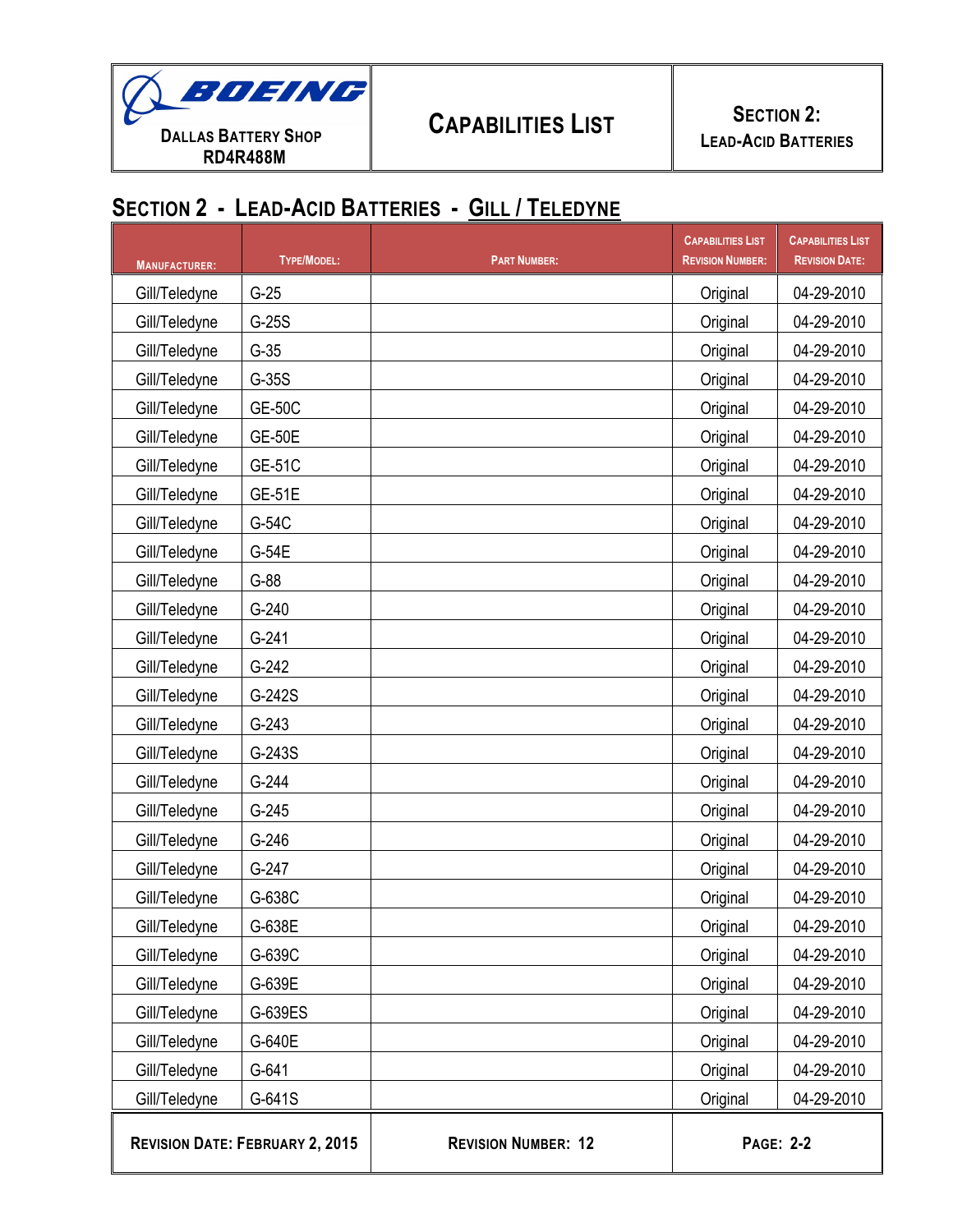

## **SECTION 2 - LEAD-ACID BATTERIES - GILL / TELEDYNE**

| 04-29-2010<br>04-29-2010<br>04-29-2010<br>04-29-2010<br>02-02-2015<br>01-27-2014<br>04-17-2014 |
|------------------------------------------------------------------------------------------------|
|                                                                                                |
|                                                                                                |
|                                                                                                |
|                                                                                                |
|                                                                                                |
|                                                                                                |
|                                                                                                |
| 01-27-2014                                                                                     |
|                                                                                                |
|                                                                                                |
|                                                                                                |
|                                                                                                |
|                                                                                                |
|                                                                                                |
|                                                                                                |
|                                                                                                |
|                                                                                                |
|                                                                                                |
|                                                                                                |
|                                                                                                |
|                                                                                                |
|                                                                                                |
|                                                                                                |
|                                                                                                |
|                                                                                                |
|                                                                                                |
|                                                                                                |
|                                                                                                |

| <b>REVISION DATE: FEBRUARY 2, 2015</b> | <b>REVISION NUMBER: 12</b> | <b>PAGE: 2-3</b> |
|----------------------------------------|----------------------------|------------------|
|                                        |                            |                  |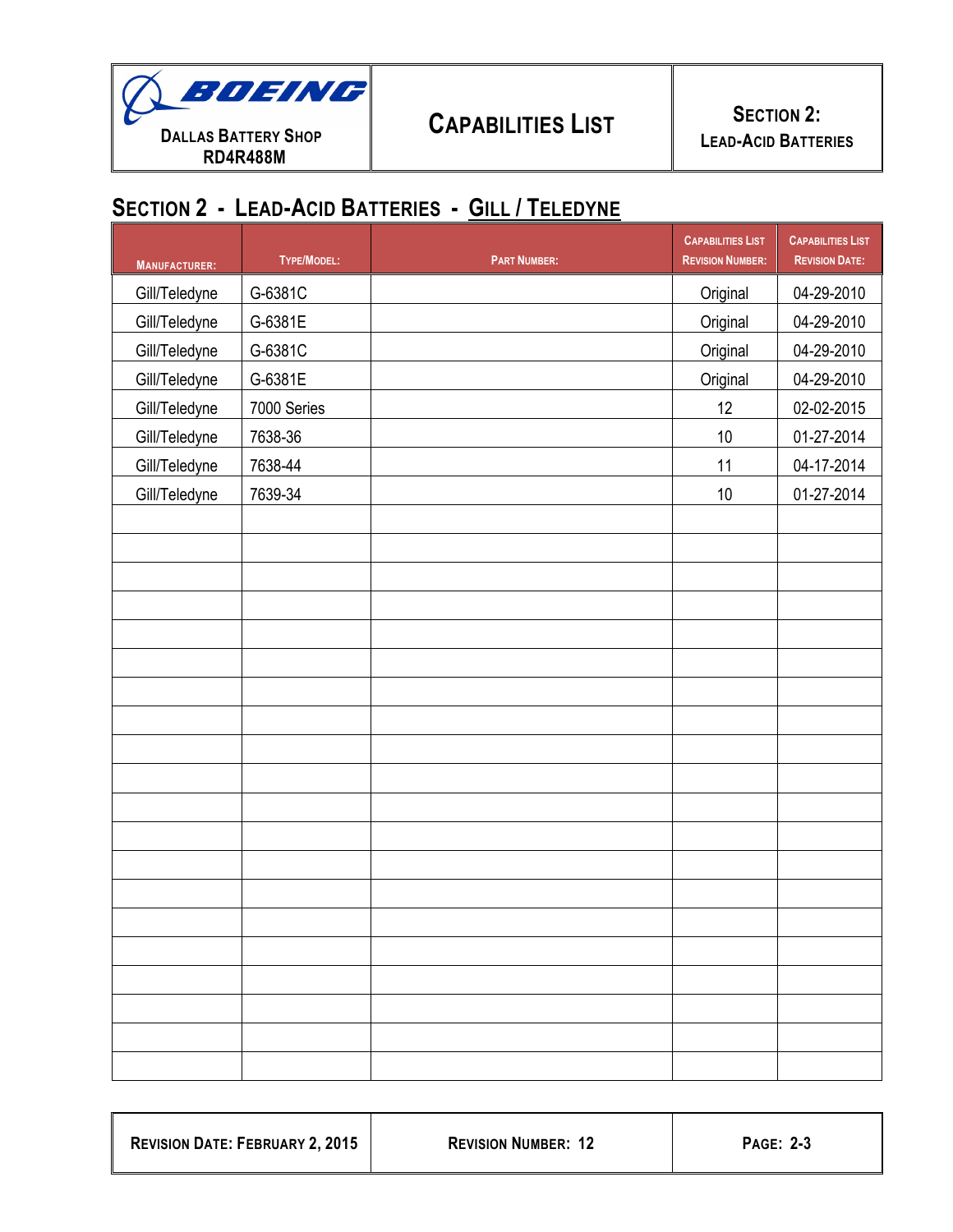

## **SECTION 2 - LEAD-ACID BATTERIES - HAWKER / ENERSYS**

| <b>MANUFACTURER:</b> | TYPE/MODEL:                      | <b>PART NUMBER:</b>        | <b>CAPABILITIES LIST</b><br><b>REVISION NUMBER:</b> | <b>CAPABILITIES LIST</b><br><b>REVISION DATE:</b> |
|----------------------|----------------------------------|----------------------------|-----------------------------------------------------|---------------------------------------------------|
| Hawker/EnerSys       | 9250-0083                        |                            | Original                                            | 4/29/2010                                         |
| Hawker/EnerSys       | 9250-0090                        |                            | Original                                            | 4/29/2010                                         |
| Hawker/EnerSys       | 9250-0137                        |                            | Original                                            | 4/29/2010                                         |
|                      |                                  |                            |                                                     |                                                   |
| Hawker/EnerSys       | 9750B0818                        |                            | Original                                            | 4/29/2010                                         |
|                      |                                  |                            |                                                     |                                                   |
| Hawker/EnerSys       | 9750D0730                        |                            | Original                                            | 4/29/2010                                         |
| Hawker/EnerSys       | 9750D0734                        |                            | Original                                            | 4/29/2010                                         |
| Hawker/EnerSys       | 9750D0736                        |                            | Original                                            | 4/29/2010                                         |
| Hawker/EnerSys       | 9750D0738                        |                            | Original                                            | 4/29/2010                                         |
| Hawker/EnerSys       | 9750D0740                        |                            | Original                                            | 4/29/2010                                         |
| Hawker/EnerSys       | 9750D0740                        |                            | Original                                            | 4/29/2010                                         |
| Hawker/EnerSys       | 9750D0741                        |                            | Original                                            | 4/29/2010                                         |
| Hawker/EnerSys       | 9750D0742                        |                            | Original                                            | 4/29/2010                                         |
| Hawker/EnerSys       | 9750D0744                        |                            | Original                                            | 4/29/2010                                         |
| Hawker/EnerSys       | 9750D0745                        |                            | Original                                            | 4/29/2010                                         |
|                      |                                  |                            |                                                     |                                                   |
| Hawker/EnerSys       | 9750E0640                        |                            | Original                                            | 4/29/2010                                         |
| Hawker/EnerSys       | 9750E0645                        |                            | Original                                            | 4/29/2010                                         |
| Hawker/EnerSys       | 9750E0647                        |                            | Original                                            | 4/29/2010                                         |
| Hawker/EnerSys       | 9750E0650                        |                            | Original                                            | 4/29/2010                                         |
| Hawker/EnerSys       | 9750E0658                        |                            | Original                                            | 4/29/2010                                         |
| Hawker/EnerSys       | 9750E0660                        |                            | Original                                            | 4/29/2010                                         |
| Hawker/EnerSys       | 9750E0750                        |                            | Original                                            | 4/29/2010                                         |
| Hawker/EnerSys       | 9750E0751                        |                            | Original                                            | 4/29/2010                                         |
|                      |                                  |                            |                                                     |                                                   |
| Hawker/EnerSys       | 9750F0530                        |                            | Original                                            | 4/29/2010                                         |
| Hawker/EnerSys       | 9750F0531                        |                            | Original                                            | 4/29/2010                                         |
| Hawker/EnerSys       | 9750F0532                        |                            | Original                                            | 4/29/2010                                         |
|                      | <b>REVISION DATE: 12-17-2012</b> | <b>REVISION NUMBER: 05</b> | <b>PAGE: 2-4</b>                                    |                                                   |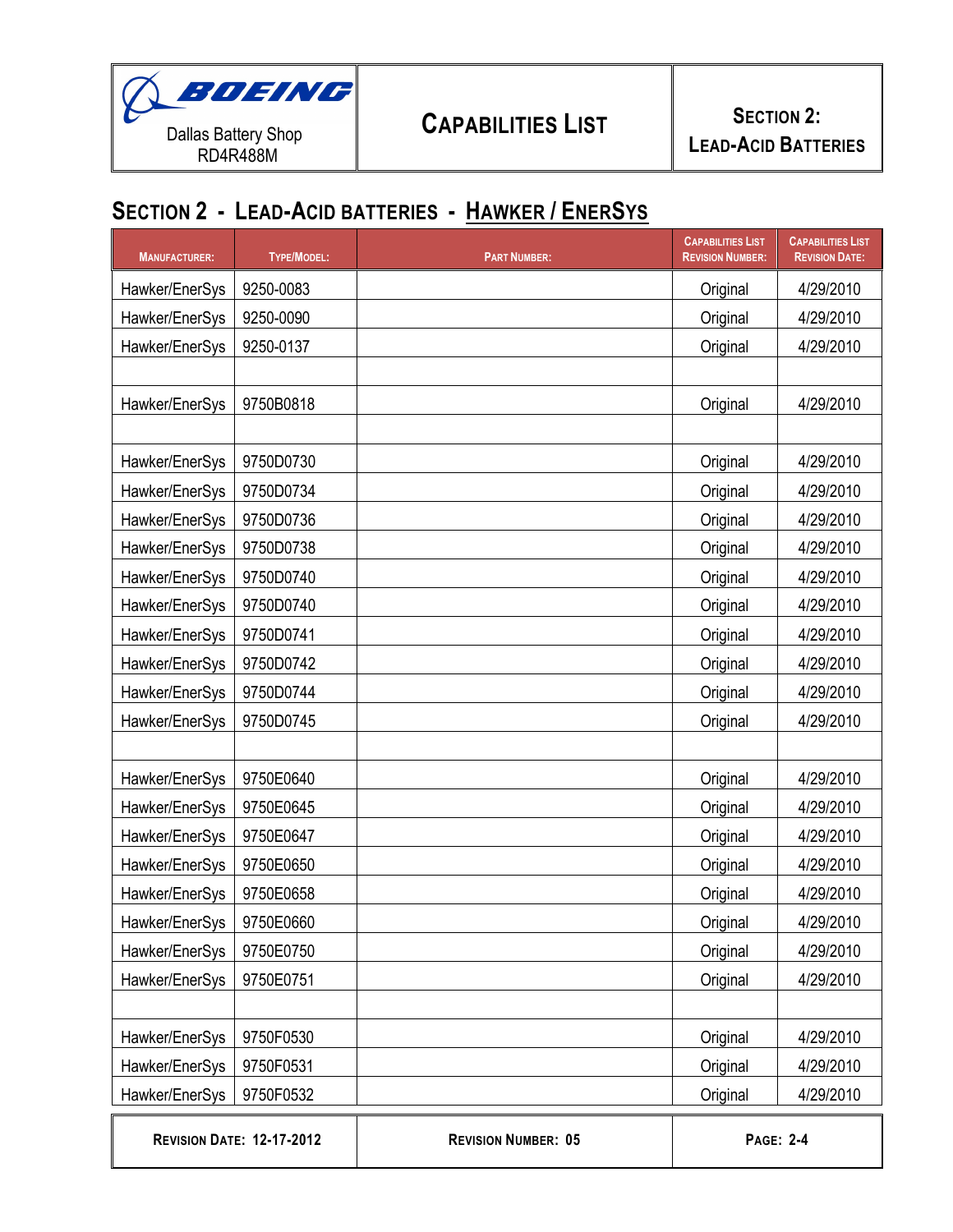

## **SECTION 2 - LEAD-ACID BATTERIES - HAWKER / ENERSYS**

| <b>MANUFACTURER:</b> | <b>TYPE/MODEL:</b> | <b>PART NUMBER:</b> | <b>CAPABILITIES LIST</b><br><b>REVISION NUMBER:</b> | <b>CAPABILITIES LIST</b><br><b>REVISION DATE:</b> |
|----------------------|--------------------|---------------------|-----------------------------------------------------|---------------------------------------------------|
| Hawker/EnerSys       | 9750F0533          |                     | Original                                            | 4/29/2010                                         |
| Hawker/EnerSys       | 9750F0538          |                     | Original                                            | 4/29/2010                                         |
| Hawker/EnerSys       | 9750F0539          |                     | Original                                            | 4/29/2010                                         |
| Hawker/EnerSys       | 9750F0540          |                     | Original                                            | 4/29/2010                                         |
| Hawker/EnerSys       | 9750F0542          |                     | Original                                            | 4/29/2010                                         |
| Hawker/EnerSys       | 9750F0544          |                     | Original                                            | 4/29/2010                                         |
|                      |                    |                     |                                                     |                                                   |
| Hawker/EnerSys       | 9750R0824          |                     | Original                                            | 4/29/2010                                         |
| Hawker/EnerSys       | 9750R0824<br>Rev 4 | 7624308001-003      | Original                                            | 4/29/2010                                         |
|                      |                    |                     |                                                     |                                                   |
| Hawker/EnerSys       | 9750W0350          |                     | Original                                            | 4/29/2010                                         |
| Hawker/EnerSys       | 9750W0350-1,       |                     | Original                                            | 4/29/2010                                         |
| Hawker/EnerSys       | 9750W0350-5        |                     | Original                                            | 4/29/2010                                         |
| Hawker/EnerSys       | 9750W0360          |                     | Original                                            | 4/29/2010                                         |
| Hawker/EnerSys       | 9750W0360-5        |                     | Original                                            | 4/29/2010                                         |
| Hawker/EnerSys       | 9750W0370          |                     | Original                                            | 4/29/2010                                         |
| Hawker/EnerSys       | 9750W0370-1        |                     | Original                                            | 4/29/2010                                         |
| Hawker/EnerSys       | 9750W0370-3        |                     | Original                                            | 4/29/2010                                         |
| Hawker/EnerSys       | 9750W0370-6        |                     | Original                                            | 4/29/2010                                         |
| Hawker/EnerSys       | 9750W0370-7        |                     | Original                                            | 4/29/2010                                         |
| Hawker/EnerSys       | 9750W0370-8        |                     | Original                                            | 4/29/2010                                         |
| Hawker/EnerSys       | 9750W0370-10       |                     | Original                                            | 4/29/2010                                         |
| Hawker/EnerSys       | 9750W0370-11       |                     | Original                                            | 4/29/2010                                         |
| Hawker/EnerSys       | 9750W0370-18       |                     | Original                                            | 4/29/2010                                         |
| Hawker/EnerSys       | 9750W0380          |                     | Original                                            | 4/29/2010                                         |
| Hawker/EnerSys       | 9750W0380-1        |                     | Original                                            | 4/29/2010                                         |
| Hawker/EnerSys       | 9750W0390-1        |                     | Original                                            | 4/29/2010                                         |
|                      |                    |                     |                                                     |                                                   |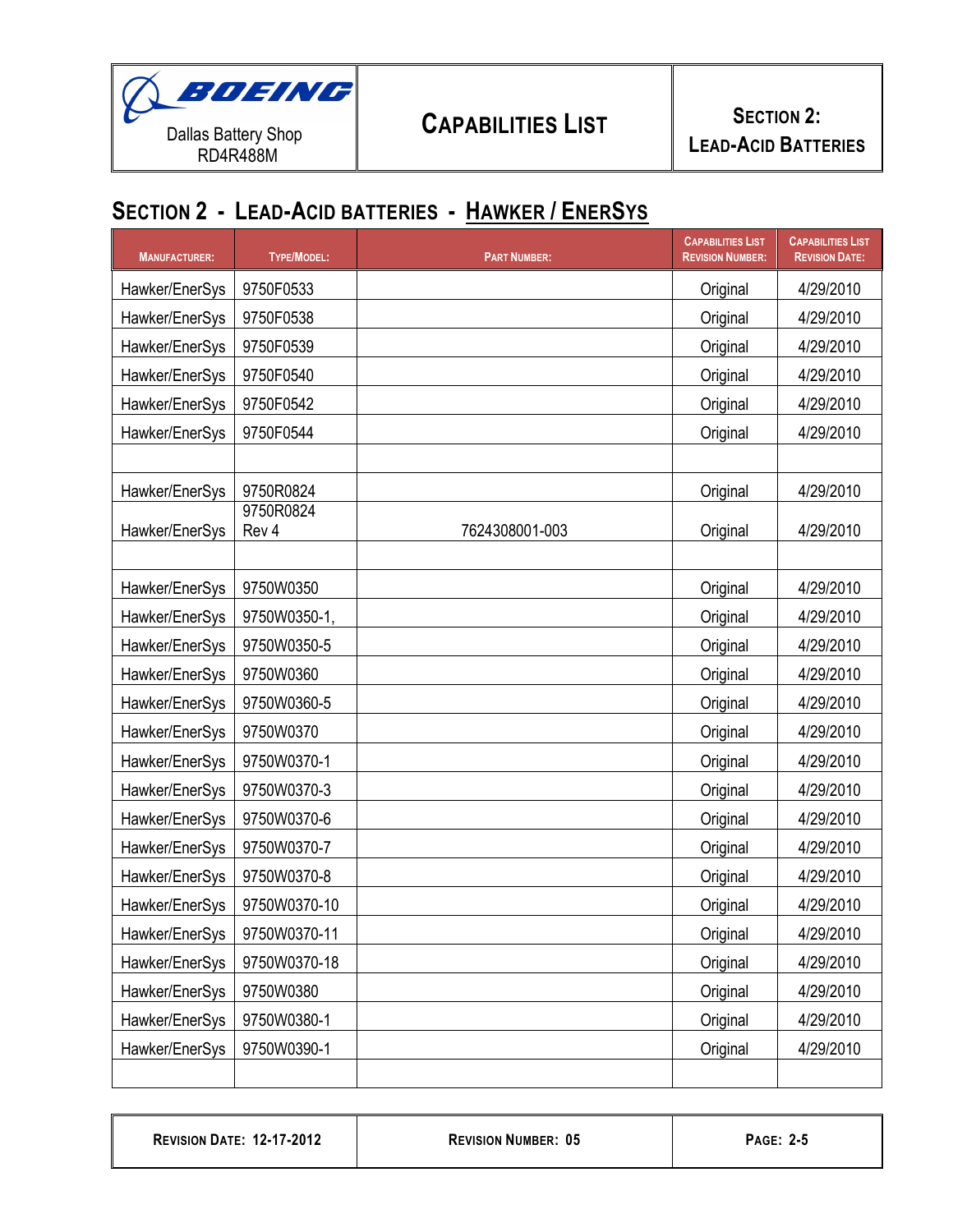

# **SECTION 2 - LEAD-ACID BATTERIES - HAWKER / ENERSYS**

| <b>MANUFACTURER:</b> | TYPE/MODEL: | <b>PART NUMBER:</b> | <b>CAPABILITIES LIST</b><br><b>REVISION NUMBER:</b> | <b>CAPABILITIES LIST</b><br><b>REVISION DATE:</b> |
|----------------------|-------------|---------------------|-----------------------------------------------------|---------------------------------------------------|
|                      |             |                     |                                                     |                                                   |
| Hawker/EnerSys       | 9750W0530   |                     | Original                                            | 4/29/2010                                         |
| Hawker/EnerSys       | 9750W0538   |                     | Original                                            | 4/29/2010                                         |
| Hawker/EnerSys       | 9750W0640   |                     | Original                                            | 4/29/2010                                         |
|                      |             |                     |                                                     |                                                   |
| Hawker/EnerSys       | BA27-01     | S281W501-2          | Original                                            | 4/29/2010                                         |
|                      |             |                     |                                                     |                                                   |
|                      |             |                     |                                                     |                                                   |
|                      |             |                     |                                                     |                                                   |
|                      |             |                     |                                                     |                                                   |
|                      |             |                     |                                                     |                                                   |
|                      |             |                     |                                                     |                                                   |
|                      |             |                     |                                                     |                                                   |
|                      |             |                     |                                                     |                                                   |
|                      |             |                     |                                                     |                                                   |
|                      |             |                     |                                                     |                                                   |
|                      |             |                     |                                                     |                                                   |
|                      |             |                     |                                                     |                                                   |
|                      |             |                     |                                                     |                                                   |
|                      |             |                     |                                                     |                                                   |
|                      |             |                     |                                                     |                                                   |
|                      |             |                     |                                                     |                                                   |
|                      |             |                     |                                                     |                                                   |
|                      |             |                     |                                                     |                                                   |
|                      |             |                     |                                                     |                                                   |
|                      |             |                     |                                                     |                                                   |
|                      |             |                     |                                                     |                                                   |
|                      |             |                     |                                                     |                                                   |

| <b>REVISION DATE: 12-17-2012</b> | <b>REVISION NUMBER: 05</b> | <b>PAGE: 2-6</b> |
|----------------------------------|----------------------------|------------------|
|                                  |                            |                  |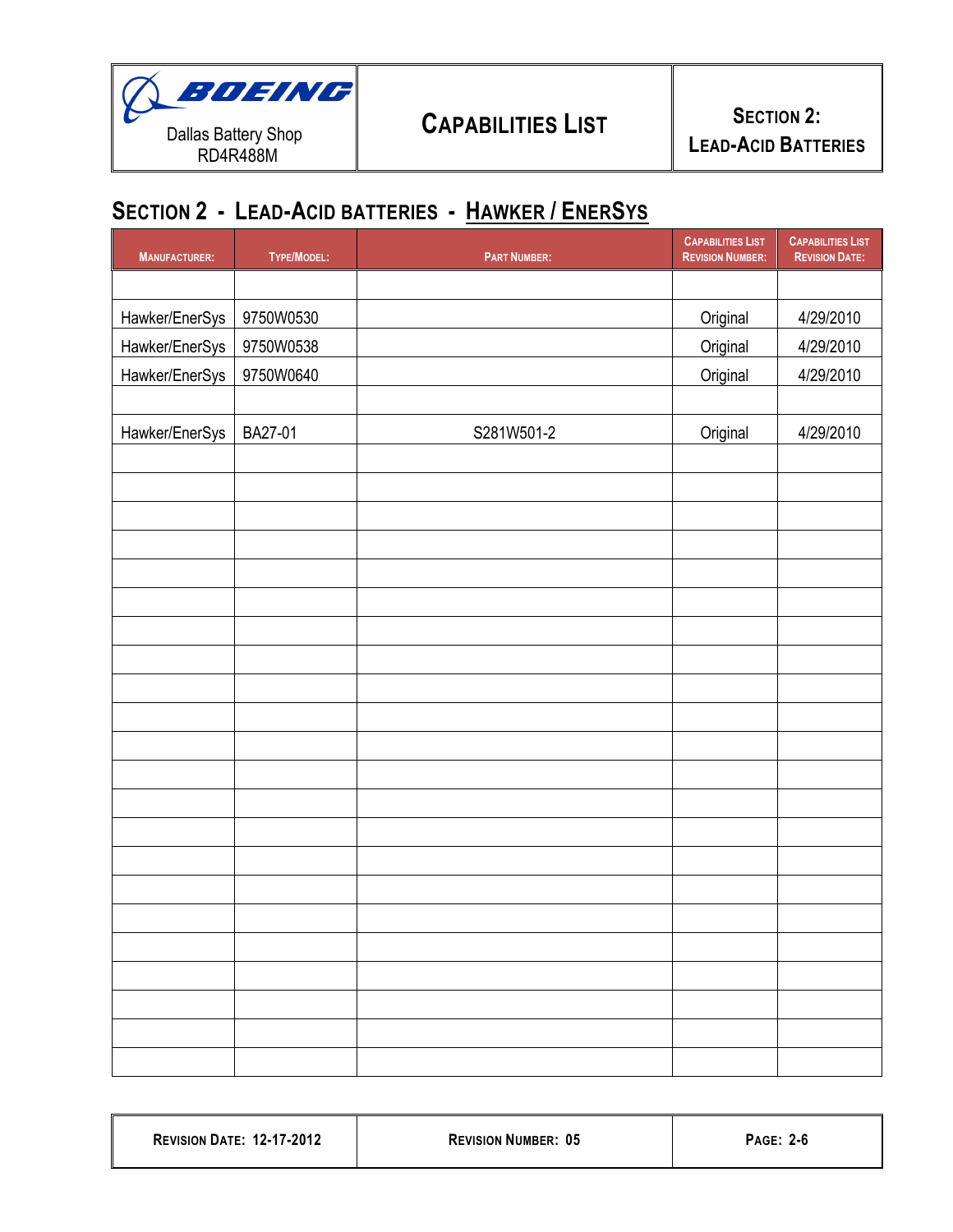

# **CAPABILITIES LIST**

### **SECTION 3: SEALED CELLS & BATTERY PACKS**

### **SECTION 3 - SEALED CELLS & BATTERY PACKS – ACME-URDC**

| <b>MANUFACTURER:</b> | TYPE/MODEL:     | <b>PART NUMBER:</b> | <b>CAPABILITIES LIST</b><br><b>REVISION NUMBER:</b> | <b>CAPABILITIES LIST</b><br><b>REVISION DATE:</b> |
|----------------------|-----------------|---------------------|-----------------------------------------------------|---------------------------------------------------|
| Acme/URDC            | Amps 500 Pack   | 171BS104-1          | Original                                            | 4/29/2010                                         |
| Acme/URDC            | Amps 500 Pack   | 171BS104-2          | Original                                            | 4/29/2010                                         |
| Acme/URDC            | Amps 2000 Pack  | 154BS107-1          | Original                                            | 4/29/2010                                         |
| Acme/URDC            | Amps 2000A Pack | 196BS107-1          | Original                                            | 4/29/2010                                         |
| Acme/URDC            | Amps 2000A Pack | 196BS107-2          | Original                                            | 4/29/2010                                         |
|                      |                 |                     |                                                     |                                                   |
|                      |                 |                     |                                                     |                                                   |
|                      |                 |                     |                                                     |                                                   |
|                      |                 |                     |                                                     |                                                   |
|                      |                 |                     |                                                     |                                                   |
|                      |                 |                     |                                                     |                                                   |
|                      |                 |                     |                                                     |                                                   |
|                      |                 |                     |                                                     |                                                   |
|                      |                 |                     |                                                     |                                                   |
|                      |                 |                     |                                                     |                                                   |
|                      |                 |                     |                                                     |                                                   |
|                      |                 |                     |                                                     |                                                   |
|                      |                 |                     |                                                     |                                                   |
|                      |                 |                     |                                                     |                                                   |
|                      |                 |                     |                                                     |                                                   |
|                      |                 |                     |                                                     |                                                   |
|                      |                 |                     |                                                     |                                                   |
|                      |                 |                     |                                                     |                                                   |
|                      |                 |                     |                                                     |                                                   |
|                      |                 |                     |                                                     |                                                   |
|                      |                 |                     |                                                     |                                                   |
|                      |                 |                     |                                                     |                                                   |
|                      |                 |                     |                                                     |                                                   |

| 2014<br><b>REVISION DATE: APRIL 17.</b> | <b>REVISION NUMBER:</b> | 'AGE'<br>- 30 |
|-----------------------------------------|-------------------------|---------------|
|                                         |                         |               |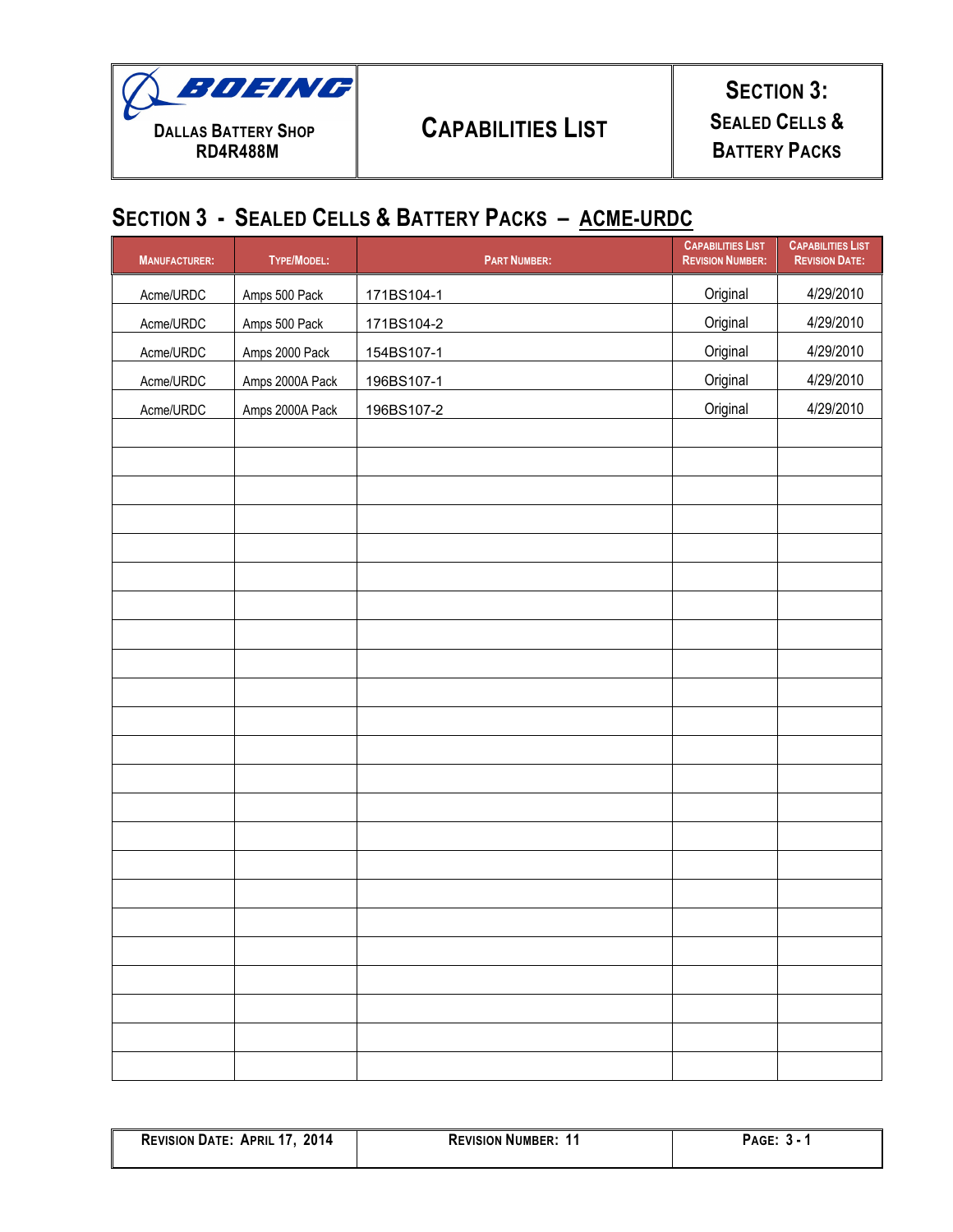

**SECTION 3: SEALED CELLS & BATTERY PACKS**

## **SECTION 3 – SEALED CELLS & BATTERY PACKS – AERO-DESIGN (AD)**

| <b>MANUFACTURER:</b> | TYPE/MODEL: | <b>PART NUMBER:</b> | <b>CAPABILITIES LIST</b><br><b>REVISION NUMBER:</b> | <b>CAPABILITIES LIST</b><br><b>REVISION DATE:</b> |
|----------------------|-------------|---------------------|-----------------------------------------------------|---------------------------------------------------|
| Aero Design          | Pack        | AD-10VB60           | Original                                            | 4/29/2010                                         |
| Aero Design          | Pack        | AD-10VB60-1         | Original                                            | 4/29/2010                                         |
| Aero Design          | Pack        | AD-301-3017         | Original                                            | 4/29/2010                                         |
| Aero Design          | Pack        | AD-2013-1A          | Original                                            | 4/29/2010                                         |
| Aero Design          | Pack        | AD-3120             | Original                                            | 4/29/2010                                         |
| Aero Design          | Pack        | AD-3214             | Original                                            | 4/29/2010                                         |
|                      |             |                     |                                                     |                                                   |
|                      |             |                     |                                                     |                                                   |
|                      |             |                     |                                                     |                                                   |
|                      |             |                     |                                                     |                                                   |
|                      |             |                     |                                                     |                                                   |
|                      |             |                     |                                                     |                                                   |
|                      |             |                     |                                                     |                                                   |
|                      |             |                     |                                                     |                                                   |
|                      |             |                     |                                                     |                                                   |
|                      |             |                     |                                                     |                                                   |
|                      |             |                     |                                                     |                                                   |
|                      |             |                     |                                                     |                                                   |
|                      |             |                     |                                                     |                                                   |
|                      |             |                     |                                                     |                                                   |
|                      |             |                     |                                                     |                                                   |
|                      |             |                     |                                                     |                                                   |
|                      |             |                     |                                                     |                                                   |
|                      |             |                     |                                                     |                                                   |
|                      |             |                     |                                                     |                                                   |
|                      |             |                     |                                                     |                                                   |
|                      |             |                     |                                                     |                                                   |
|                      |             |                     |                                                     |                                                   |

| <b>REVISION DATE: APRIL 17, 2014</b> | <b>REVISION NUMBER: 11</b> | Page: $3 - 2$ |
|--------------------------------------|----------------------------|---------------|
|                                      |                            |               |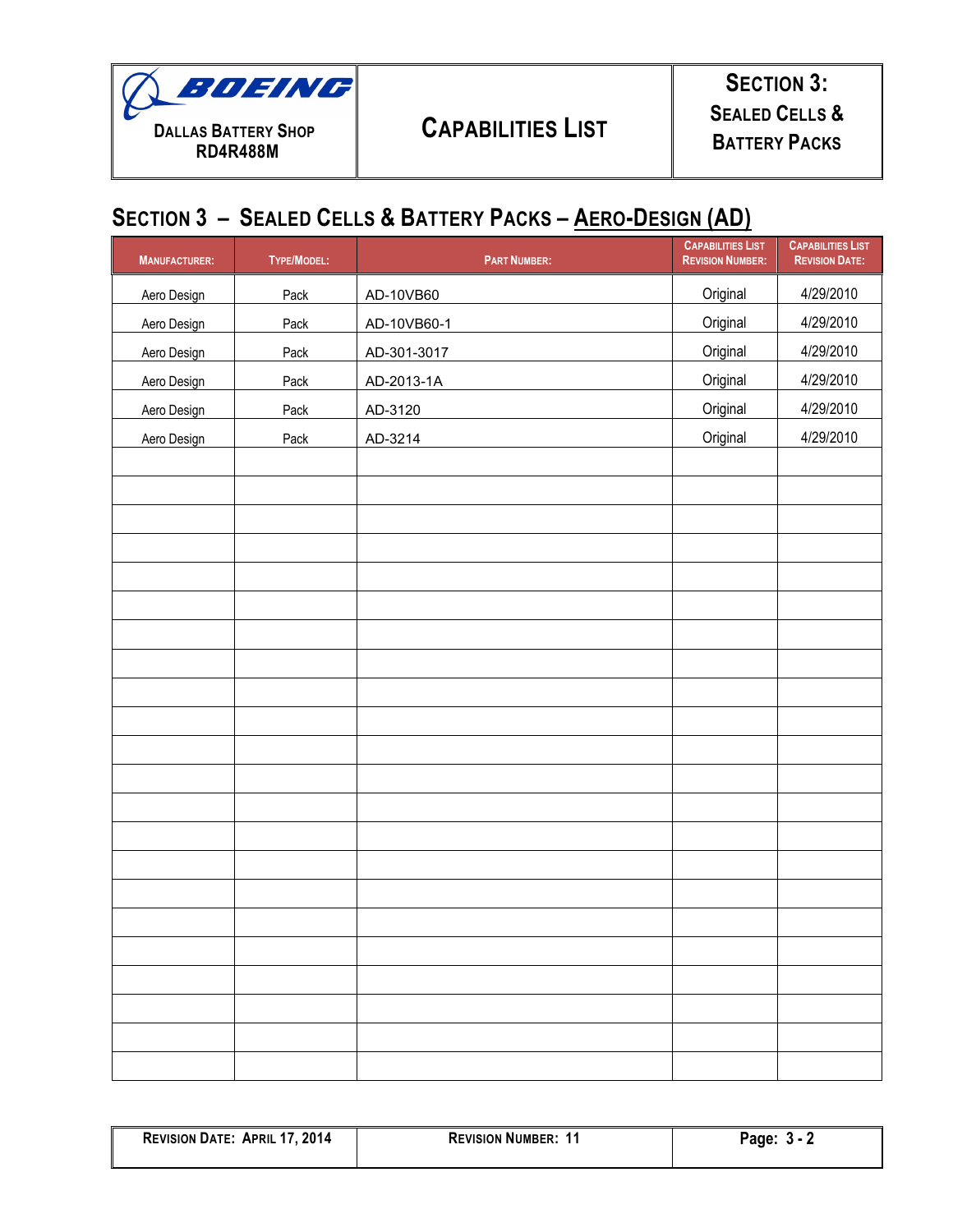

## **CAPABILITIES LIST**

## **SECTION 3 – SEALED CELLS & BATTERY PACKS – AIRCRAFT BATTERY SHOP, LLC. (ABS)**

| <b>MANUFACTURER:</b> | TYPE/MODEL: | <b>PART NUMBER:</b> | <b>CAPABILITIES LIST</b><br><b>REVISION NUMBER:</b> | <b>CAPABILITIES LIST</b><br><b>REVISION DATE:</b> |
|----------------------|-------------|---------------------|-----------------------------------------------------|---------------------------------------------------|
| ABS                  |             | ABS-2013-1A         | 11                                                  | 4/17/2014                                         |
|                      |             |                     |                                                     |                                                   |
|                      |             |                     |                                                     |                                                   |
|                      |             |                     |                                                     |                                                   |
|                      |             |                     |                                                     |                                                   |
|                      |             |                     |                                                     |                                                   |
|                      |             |                     |                                                     |                                                   |
|                      |             |                     |                                                     |                                                   |
|                      |             |                     |                                                     |                                                   |
|                      |             |                     |                                                     |                                                   |
|                      |             |                     |                                                     |                                                   |
|                      |             |                     |                                                     |                                                   |
|                      |             |                     |                                                     |                                                   |
|                      |             |                     |                                                     |                                                   |
|                      |             |                     |                                                     |                                                   |
|                      |             |                     |                                                     |                                                   |
|                      |             |                     |                                                     |                                                   |
|                      |             |                     |                                                     |                                                   |
|                      |             |                     |                                                     |                                                   |
|                      |             |                     |                                                     |                                                   |
|                      |             |                     |                                                     |                                                   |
|                      |             |                     |                                                     |                                                   |
|                      |             |                     |                                                     |                                                   |
|                      |             |                     |                                                     |                                                   |
|                      |             |                     |                                                     |                                                   |
|                      |             |                     |                                                     |                                                   |
|                      |             |                     |                                                     |                                                   |
|                      |             |                     |                                                     |                                                   |

| 2014<br><b>REVISION DATE:</b><br><b>APRIL</b> | <b>REVISION NUMBER:</b> | Page |
|-----------------------------------------------|-------------------------|------|
|                                               |                         |      |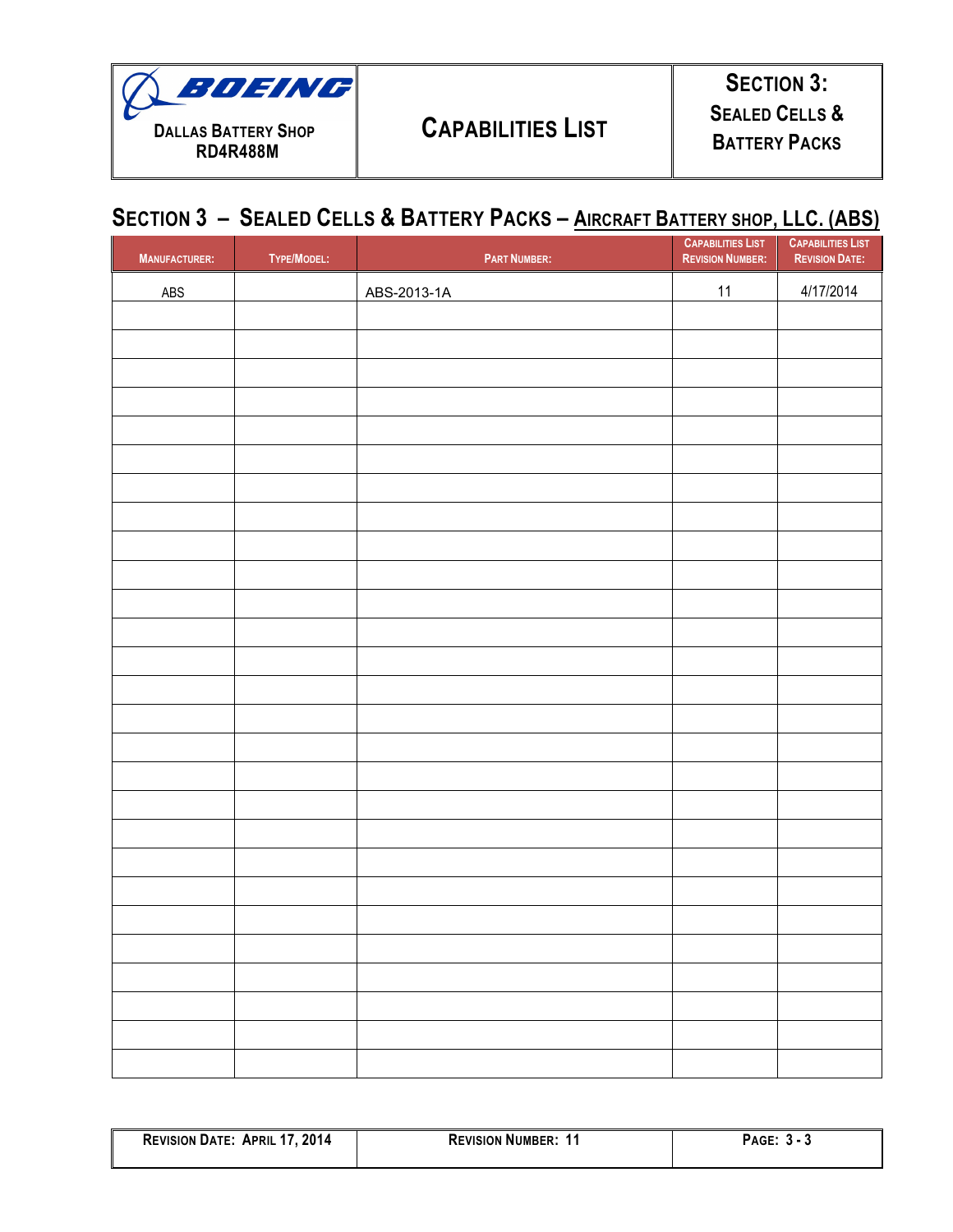

## **SECTION 3: SEALED CELLS & BATTERY PACKS**

### **SECTION 3 – SEALED CELLS & BATTERY PACKS - AVIALL**

| <b>MANUFACTURER:</b> | TYPE/MODEL:     | <b>PART NUMBER:</b> | <b>CAPABILITIES LIST</b><br><b>REVISION NUMBER:</b> | <b>CAPABILITIES LIST</b><br><b>REVISION DATE:</b> |
|----------------------|-----------------|---------------------|-----------------------------------------------------|---------------------------------------------------|
| Aviall               | JET 823 Pack    | <b>BS1015MS</b>     | Original                                            | 4/29/2010                                         |
| Aviall               | JET 823 Pack    | <b>BS1016MS</b>     | Original                                            | 4/29/2010                                         |
| Aviall               | Amps 2000 Pack  | <b>BS2191</b>       | Original                                            | 4/29/2010                                         |
| Aviall               | Amps 2000A Pack | BS2192-2            | Original                                            | 4/29/2010                                         |
| Aviall               | Page Pack       | <b>BS2197</b>       | Original                                            | 4/29/2010                                         |
|                      |                 |                     |                                                     |                                                   |
|                      |                 |                     |                                                     |                                                   |
|                      |                 |                     |                                                     |                                                   |
|                      |                 |                     |                                                     |                                                   |
|                      |                 |                     |                                                     |                                                   |
|                      |                 |                     |                                                     |                                                   |
|                      |                 |                     |                                                     |                                                   |
|                      |                 |                     |                                                     |                                                   |
|                      |                 |                     |                                                     |                                                   |
|                      |                 |                     |                                                     |                                                   |
|                      |                 |                     |                                                     |                                                   |
|                      |                 |                     |                                                     |                                                   |
|                      |                 |                     |                                                     |                                                   |
|                      |                 |                     |                                                     |                                                   |
|                      |                 |                     |                                                     |                                                   |
|                      |                 |                     |                                                     |                                                   |
|                      |                 |                     |                                                     |                                                   |
|                      |                 |                     |                                                     |                                                   |
|                      |                 |                     |                                                     |                                                   |
|                      |                 |                     |                                                     |                                                   |
|                      |                 |                     |                                                     |                                                   |
|                      |                 |                     |                                                     |                                                   |
|                      |                 |                     |                                                     |                                                   |

| 2014<br><b>REVISION DATE:</b><br><b>APRIL</b> | <b>REVISION NUMBER:</b> | <b>AGE</b><br>- 4 |
|-----------------------------------------------|-------------------------|-------------------|
|                                               |                         |                   |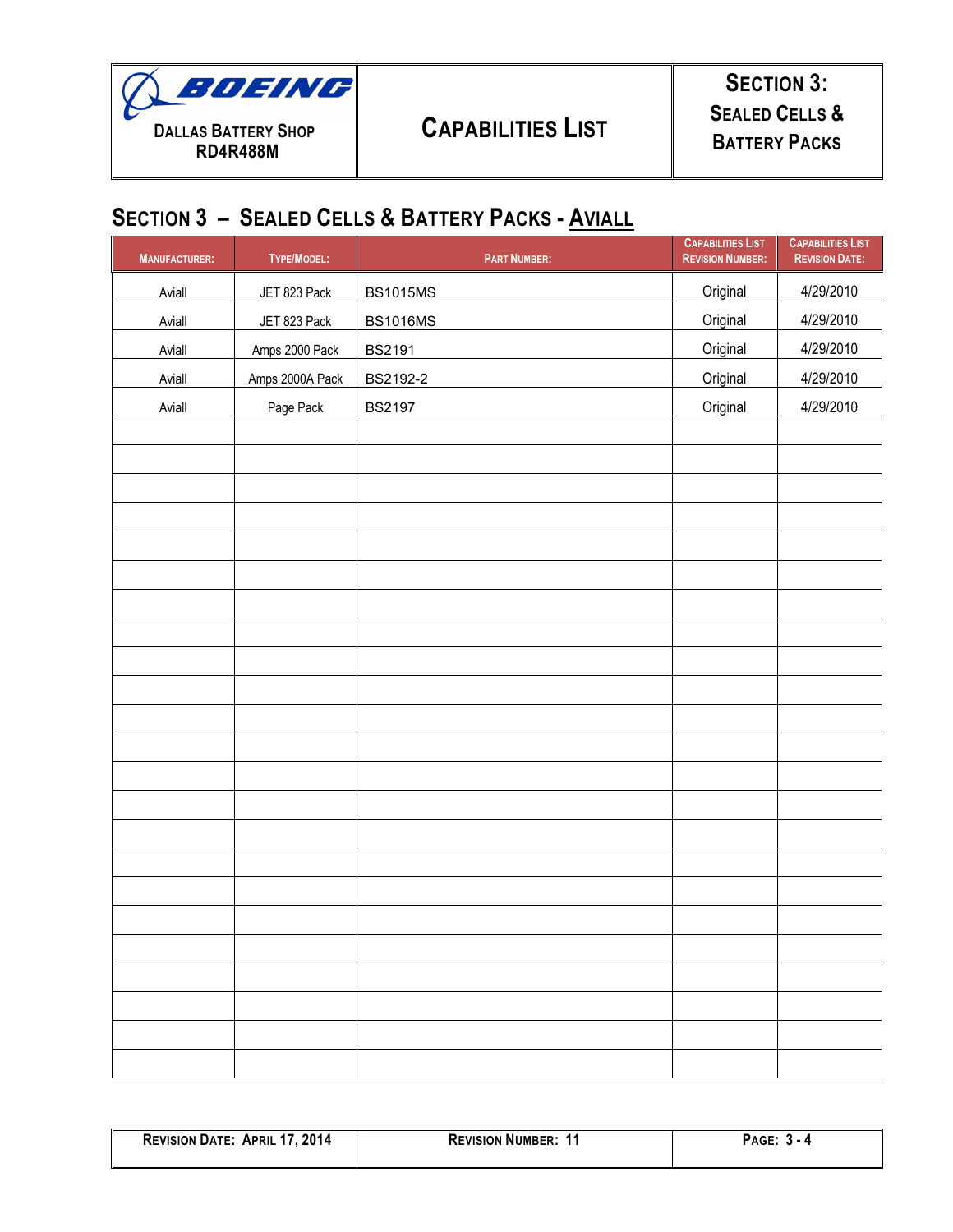

## **SECTION 3 - SEALED CELLS & BATTERY PACKS - BRUCE**

| <b>MANUFACTURER:</b> | TYPE/MODEL:         | <b>PART NUMBER:</b> | <b>CAPABILITIES LIST</b><br><b>REVISION NUMBER:</b> | <b>CAPABILITIES LIST</b><br><b>REVISION DATE:</b> |
|----------------------|---------------------|---------------------|-----------------------------------------------------|---------------------------------------------------|
| <b>Bruce</b>         | <b>Battery Pack</b> | 2013-BR             | Original                                            | 4/29/2010                                         |
|                      |                     |                     |                                                     |                                                   |
|                      |                     |                     |                                                     |                                                   |
|                      |                     |                     |                                                     |                                                   |
|                      |                     |                     |                                                     |                                                   |
|                      |                     |                     |                                                     |                                                   |
|                      |                     |                     |                                                     |                                                   |
|                      |                     |                     |                                                     |                                                   |
|                      |                     |                     |                                                     |                                                   |
|                      |                     |                     |                                                     |                                                   |
|                      |                     |                     |                                                     |                                                   |
|                      |                     |                     |                                                     |                                                   |
|                      |                     |                     |                                                     |                                                   |
|                      |                     |                     |                                                     |                                                   |
|                      |                     |                     |                                                     |                                                   |
|                      |                     |                     |                                                     |                                                   |
|                      |                     |                     |                                                     |                                                   |
|                      |                     |                     |                                                     |                                                   |
|                      |                     |                     |                                                     |                                                   |
|                      |                     |                     |                                                     |                                                   |
|                      |                     |                     |                                                     |                                                   |
|                      |                     |                     |                                                     |                                                   |
|                      |                     |                     |                                                     |                                                   |
|                      |                     |                     |                                                     |                                                   |
|                      |                     |                     |                                                     |                                                   |
|                      |                     |                     |                                                     |                                                   |

| 2014<br><b>REVISION DATE: APRIL 17,</b> | <b>REVISION NUMBER:</b> | PAGE: |
|-----------------------------------------|-------------------------|-------|
|                                         |                         |       |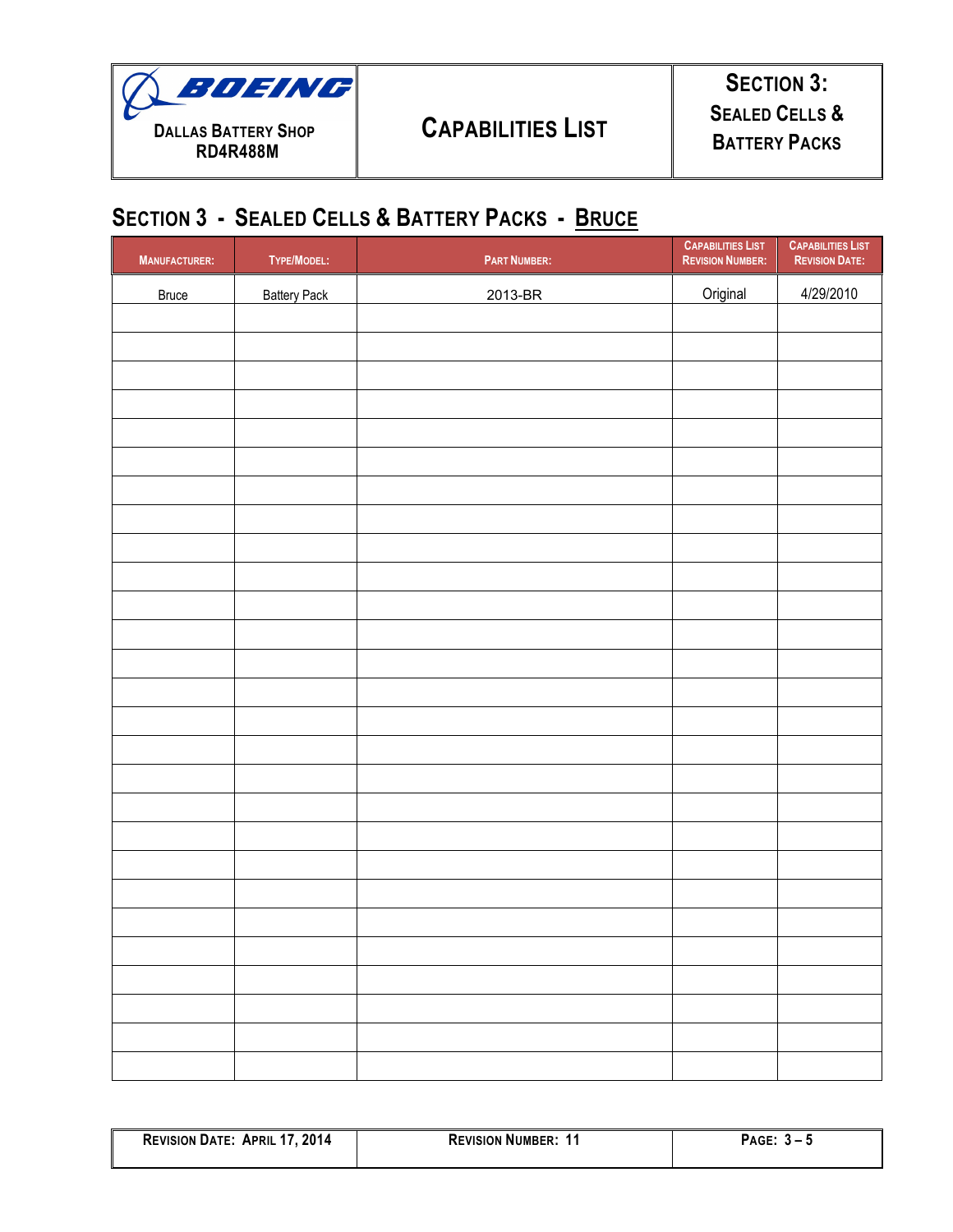

**SECTION 3: SEALED CELLS & BATTERY PACKS**

#### **SECTION 3 – SEALED CELLS & BATTERY PACKS - DIEHL**

| <b>MANUFACTURER:</b> | TYPE/MODEL: | <b>PART NUMBER:</b> | <b>CAPABILITIES LIST</b><br><b>REVISION NUMBER:</b> | <b>CAPABILITIES LIST</b><br><b>REVISION DATE:</b> |
|----------------------|-------------|---------------------|-----------------------------------------------------|---------------------------------------------------|
| Diehl                | Pack        | 3117-01             | Original                                            | 4/29/2010                                         |
| Diehl                | Pack        | 3214-30             | Original                                            | 4/29/2010                                         |
| Diehl                | Pack        | 3214-31             | Original                                            | 4/29/2010                                         |
| Diehl                | Pack        | 3301-31             | Original                                            | 4/29/2010                                         |
|                      |             |                     |                                                     |                                                   |
|                      |             |                     |                                                     |                                                   |
|                      |             |                     |                                                     |                                                   |
|                      |             |                     |                                                     |                                                   |
|                      |             |                     |                                                     |                                                   |
|                      |             |                     |                                                     |                                                   |
|                      |             |                     |                                                     |                                                   |
|                      |             |                     |                                                     |                                                   |
|                      |             |                     |                                                     |                                                   |
|                      |             |                     |                                                     |                                                   |
|                      |             |                     |                                                     |                                                   |
|                      |             |                     |                                                     |                                                   |
|                      |             |                     |                                                     |                                                   |
|                      |             |                     |                                                     |                                                   |
|                      |             |                     |                                                     |                                                   |
|                      |             |                     |                                                     |                                                   |
|                      |             |                     |                                                     |                                                   |
|                      |             |                     |                                                     |                                                   |
|                      |             |                     |                                                     |                                                   |
|                      |             |                     |                                                     |                                                   |
|                      |             |                     |                                                     |                                                   |
|                      |             |                     |                                                     |                                                   |
|                      |             |                     |                                                     |                                                   |
|                      |             |                     |                                                     |                                                   |

| '7, 2014<br><b>REVISION DATE:</b><br><b>APRIL</b> | <b>REVISION NUMBER:</b> | PAGE: |
|---------------------------------------------------|-------------------------|-------|
|                                                   |                         |       |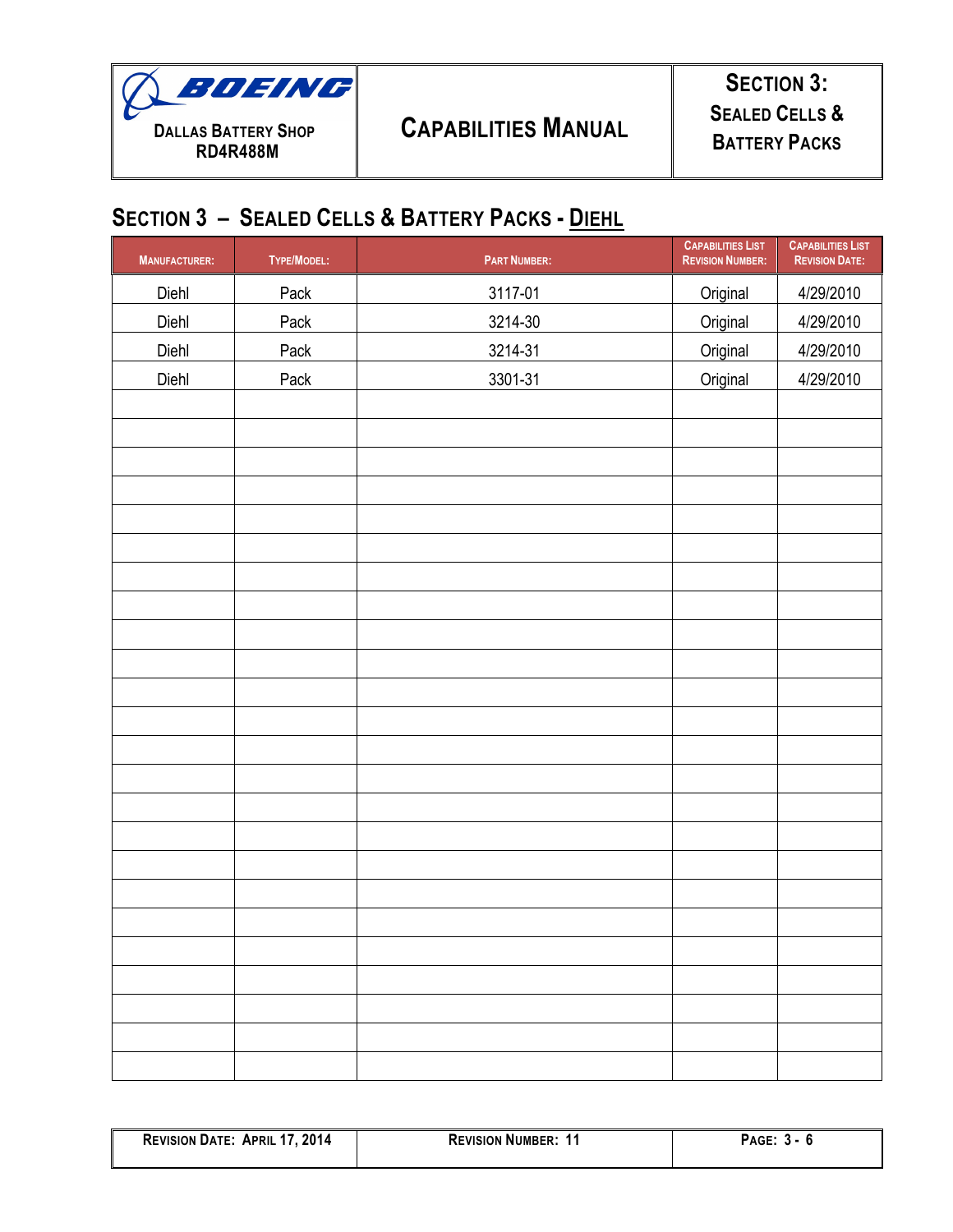

#### **SECTION 3 – SEALED CELLS & BATTERY PACKS - GRIMES**

| <b>MANUFACTURER:</b> | TYPE/MODEL: | <b>PART NUMBER:</b> | <b>CAPABILITIES LIST</b><br><b>REVISION NUMBER:</b> | <b>CAPABILITIES LIST</b><br><b>REVISION DATE:</b> |
|----------------------|-------------|---------------------|-----------------------------------------------------|---------------------------------------------------|
| Grimes               | Pack        | 61-0478-9           | Original                                            | 4/29/2010                                         |
| Grimes               | Pack        | MISC060             | Original                                            | 4/29/2010                                         |
| Grimes               | Pack        | MISC066             | Original                                            | 4/29/2010                                         |
|                      |             |                     |                                                     |                                                   |
|                      |             |                     |                                                     |                                                   |
|                      |             |                     |                                                     |                                                   |
|                      |             |                     |                                                     |                                                   |
|                      |             |                     |                                                     |                                                   |
|                      |             |                     |                                                     |                                                   |
|                      |             |                     |                                                     |                                                   |
|                      |             |                     |                                                     |                                                   |
|                      |             |                     |                                                     |                                                   |
|                      |             |                     |                                                     |                                                   |
|                      |             |                     |                                                     |                                                   |
|                      |             |                     |                                                     |                                                   |
|                      |             |                     |                                                     |                                                   |
|                      |             |                     |                                                     |                                                   |
|                      |             |                     |                                                     |                                                   |
|                      |             |                     |                                                     |                                                   |
|                      |             |                     |                                                     |                                                   |
|                      |             |                     |                                                     |                                                   |
|                      |             |                     |                                                     |                                                   |
|                      |             |                     |                                                     |                                                   |
|                      |             |                     |                                                     |                                                   |
|                      |             |                     |                                                     |                                                   |
|                      |             |                     |                                                     |                                                   |
|                      |             |                     |                                                     |                                                   |
|                      |             |                     |                                                     |                                                   |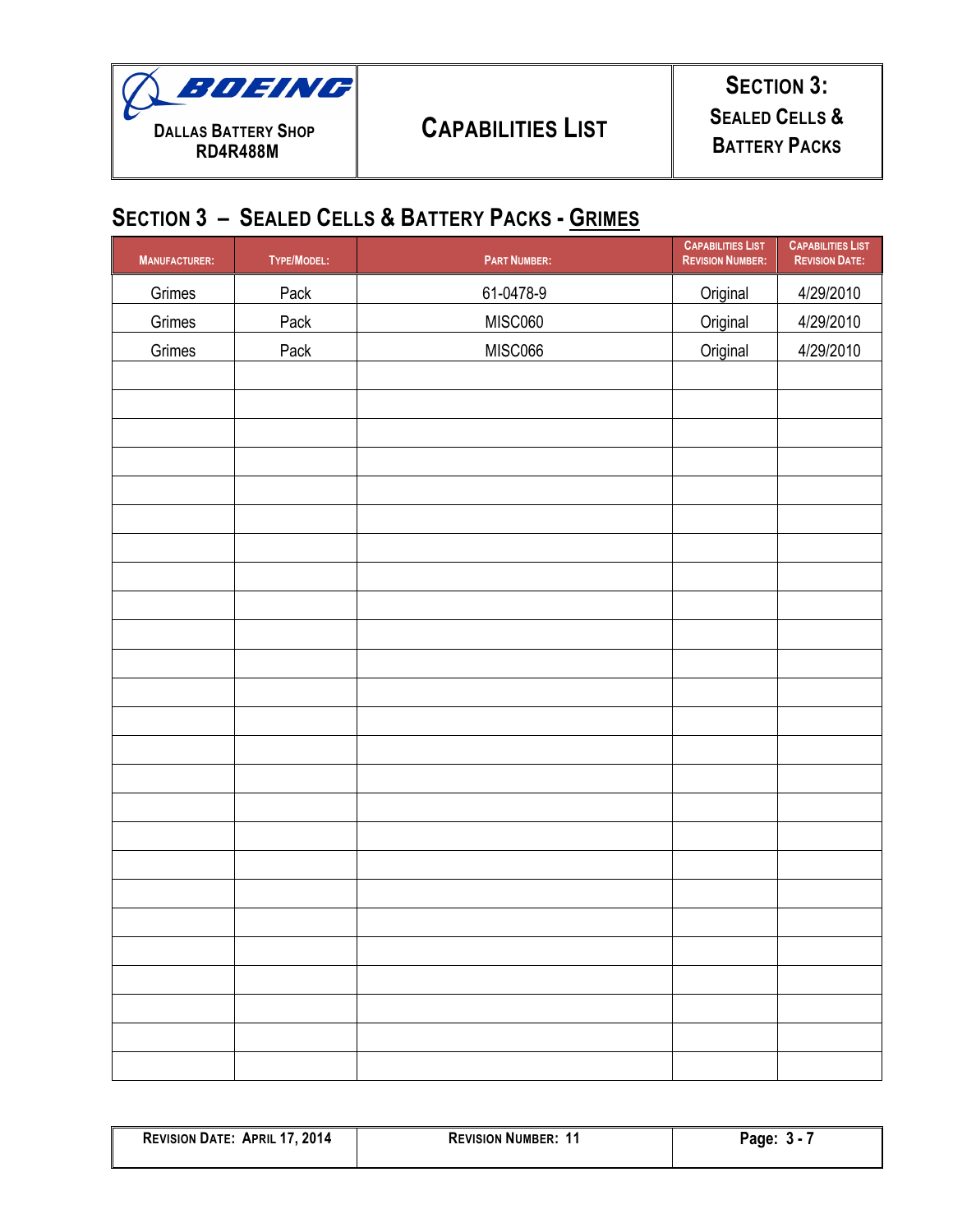

**SECTION 3: SEALED CELLS & BATTERY PACKS**

## **SECTION 3 – SEALED CELLS & BATTERY PACKS – JET / L3**

| <b>MANUFACTURER:</b> | TYPE/MODEL:  | <b>PART NUMBER:</b> | <b>CAPABILITIES LIST</b><br><b>REVISION NUMBER:</b> | <b>CAPABILITIES LIST</b><br><b>REVISION DATE:</b> |
|----------------------|--------------|---------------------|-----------------------------------------------------|---------------------------------------------------|
| JET / L3             | JET 823 Pack | 559-1611-01         | Original                                            | 4/29/2010                                         |
| JET/L3               | JET 823 Pack | 559-1612-01         | Original                                            | 4/29/2010                                         |
|                      |              |                     |                                                     |                                                   |
|                      |              |                     |                                                     |                                                   |
|                      |              |                     |                                                     |                                                   |
|                      |              |                     |                                                     |                                                   |
|                      |              |                     |                                                     |                                                   |
|                      |              |                     |                                                     |                                                   |
|                      |              |                     |                                                     |                                                   |
|                      |              |                     |                                                     |                                                   |
|                      |              |                     |                                                     |                                                   |
|                      |              |                     |                                                     |                                                   |
|                      |              |                     |                                                     |                                                   |
|                      |              |                     |                                                     |                                                   |
|                      |              |                     |                                                     |                                                   |
|                      |              |                     |                                                     |                                                   |
|                      |              |                     |                                                     |                                                   |
|                      |              |                     |                                                     |                                                   |
|                      |              |                     |                                                     |                                                   |
|                      |              |                     |                                                     |                                                   |
|                      |              |                     |                                                     |                                                   |
|                      |              |                     |                                                     |                                                   |
|                      |              |                     |                                                     |                                                   |
|                      |              |                     |                                                     |                                                   |
|                      |              |                     |                                                     |                                                   |
|                      |              |                     |                                                     |                                                   |
|                      |              |                     |                                                     |                                                   |

| 2014<br><b>REVISION DATE:</b><br><b>APRIL</b><br>$\mathbf{1}$ | <b>REVISION NUMBER:</b> | AGE.         |
|---------------------------------------------------------------|-------------------------|--------------|
|                                                               |                         | . . o<br>÷J. |
|                                                               |                         |              |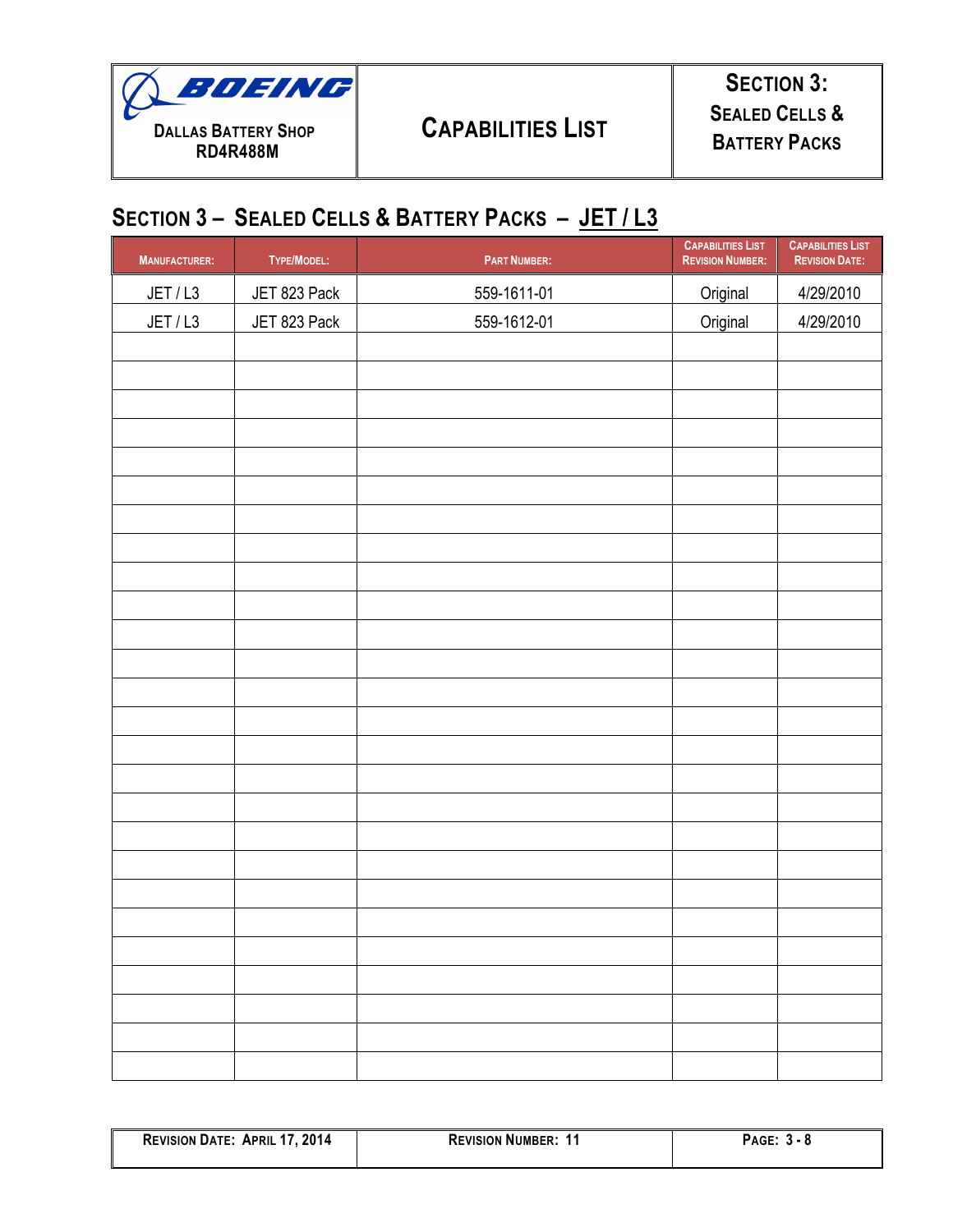

# **CAPABILITIES LIST**

## **SECTION 3: SEALED CELLS & BATTERY PACKS**

# **SECTION 3 – SEALED CELLS & BATTERY PACKS - MARATHON**

| <b>MANUFACTURER:</b> | <b>TYPE/MODEL:</b> | <b>PART NUMBER:</b> | <b>CAPABILITIES LIST</b><br><b>REVISION NUMBER:</b> | <b>CAPABILITIES LIST</b><br><b>REVISION DATE:</b> |
|----------------------|--------------------|---------------------|-----------------------------------------------------|---------------------------------------------------|
| Marathon             | 18S104             | 39563-001           | 18                                                  | 1/7/2021                                          |
| Marathon             | 5-S113             |                     | Original                                            | 4-29-2010                                         |
| Marathon             | 20-S113            |                     | Original                                            | 4-29-2010                                         |
| Marathon             | S-101              |                     | Original                                            | 4-29-2010                                         |
| Marathon             | $S-102$            |                     | Original                                            | 4-29-2010                                         |
| Marathon             | $S-103$            |                     | Original                                            | 4-29-2010                                         |
| Marathon             | S-104              |                     | Original                                            | 4-29-2010                                         |
| Marathon             | S-106              |                     | Original                                            | 4-29-2010                                         |
| Marathon             | S-108              |                     | Original                                            | 4-29-2010                                         |
| Marathon             | $S-113$            |                     | Original                                            | 4-29-2010                                         |
| Marathon             | $S-126$            |                     | Original                                            | 4-29-2010                                         |
| Marathon             | $S-140$            |                     | Original                                            | 4-29-2010                                         |
| Marathon             | S-142              |                     | Original                                            | 4-29-2010                                         |
| Marathon             | $S-143$            |                     | Original                                            | 4-29-2010                                         |
| Marathon             | S-144              |                     | Original                                            | 4-29-2010                                         |
| Marathon             | S-147              |                     | Original                                            | 4-29-2010                                         |
|                      |                    |                     |                                                     |                                                   |
|                      |                    |                     |                                                     |                                                   |
|                      |                    |                     |                                                     |                                                   |
|                      |                    |                     |                                                     |                                                   |
|                      |                    |                     |                                                     |                                                   |
|                      |                    |                     |                                                     |                                                   |
|                      |                    |                     |                                                     |                                                   |
|                      |                    |                     |                                                     |                                                   |
|                      |                    |                     |                                                     |                                                   |
|                      |                    |                     |                                                     |                                                   |
|                      |                    |                     |                                                     |                                                   |
|                      |                    |                     |                                                     |                                                   |

| <b>REVISION DATE: JAN 1, 2021</b> | <b>REVISION NUMBER: 18</b> | Page:<br>-3 - 9 |
|-----------------------------------|----------------------------|-----------------|
|                                   |                            |                 |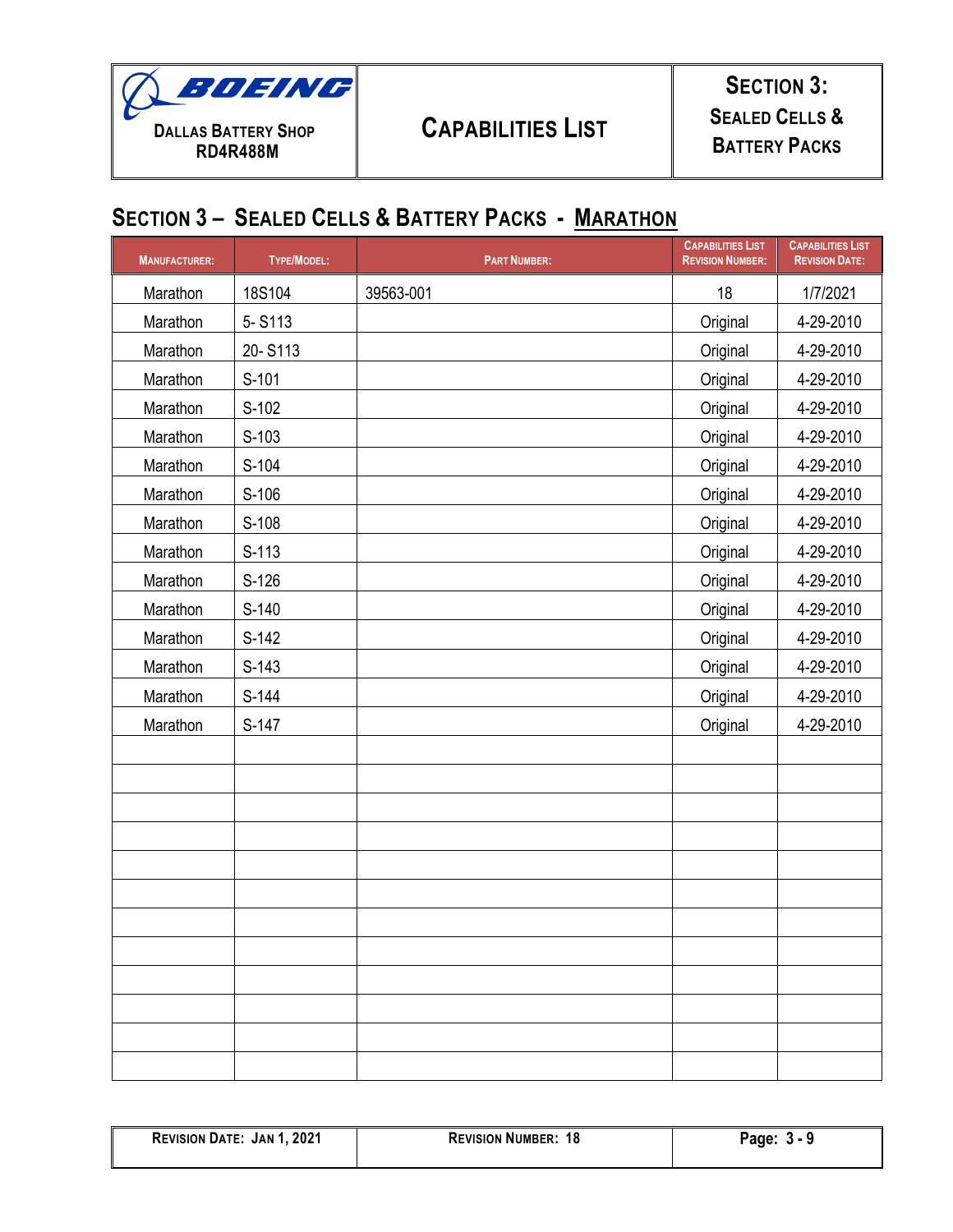

#### **SECTION 3 – SEALED CELLS & BATTERY PACKS - NEC**

| <b>MANUFACTURER:</b> | TYPE/MODEL: | <b>PART NUMBER:</b> | <b>CAPABILITIES LIST</b><br><b>REVISION NUMBER:</b> | <b>CAPABILITIES LIST</b><br><b>REVISION DATE:</b> |
|----------------------|-------------|---------------------|-----------------------------------------------------|---------------------------------------------------|
| NEC                  | Pack        | 301-2001            | Original                                            | 4/29/2010                                         |
| NEC                  | Pack        | 301-3017            | Original                                            | 4/29/2010                                         |
| NEC                  | Pack        | 301-3017A           | Original                                            | 4/29/2010                                         |
|                      |             |                     |                                                     |                                                   |
|                      |             |                     |                                                     |                                                   |
|                      |             |                     |                                                     |                                                   |
|                      |             |                     |                                                     |                                                   |
|                      |             |                     |                                                     |                                                   |
|                      |             |                     |                                                     |                                                   |
|                      |             |                     |                                                     |                                                   |
|                      |             |                     |                                                     |                                                   |
|                      |             |                     |                                                     |                                                   |
|                      |             |                     |                                                     |                                                   |
|                      |             |                     |                                                     |                                                   |
|                      |             |                     |                                                     |                                                   |
|                      |             |                     |                                                     |                                                   |
|                      |             |                     |                                                     |                                                   |
|                      |             |                     |                                                     |                                                   |
|                      |             |                     |                                                     |                                                   |
|                      |             |                     |                                                     |                                                   |
|                      |             |                     |                                                     |                                                   |
|                      |             |                     |                                                     |                                                   |
|                      |             |                     |                                                     |                                                   |
|                      |             |                     |                                                     |                                                   |
|                      |             |                     |                                                     |                                                   |
|                      |             |                     |                                                     |                                                   |
|                      |             |                     |                                                     |                                                   |
|                      |             |                     |                                                     |                                                   |

| 2014<br><b>REVISION DATE:</b><br><b>APRIL 17</b> | <b>REVISION NUMBER:</b><br>. | 10<br>Page: |
|--------------------------------------------------|------------------------------|-------------|
|                                                  |                              |             |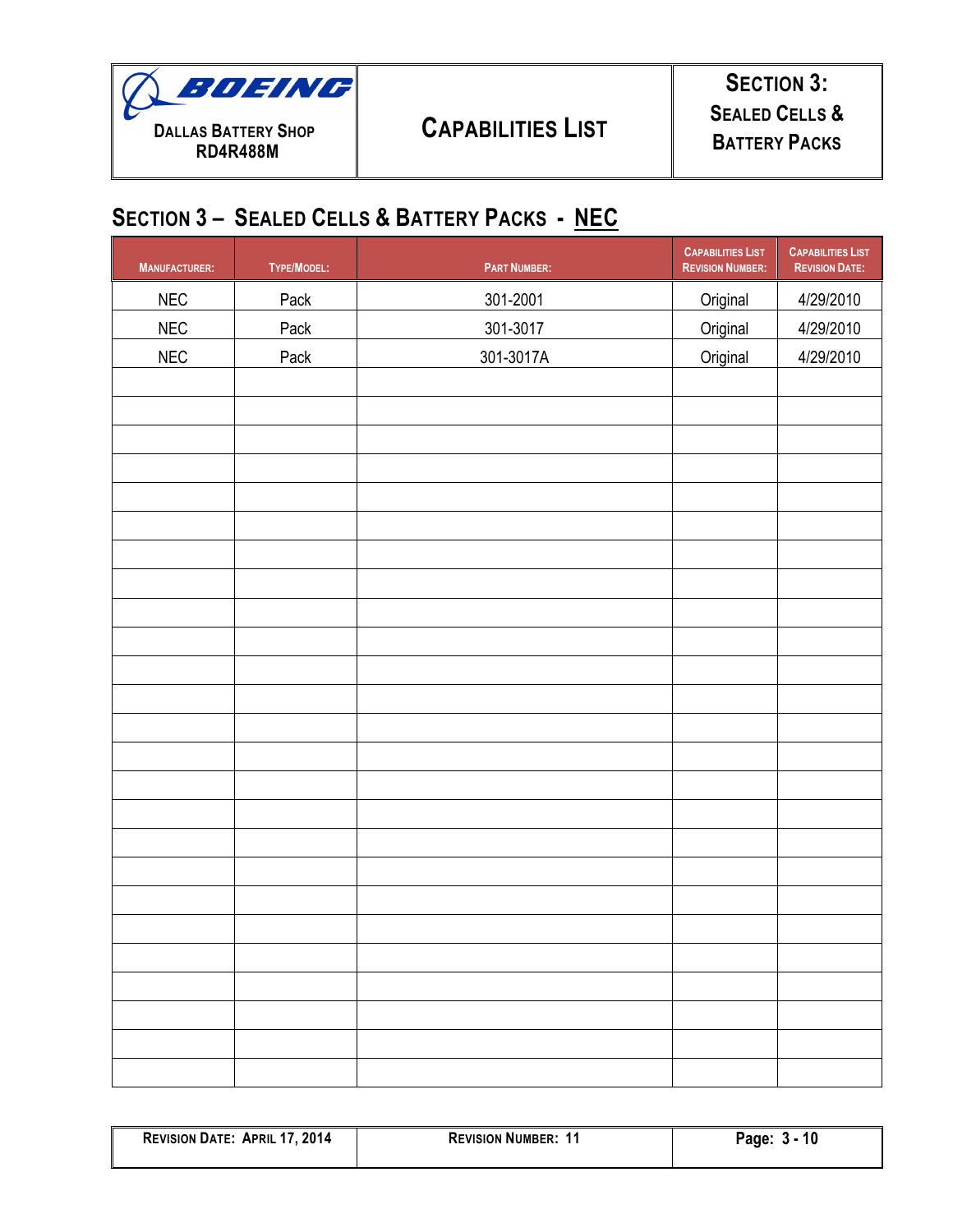

#### **SECTION 3 – SEALED CELLS & BATTERY PACKS – RADIANT POWER / DERLAN**

| <b>MANUFACTURER:</b>   | TYPE/MODEL: | <b>PART NUMBER:</b> | <b>CAPABILITIES LIST</b><br><b>REVISION NUMBER:</b> | <b>CAPABILITIES LIST</b><br><b>REVISION DATE:</b> |
|------------------------|-------------|---------------------|-----------------------------------------------------|---------------------------------------------------|
| Radiant Power / Derlan | Pack        | 2013-1A             | Original                                            | 4-29-2010                                         |
|                        |             |                     |                                                     |                                                   |
|                        |             |                     |                                                     |                                                   |
|                        |             |                     |                                                     |                                                   |
|                        |             |                     |                                                     |                                                   |
|                        |             |                     |                                                     |                                                   |
|                        |             |                     |                                                     |                                                   |
|                        |             |                     |                                                     |                                                   |
|                        |             |                     |                                                     |                                                   |
|                        |             |                     |                                                     |                                                   |
|                        |             |                     |                                                     |                                                   |
|                        |             |                     |                                                     |                                                   |
|                        |             |                     |                                                     |                                                   |
|                        |             |                     |                                                     |                                                   |
|                        |             |                     |                                                     |                                                   |
|                        |             |                     |                                                     |                                                   |
|                        |             |                     |                                                     |                                                   |
|                        |             |                     |                                                     |                                                   |
|                        |             |                     |                                                     |                                                   |
|                        |             |                     |                                                     |                                                   |
|                        |             |                     |                                                     |                                                   |
|                        |             |                     |                                                     |                                                   |
|                        |             |                     |                                                     |                                                   |
|                        |             |                     |                                                     |                                                   |
|                        |             |                     |                                                     |                                                   |
|                        |             |                     |                                                     |                                                   |
|                        |             |                     |                                                     |                                                   |
|                        |             |                     |                                                     |                                                   |

| <b>REVISION DATE: APRIL 17, 2014</b> | <b>REVISION NUMBER: 11</b> | - 44<br>Page: |
|--------------------------------------|----------------------------|---------------|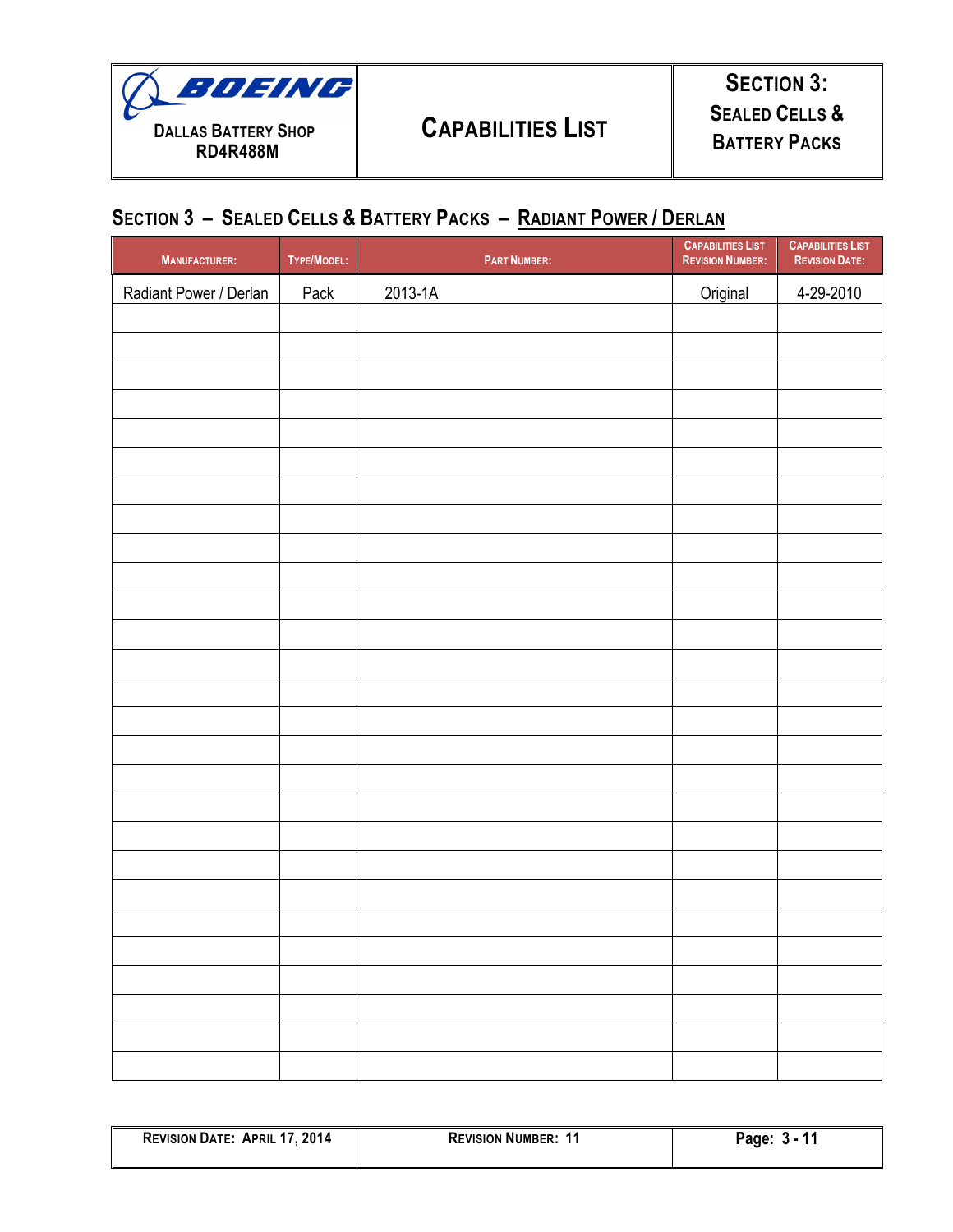

#### **SECTION 3 – SEALED CELLS & BATTERY PACKS - SAFT**

| <b>MANUFACTURER:</b> | <b>TYPE/MODEL:</b> | <b>PART NUMBER:</b> | <b>CAPABILITIES LIST</b><br><b>REVISION NUMBER:</b> | <b>CAPABILITIES LIST</b><br><b>REVISION DATE:</b> |
|----------------------|--------------------|---------------------|-----------------------------------------------------|---------------------------------------------------|
| Saft                 | <b>VE 2/3 A</b>    |                     | Original                                            | 4/29/2010                                         |
| Saft                 | <b>VE 4/5 A</b>    |                     | Original                                            | 4/29/2010                                         |
|                      |                    |                     |                                                     |                                                   |
| Saft                 | <b>VE 1/3 AA</b>   |                     | Original                                            | 4/29/2010                                         |
|                      |                    |                     |                                                     |                                                   |
| Saft                 | VE C               |                     | Original                                            | 4/29/2010                                         |
|                      |                    |                     |                                                     |                                                   |
| Saft                 | <b>VR 2/3 D</b>    |                     | Original                                            | 4/29/2010                                         |
|                      |                    |                     |                                                     |                                                   |
| Saft                 | <b>VR 10 SF</b>    |                     | Original                                            | 4/29/2010                                         |
|                      |                    |                     |                                                     |                                                   |
| Saft                 | <b>VRE A</b>       |                     | Original                                            | 4/29/2010                                         |
|                      |                    |                     |                                                     |                                                   |
| Saft                 | <b>VRE 1/2 AA</b>  |                     | Original                                            | 4/29/2010                                         |
| Saft                 | VRE 1/3 AA         |                     | Original                                            | 4/29/2010                                         |
| Saft                 | <b>VRE AA 700</b>  |                     | Original                                            | 4/29/2010                                         |
|                      |                    |                     |                                                     |                                                   |
| Saft                 | VRE C              |                     | Original                                            | 4/29/2010                                         |
| Saft                 | VRE Cs             |                     | Original                                            | 4/29/2010                                         |
| Saft                 | <b>VRE Cs 1600</b> |                     | Original                                            | 4/29/2010                                         |
| Saft                 | <b>VRE Cs 1800</b> |                     | Original                                            | 4/29/2010                                         |
|                      |                    |                     |                                                     |                                                   |
| Saft                 | <b>VRE 1/2 D</b>   |                     | Original                                            | 4/29/2010                                         |
| Saft                 | <b>VRE D 5500</b>  |                     | Original                                            | 4/29/2010                                         |
|                      |                    |                     |                                                     |                                                   |
| Saft                 | VRE F              |                     | Original                                            | 4/29/2010                                         |
|                      |                    |                     |                                                     |                                                   |
| Saft                 | <b>VSE 4/5 A</b>   |                     | Original                                            | 4/29/2010                                         |
| Saft                 | <b>VSE 4/3 A</b>   |                     | Original                                            | 4/29/2010                                         |
| Saft                 | VSE AA             |                     | Original                                            | 4/29/2010                                         |

| <b>REVISION DATE: APRIL 17, 2014</b> |  |  |  |
|--------------------------------------|--|--|--|
|--------------------------------------|--|--|--|